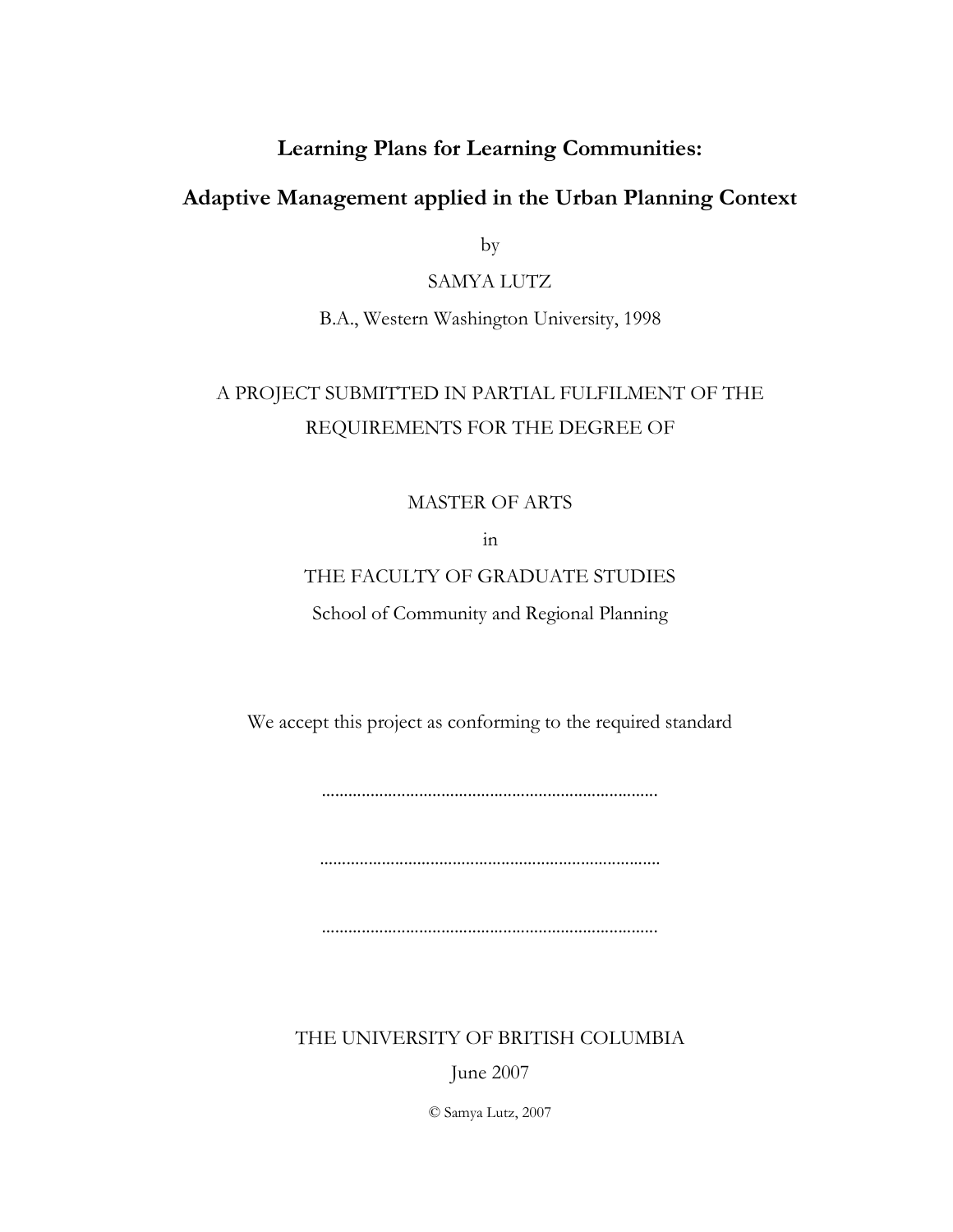#### **Abstract**

<span id="page-1-0"></span>Over the past few decades natural resource policymakers and managers have embraced adaptive management as a means to ensure that policies continue to meet the goals and objectives for which they were originally designed. As practical realities change in a static policy environment, policy decisions originally intended for one purpose can end up being clumsy, outdated, and impractical. But in the dynamic policy environment of adaptive management – increasingly found in the natural resources field – active learning is a guiding principle, decisions are viewed as experiments in order to yield progressive improvement over time, and mechanisms are in place to trigger policy changes in response to changes on the ground.

Like natural resources, urban social problems change over time, and policies do not always keep pace; they may even become so out of synch with original objectives that they are at odds with facilitating practical, affordable solutions to urban social problems. Can knowledge gained through experience with adaptive management in the natural resource environment be applied to the urban social environment?

This report explores the application of adaptive management principals used within the natural resource policy framework to the urban social policy framework. It is also an exploration into other methods of linking management and policymaking to action in a dynamic way. Finally, in order to illustrate how the adaptive management approach works in an urban context, it examines the implementation of adaptive management principals in three different municipalities.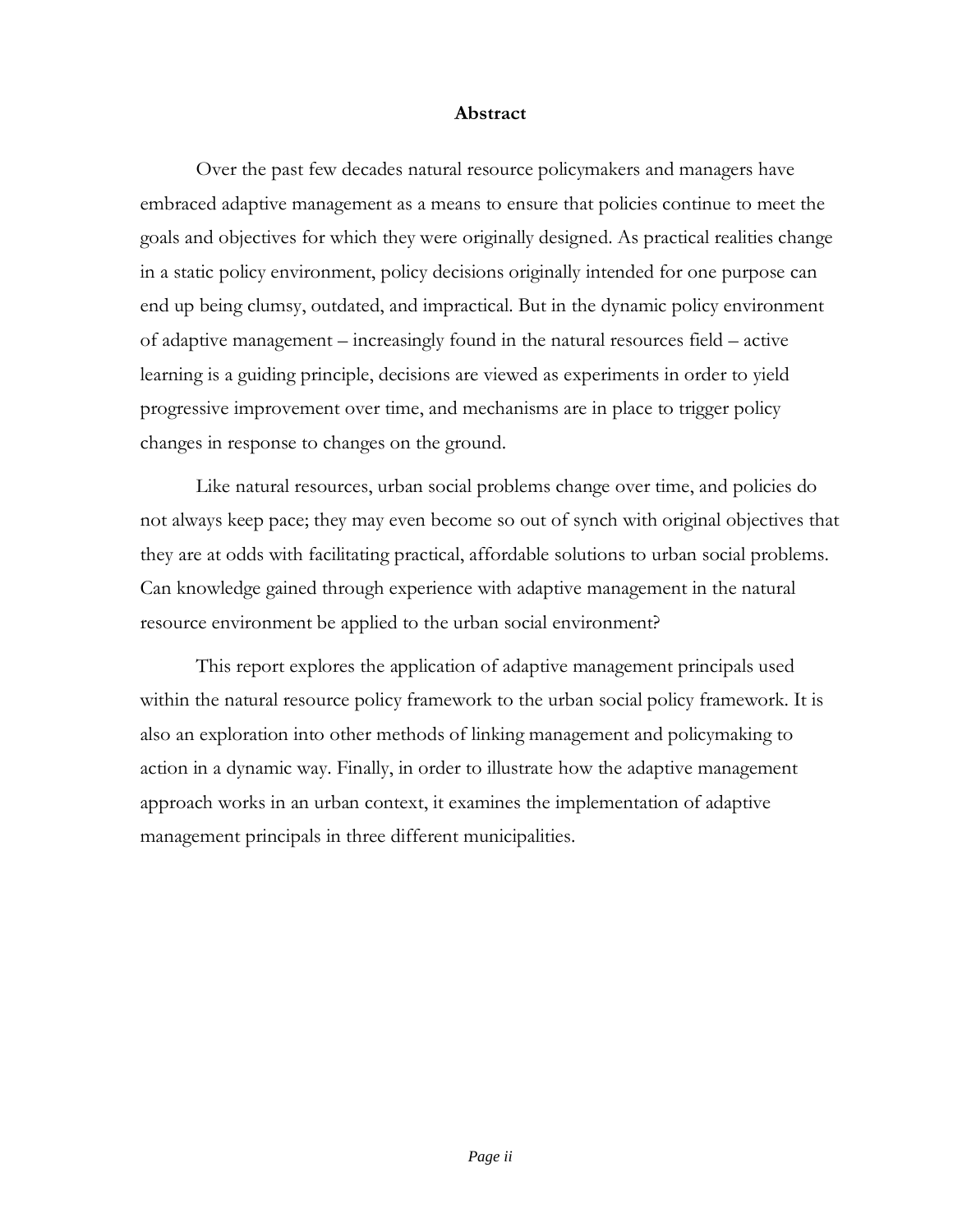## <span id="page-2-0"></span>**Table of Contents**

| Sustainable Development and Other Approaches to Adaptive Governance  6<br>Application: Examples of Urban Adaptive Management in Practice  20<br>Sustainable Neighbourhood Development in Ballerup, Denmark  26<br>Summary of Potential Contribution of Adaptive Management to Urban Policies  31 |
|--------------------------------------------------------------------------------------------------------------------------------------------------------------------------------------------------------------------------------------------------------------------------------------------------|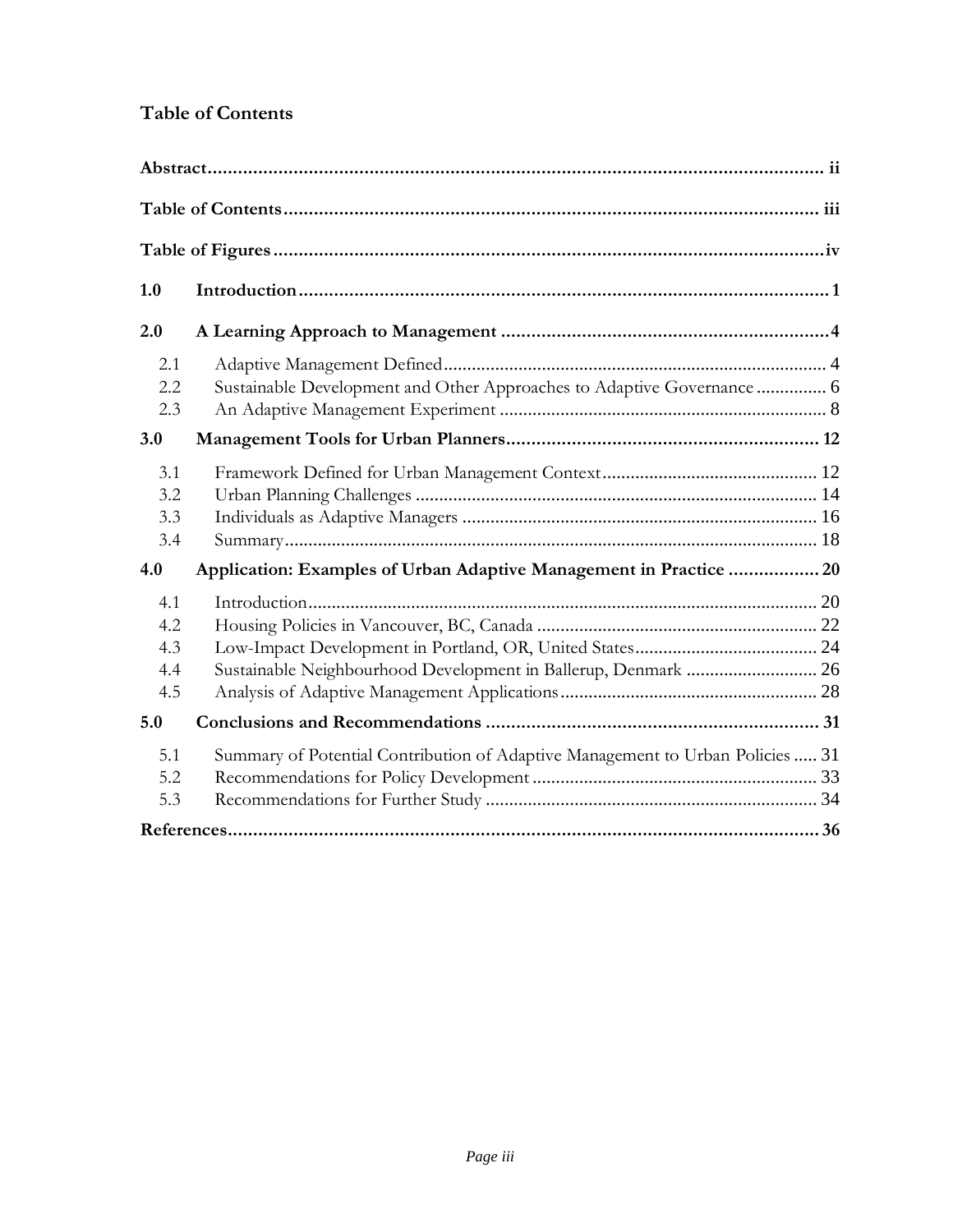## <span id="page-3-0"></span>**Table of Figures**

| Figure 4.1-1. Indicators guiding the review and assessment of adaptive management      |  |
|----------------------------------------------------------------------------------------|--|
|                                                                                        |  |
| Figure 4.4-1. Influences of Egebjerggard demonstration project on various entities  27 |  |
|                                                                                        |  |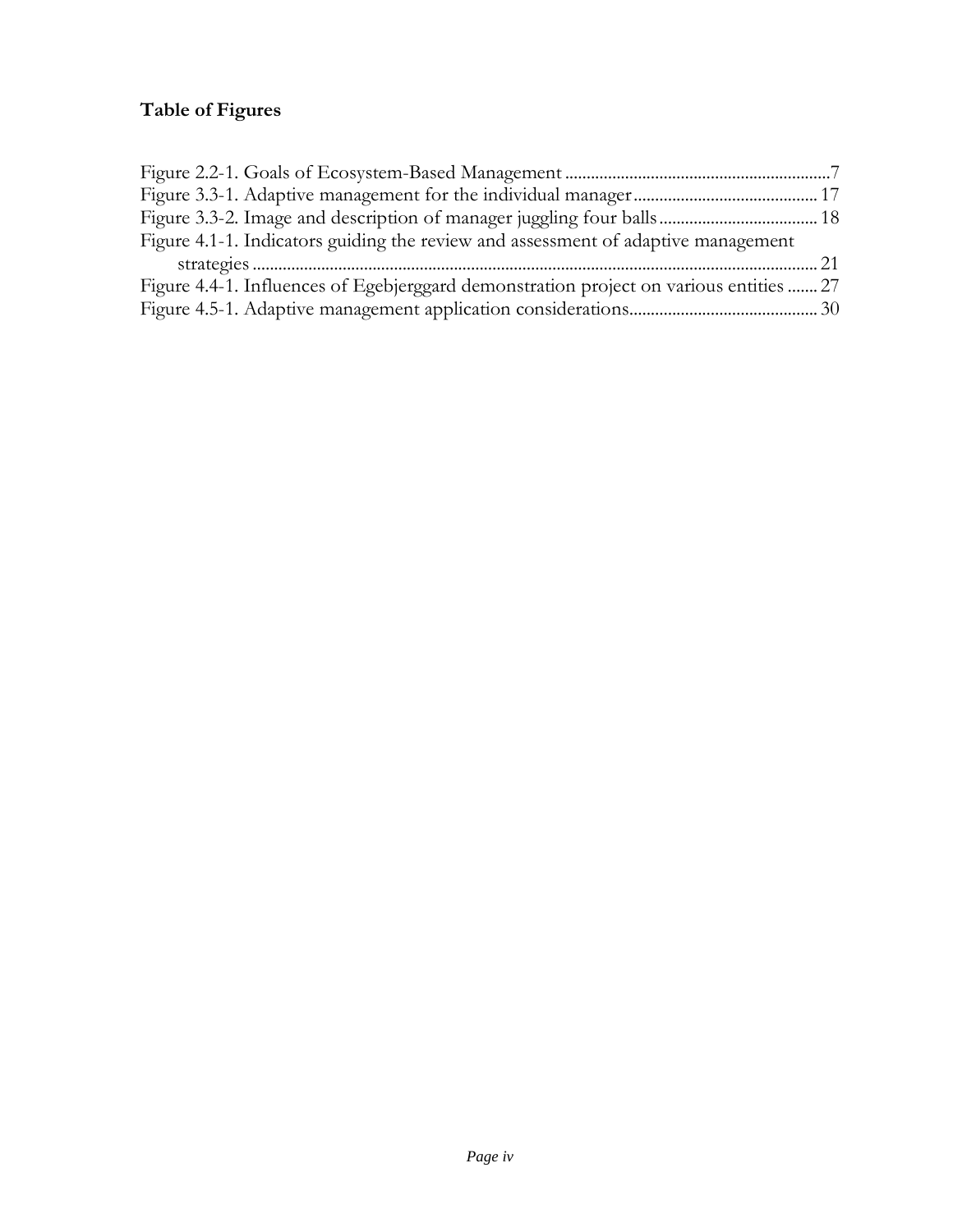#### <span id="page-4-0"></span>**1.0 Introduction**

Land use planning has evolved over the past two centuries from a response to urban public health problems to a highly complex management system for cities and regions. Planners are called on to anticipate and respond to a tremendous range of issues from new construction, to conflicts over public space, to exploding concerns about the environment. In addition, expanding technical knowledge, growing public expectations, politics, and public opinion exert great influence on the work of urban planners. All of these factors have conspired to create a contemporary urban planning environment of unprecedented complexity, uncertainty, and change.

Despite the fact that planning issues today are anything but simple and straightforward, predictability and certainty remain the coveted objectives within urban planning of what has long been considered good management. Planners often use prescriptive municipal bylaws, codes and other regulations in an attempt to force some measure of predictability and certainty into the increasingly complex world of urban planning (Guttenberg 1993 and 2002).

More and more, failed urban social policies are demonstrating the limitations of this traditional prescriptive management approach in today's rapidly evolving environment. When regulations undergo review, changes take years to implement, as municipal staff is already struggling to keep up with base workload, much less the rewriting of outdated codes and bylaws; bureaucratic processes and political interests take their toll; and learning encounters resistance. Revisions happen far too slowly to keep up with the rate of societal evolution, and by the time changes are finalized they may already be obsolete. Thus the cumbersome process continues.

Some intrepid planners have begun to depart from command-and-control strategies in order to incorporate increasingly diverse groups of stakeholders and respond to growing threats to environmental health and sustainability. However, management decisions continue to support urban policies that take a static broad-brush approach (McMahon 2001). Individuals within agencies may find ways around the hurdles and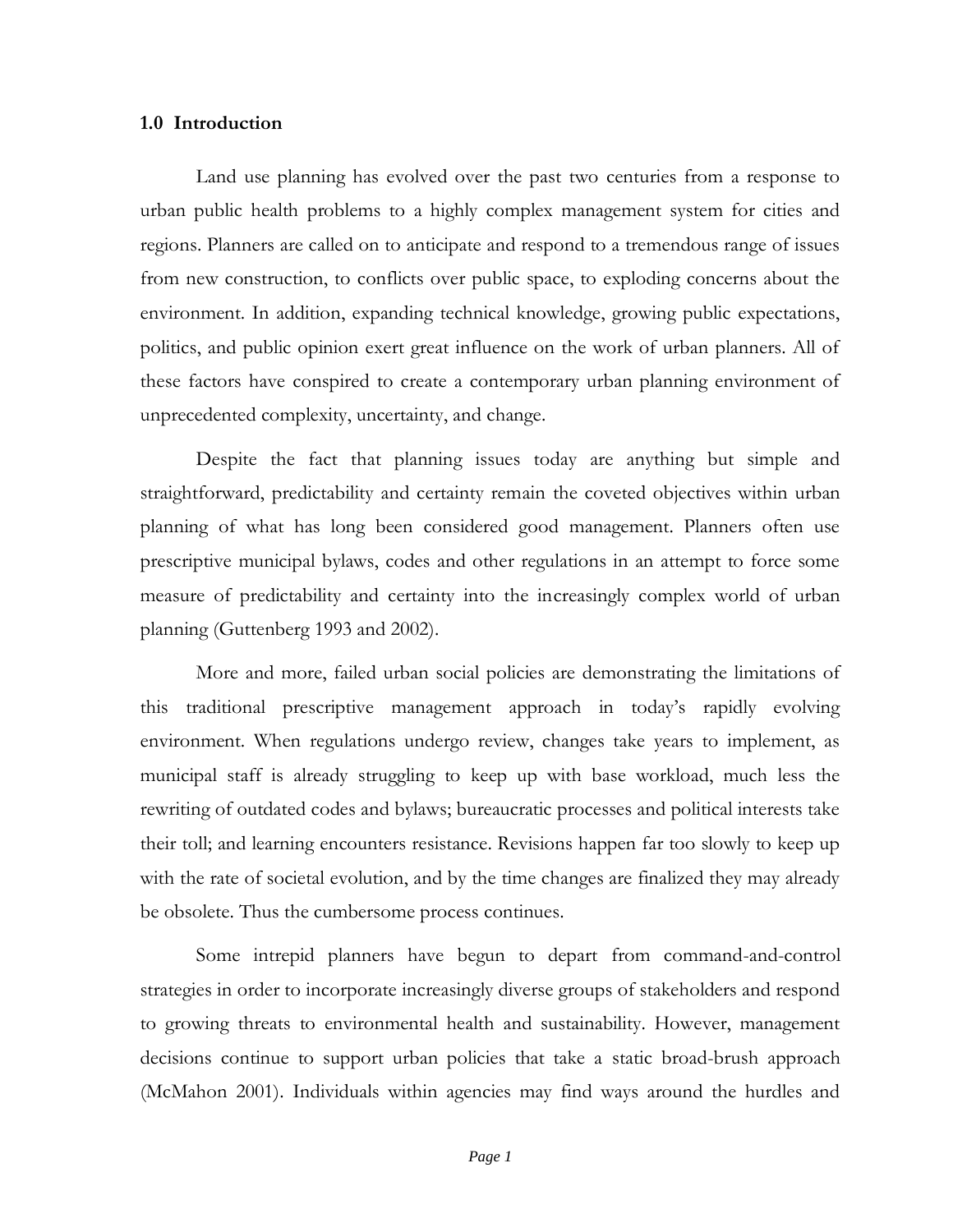shepherd new ideas through the bureaucracy via personal channels, but without an institutional champion (or the threat of litigation), innovation is nearly certain to run into a dead-end.

Studies in the field of natural resource management have clearly illuminated how the prescriptive approach falls short of achieving successful and timely results. A 1986 examination of twenty-three managed ecosystems led to the conclusion that "any attempt to manage ecological variables (e.g., fish, trees, water, cattle) inexorably led to less resilient ecosystems, more rigid management institutions, and more dependent societies" (Holling 1995, 6). These results caused great pause for natural resource managers, and led to the emergence of adaptive management as an attempt to increase the resilience of ecosystems through management experiments.

Adaptive management of natural resources has proven effective and, at its best, can result in "an abrupt reevaluation of the fundamental source of the problems, a redirection of policy toward restoration, and implementation of a process of planning and management that provides continually updated understanding as well as economic or social product" (Holling 1995, 3).

The urban social policy arena lags far behind the ecological planning arena in terms of experimenting with adaptive policy and management. In response, this professional project has been prepared for a hypothetical client such as the Canadian Federation of Municipalities, or some similar organization of municipalities. Its overall objective is to help the client organization's members understand the broad concepts and potential relevance of adaptive learning within urban planning contexts. The more specific goals of this report are:

• To review the basic concepts and synthesize relevant literature on adaptive management and related approaches to ongoing learning for relevance to urban municipal planning; and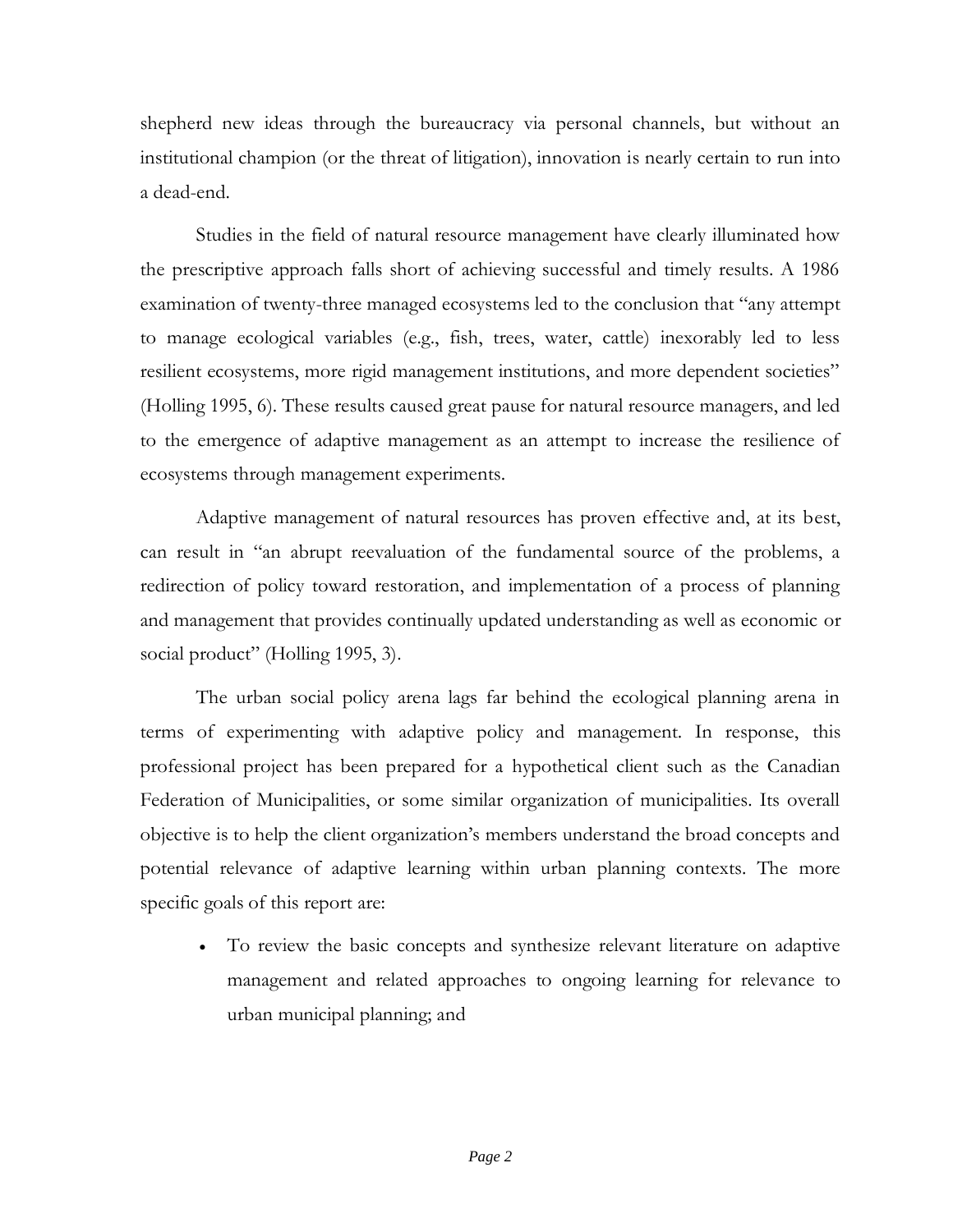• To use the above analysis to explore an approach to urban policy planning and management in which learning is central through discussion of some case examples.

This report is organized in the following manner. Section 2 discusses the origins and definitions of adaptive management, explores other related approaches to adaptive learning and governance, and examines an illustrative adaptive management case study. Section 3 outlines the framework for the convergence of adaptive management and urban planning: it identifies current planning issues and challenges, and discusses the relevance of adaptive management for urban planning on individual and agency scales. Section 4 lays out indicators for the review and assessment of urban adaptive management strategies, and applies these indicators to three case studies in urban planning: housing in Vancouver, Canada; stormwater management in Portland, US; and neighbourhood development in Ballerup, Denmark. Finally, Section 5 draws conclusions about the contribution of adaptive management to urban planning, recommends policy development to support adaptive learning, and suggested four specific areas for further academic research.

.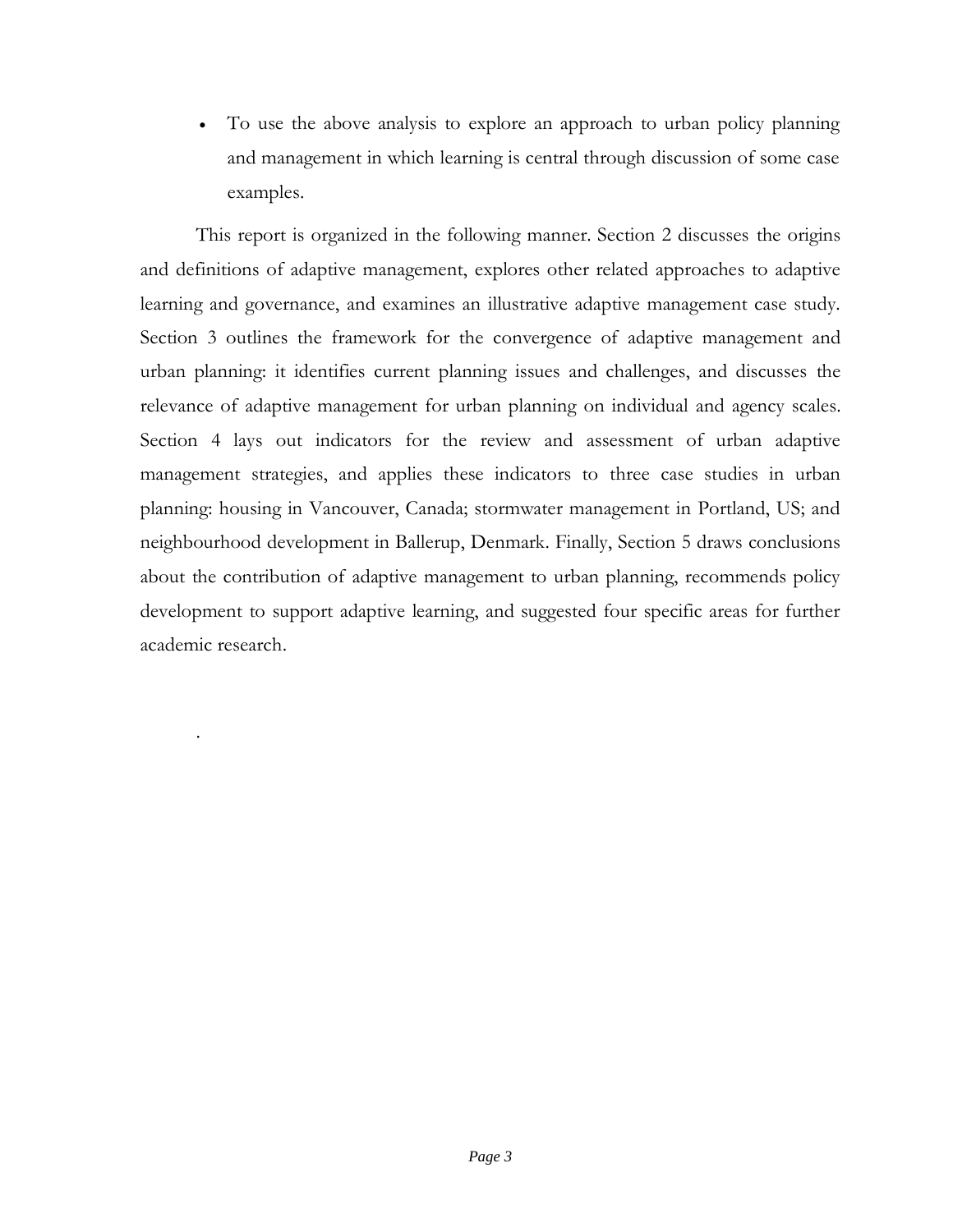#### <span id="page-7-0"></span>**2.0 A Learning Approach to Management**

#### <span id="page-7-1"></span>**2.1 Adaptive Management Defined**

In natural resource planning, the adaptive management approach has been used with some success over the past few decades. In short, adaptive management takes a learning approach to management. It asks, how can our policies reflect certainty if our understanding is uncertain? In adaptive management, the uncertainties that exist are made explicit, and as knowledge unfolds over time, changes are made to management strategies that respond to the new knowledge. Ideally, from a broad public policy viewpoint, representative stakeholders are involved who make clear their values and objectives, and together discuss the tradeoffs necessary to come up with balanced and workable management policies reflecting agreed-upon goals that specifically embrace learning.

Adaptive management calls for dynamic management strategies that allow for changing practices (Oglethorpe 2002). C.S. Holling engaged in thinking in terms of adaptive management in the 1970s when his and his colleagues' and students' work on modeling ecosystems led them to the concept (1978). The work has been furthered and refined over the years, primarily through case studies involving large-scale ecosystems (Lee 1993; Gunderson et al 1995). In 1990, Carl Walters with Holling drew the distinction between active and passive adaptive management. In essence, active adaptive management involves the *purposeful perturbation* of systems in order to scientifically monitor and learn from the responses, and subsequently adapt management practices accordingly. Passive adaptive management involves the *inference* of system dynamics in response to management practices, and continued monitoring, learning and adjusting of practices over time. The analysis contained herein does not generally distinguish between the two, unless otherwise stated.

The key features for implementing adaptive management strategies are very similar to those outlined as key to any policy making process: 1) Define the problem; 2) Assemble evidence; 3) Construct alternatives; 4) Select criteria for judging outcomes; 5)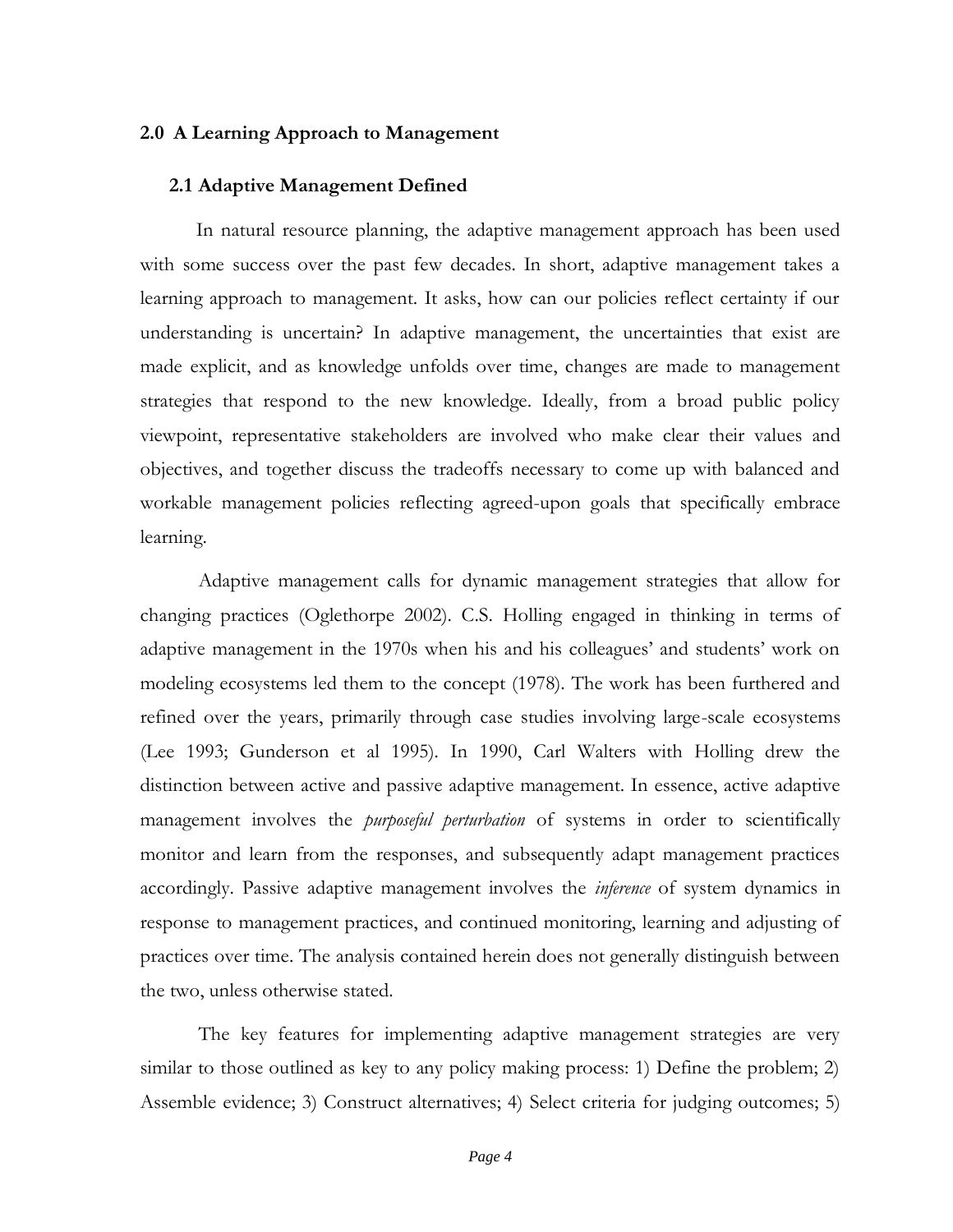Project the outcomes of alternative strategies; 6) Consider the tradeoffs and uncertainties; and 7) Recommend a decision (adapted from Bardach 2000). The primary difference is that learning itself becomes an explicit objective (McDaniels & Gregory 2004).

Adaptive management is problem or goal-oriented. Unfortunately, politics, routines, and public opinions can get in the way of good goal-oriented policy development. "A weak understanding of the goals is very problematic, especially when it comes to analyzing the tradeoffs and coming to a compromise solution" (Baskerville 1995, 98). This situation is all-too-common. When citizens are accustomed to particular processes and procedures, there is resistance to changing them even when the change is needed to keep the process in line with the fundamental goals & objectives.

Stakeholder participation in management decision-making is critical, however, especially at early stages of idea-formation. Participation from a broad representation of stakeholders – including from informal networks – is important to increase the likelihood of good, consensual decisions and longstanding cooperation (Light, Gunderson & Holling 1995). Adaptive management case studies have found that informal networks can be key initiators of new ideas and understandings.<sup>1</sup>

It is also important to note that adaptive management has been said to justify experiments that lead to perceived inequitable gain for one party's interests (economic or otherwise).<sup>2</sup> If the accusation proves accurate, it is likely due to deficient stakeholder involvement, or other imbalance related to a lack of consideration and balancing of representative interests in the decision-making approach.

<sup>&</sup>lt;sup>1</sup> Examples of cooperating networks include formal agreements such as memoranda of understanding, informal shadow networks and consortia, NGOs, ad-hoc groups, and meshing organizations such as technical oversight committees.

<sup>2</sup> For example, the Sitka Conservation Society (Alaska) monitors – among other things – activities in the Tongass National Forest. A draft environmental impact statement for a new forest management plan contains a rubric of adaptive management that shifts required protections for a number of resources including fish and wildlife and karst (limestone cave areas) to an approach which permits the agency to use a much less stringent approach (Fields 2007). The fear is that the adaptive management approach is being used in order to more easily weaken protective practices that have been hard-fought through years of political lobbying. Yet the true question is how well forest practices have been working to address environmental, social, and economic needs of the broad community, and whether the politics can be sufficiently shifted from positioning to negotiating in order to create better practices. It is not adaptive management, per se, that is the issue, but the ability of the community to productively negotiate, implement, monitor, and adapt management practices through ongoing dialogue and experimentation amidst a history of longstanding political rifts and mistrust.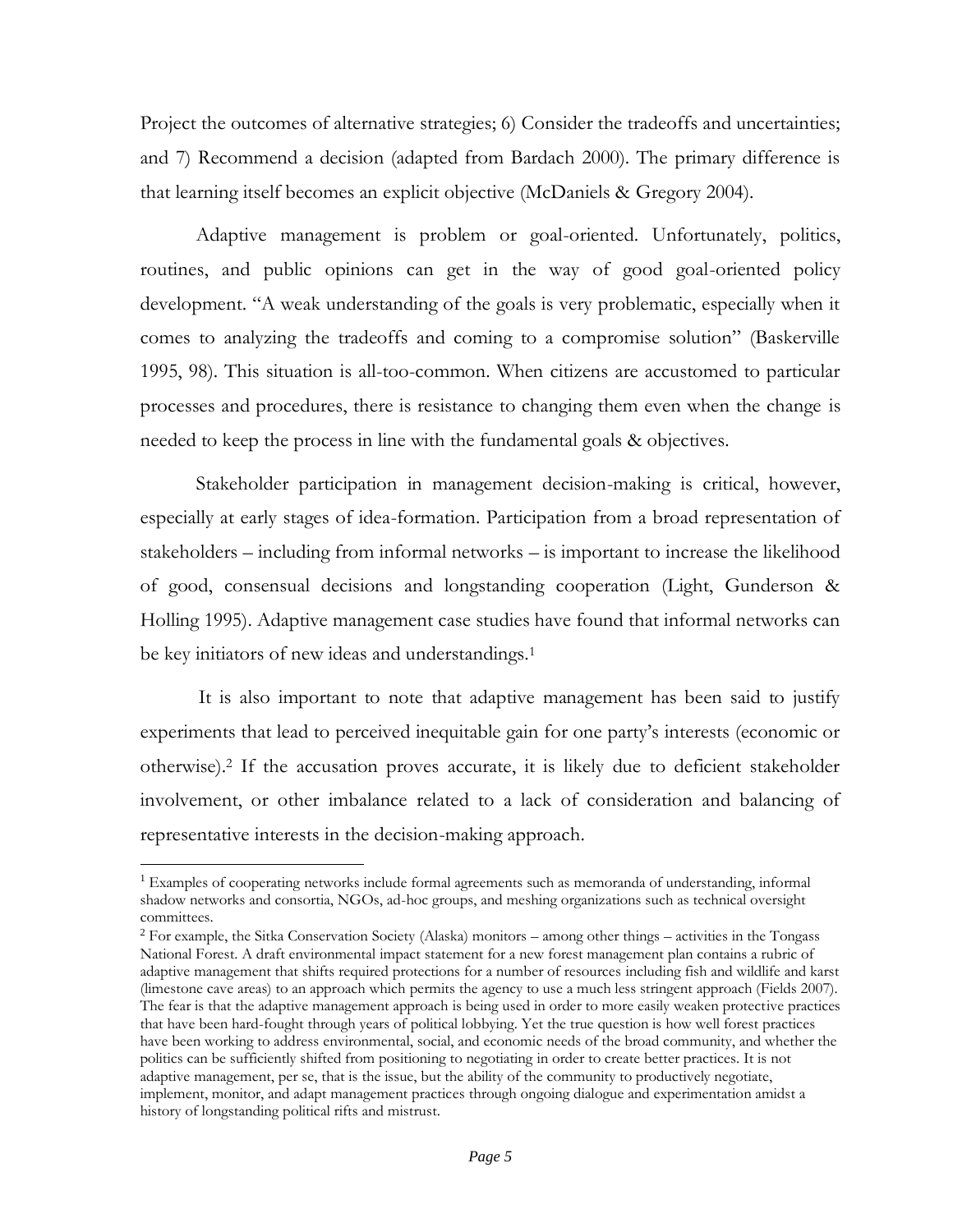#### <span id="page-9-0"></span>**2.2 Sustainable Development and Other Approaches to Adaptive Governance**

The most commonly-used definition of sustainable development came in 1987 with the Brundtland Commission: "Sustainable development is development that meets the needs of the present without compromising the ability of future generations to meet their own needs." However, when it comes to defining what it means to 'do' development sustainably, strategies vary widely and at times conflict (Dale 2001).

There is growing consensus that sustainable development refers to a process involving adaptation, change, or evolution over time (Holling 2001; Jokinen et al 1998; Rammel and Van Den Berg 2003). Instead of a fixed point in time when any sustainable development is 'done,' there is instead an ongoing process that changes its form over time as human knowledge changes. Sustainable development and adaptive management are arguably inextricable from one another. C. S. Holling refers to sustainable development as the goal of "fostering adaptive capabilities and creating opportunities" (2001). Learning to manage adaptively is key to implementing the sustainable goals that are now widely articulated at various scales of governance.

Another way of referring to the process of adaptation in management and governance is the term 'reflexive governance.' Reflexive governance is the response of society to the huge complexity of today's problems with their varying scales, interconnectedness, and cascading effects across time and domain (Knoflacher and Gigler 2004). In their exploration into reflexive governance, Knoflacher and Gigler point out "The studies demonstrate that managing regeneration adaptively enables stakeholders to deal with inherent uncertainty more successfully and can contribute to sustainable outcomes even in a setting where sustainability is not an explicit goal" (2004).

Closely related to adaptive management, ecosystem-based management is yet another strategy that addresses complexity by encouraging democratic and dynamic management. Slocombe's (1998) ecosystem-based management goals are highlighted in Figure 2.2-1.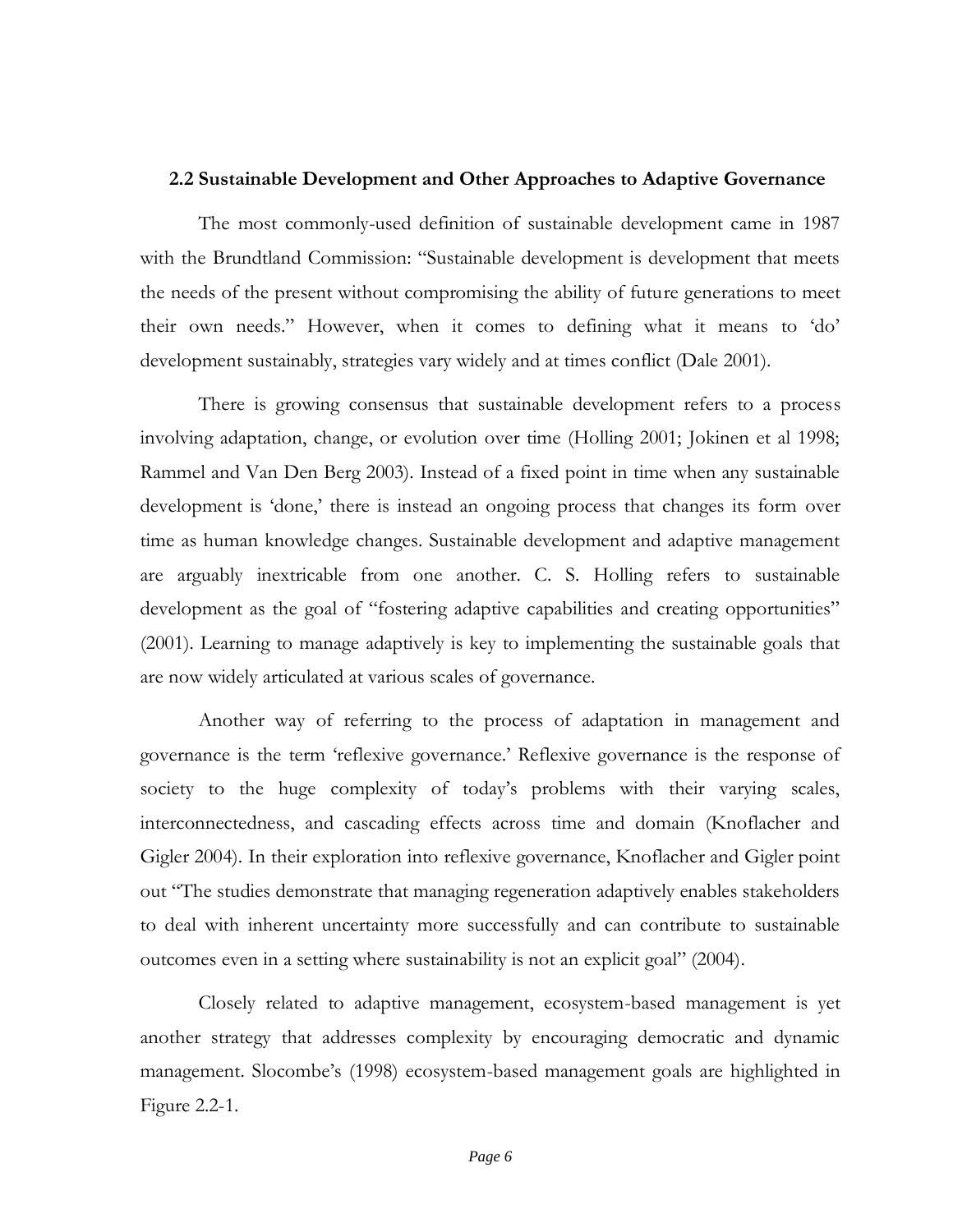Like adaptive management, ecosystem-based management is a departure from previous command and control strategies. It is also a reaction to environmental management plans which did not adequately protect the urban environment due to a project-by-project focus and corresponding lack of jurisdictional coordination (UNU/IAS 2003).

| Normative         | Imply and reflect specific values and limits                                                  |  |
|-------------------|-----------------------------------------------------------------------------------------------|--|
| Principled        | Reflect 'higher' values and ethical principles<br>and rules                                   |  |
| Integrative       | Reflect the wide range of interests, goals and<br>objectives that exist                       |  |
| Complex           | Work with, not artificially reduce, complexity                                                |  |
| Dynamic           | Accept and recognize the inevitability of<br>change                                           |  |
| Transdisciplinary | Synthesize a wide range of information and<br>knowledge                                       |  |
| Applicable        | Be applicable to a wide range of ecosystem<br>types and conditions                            |  |
| Participatory     | Involve people and actors                                                                     |  |
| Understandable    | Be explainable and operationalizable in a<br>consistent way to different people and<br>groups |  |
| Adaptive          | Be evolving as conditions and knowledge<br>change                                             |  |

<span id="page-10-0"></span>**Figure 2.2-1.** Goals of Ecosystem-Based Management (Slocombe 1998)

Other models exist, such as participatory governance. These models do not necessarily focus on the central issue of adaptability, but they do provide guidance on inclusive and dynamic forms of leadership and management.

With all these ingredients for good governance, the task seems to be straightforward: simply use the recipes above in the practice of municipal planning and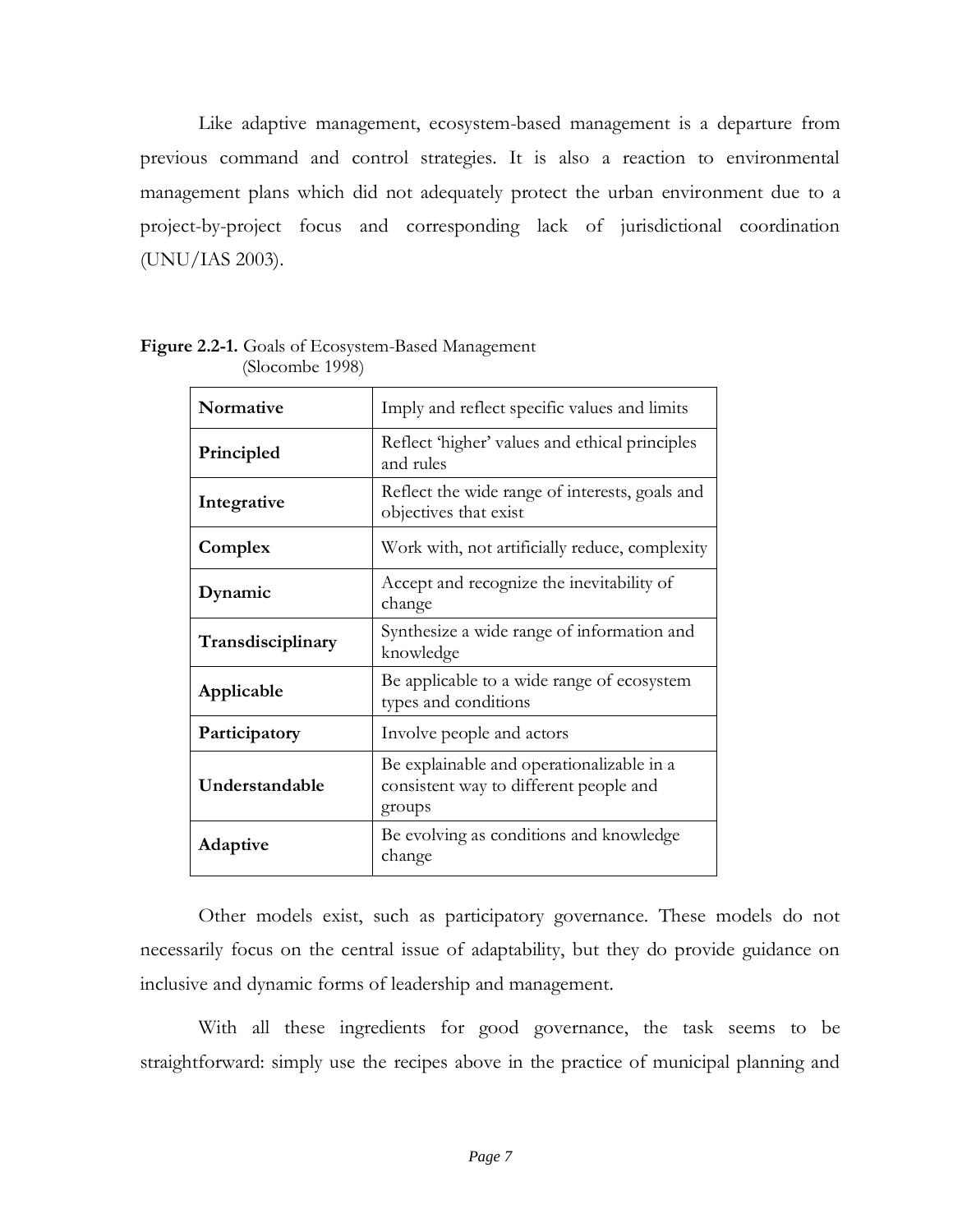management. And yet, this intersection of governance and planning can be a treacherous one. Can these principals be pragmatically applied to local planning practices?

Planners often do perceive their role as having the power to effect change. Angeles and Gurstein put it this way: "Like politicians and governors, planners have also adapted and learned to perform increasingly varied roles as advocates, policy analysts, facilitators, negotiators, and problem-solvers, and in the process, have become more comfortable in dealing with power, and in acknowledging and exercising their own power" (2007, 4).

Planners work in service to public interests, and "…the articulation, communication, and mobilization of those public interests are key in bringing about deliberate and controlled changes so as to keep societies and communities on a stable, peaceful, and orderly course" (Angeles and Gurstein 2007, 4).

The process of defining those public interests is anything but simple and straightforward, and thus, there is a strong need for an adaptive management approach to the inherent complexity and change involved in the work of the planner.

#### <span id="page-11-0"></span>**2.3 An Adaptive Management Experiment**

Following is an example of one partially successful adaptive management experiment that took place with a group in New South Wales, Australia. Because all of the research explicitly focused on the implementation of adaptive management stems from the natural resource management field, this experiment is used as an illustrative example to help draw theoretical parallels between natural resource management and management in an urban social context.

The objectives of the New South Wales projects were to evaluate certain water management plans and strategies. A published article then examined the projects "to evaluate the contribution of the adaptive management approach to water cycle management on the urban fringe in New South Wales" (Gilmour et al 1999).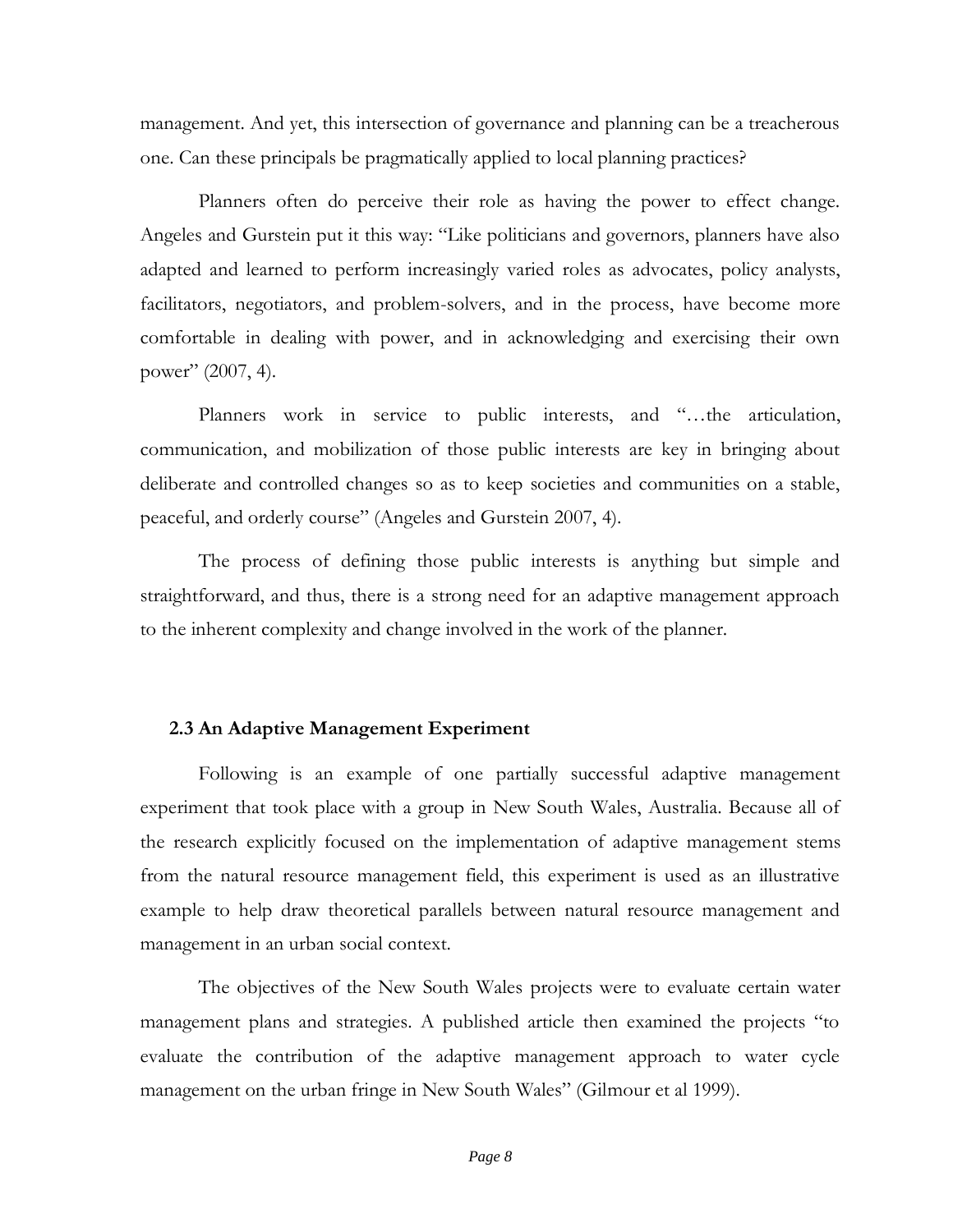The three projects all involved a series of workshops with local stakeholders. The projects were clearly framed in the context of experimentation and learning. Their goals were three-fold (Gilmour et al 1999):

- 1. To meet doubts about the wisdom of adaptive management by acknowledging the difficulty of managing ecosystems;
- 2. To create a platform for follow-through by framing workshop-based policy investigations as negotiations; and
- 3. To reduce vulnerability to institutional change by developing community ownership of strategies.

The project organizers were successful in their first goal, largely through explicit discussions about uncertainties, risks, and the dual roles of judgement and science. However, the second and third goals were more challenging.

Each sponsoring organization chose the adaptive management approach as potentially the best way to choose a solution with broad community support. Yet, "none of the sponsors appeared to have thought through the issues involved in implementing the workshop outcomes" (Gilmour et al 1999). The organizers would have, in retrospect, worked to get commitment at the beginning from sponsoring organizations to implement the results of the workshop if consensus was reached, and placed more emphasis on the workshops as forums for negotiation.

One of the key lessons learned in this project had to do with the critical role of an "institutional champion" in addition to generating institutional buy-in. This manager of a sponsoring organization would participate in all three project phases (one to lay the groundwork for the workshops, one to carry out the workshops, and another that focuses on the implementation of workshop recommendations), and help to cultivate community participation and buy-in. They found that without such a person, the pressure against continuation of the adaptive management process would be too great, and it would not succeed.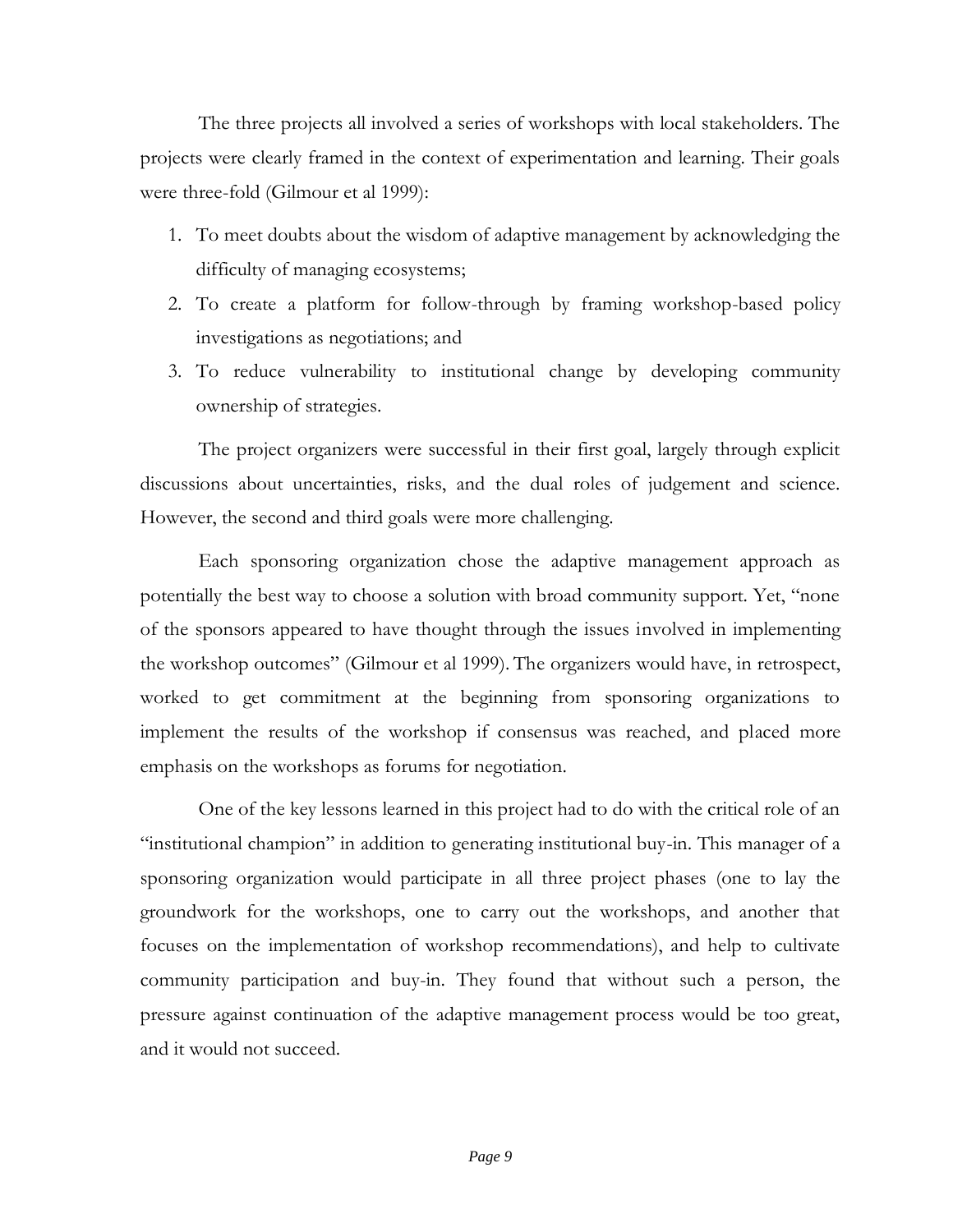*In all three of our projects, political pressures to create broadly acceptable solutions made a participatory process attractive to the lead institutions. Yet, having achieved a degree of consensus, with a resulting reduction in political pressure, each lead*  institution scaled back the level of community involvement. There is a tendency to *revert to familiar, less inclusive processes, and this works against the long-term needs of ecosystem management (Gilmore et al 1999).*

Having a strong institutional champion, they felt, would reduce this tendency. They also suggested an approach which included building community development into the stakeholder workshop process, in order to build skills that result in holding stakeholders accountable to one another over time.

This experience of the New South Wales group points to the critical role of institutions and those who lead them in order to develop widespread support for adaptive management principles. While the science, data, stakeholder involvement, and many other factors are very important, it is in the institutional realm that there seems to be the greatest gap between the theory of adaptive management, and the extent to which it is carried out on the ground.

This gap is highlighted in the context of current US water laws by Neuman, a professor at Lewis and Clark College. Here, rights for water are forfeited if not used within a prescribed period of time. Efficiency (for instance, through conservation), is trumped by the seemingly major goals of predictability and certainty. In order for this system to embrace the principles of adaptive management, it would, in short, need to follow effective decision-making guidelines as mentioned earlier, and incorporate explicit objectives that include social, ecological, and economic values and information (Neuman 2001).

The New South Wales example puts the implementation of adaptive management principles in context, and illustrates the importance of focusing on institutions and those who lead them in order to shift policy practices toward adaptive management in any substantial way. Developing a strong theoretical perspective on the intersection of urban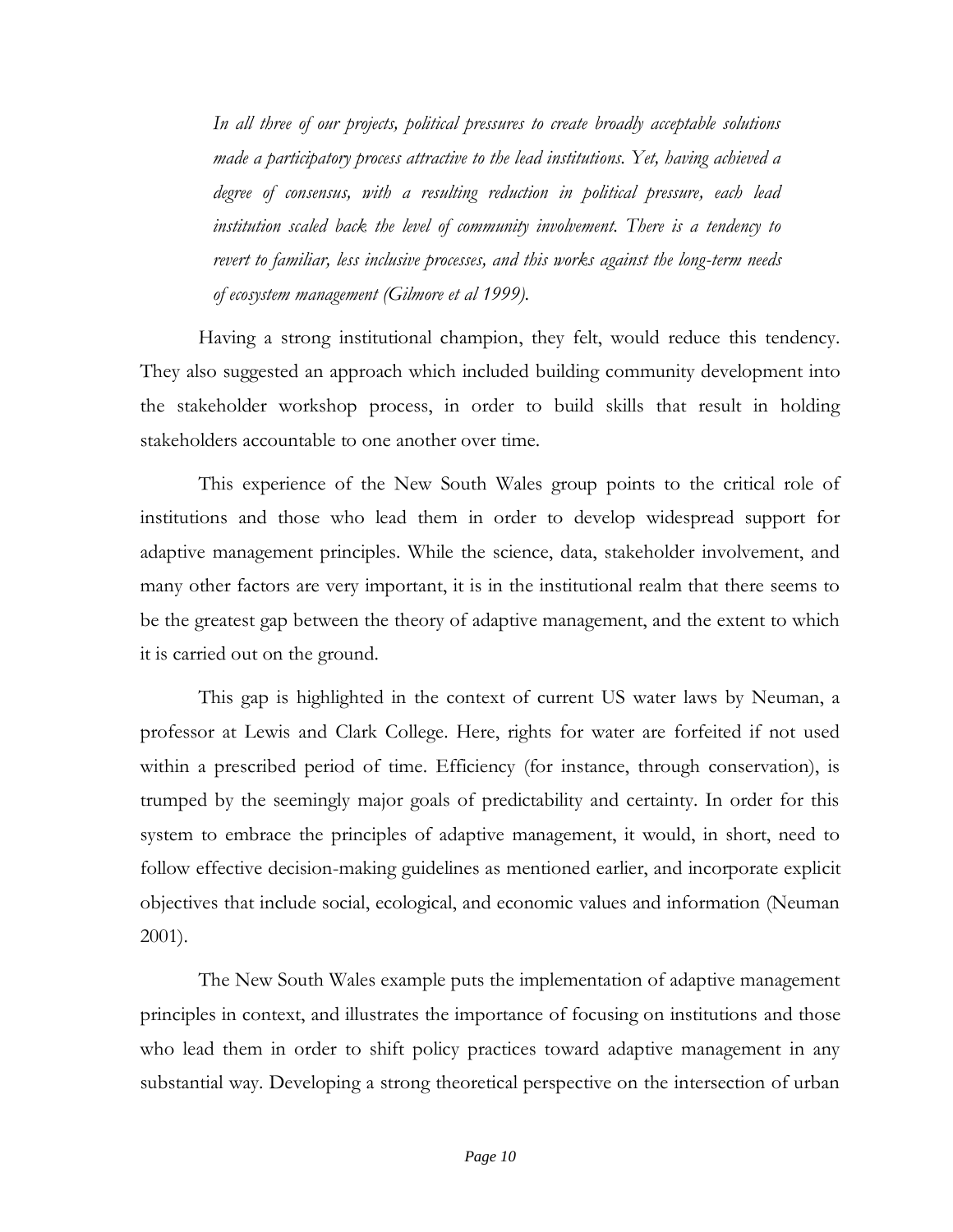social policy and adaptive management will provide a foundation for subsequent work looking at potential outcomes of implementing adaptive management principles in a specific policy area.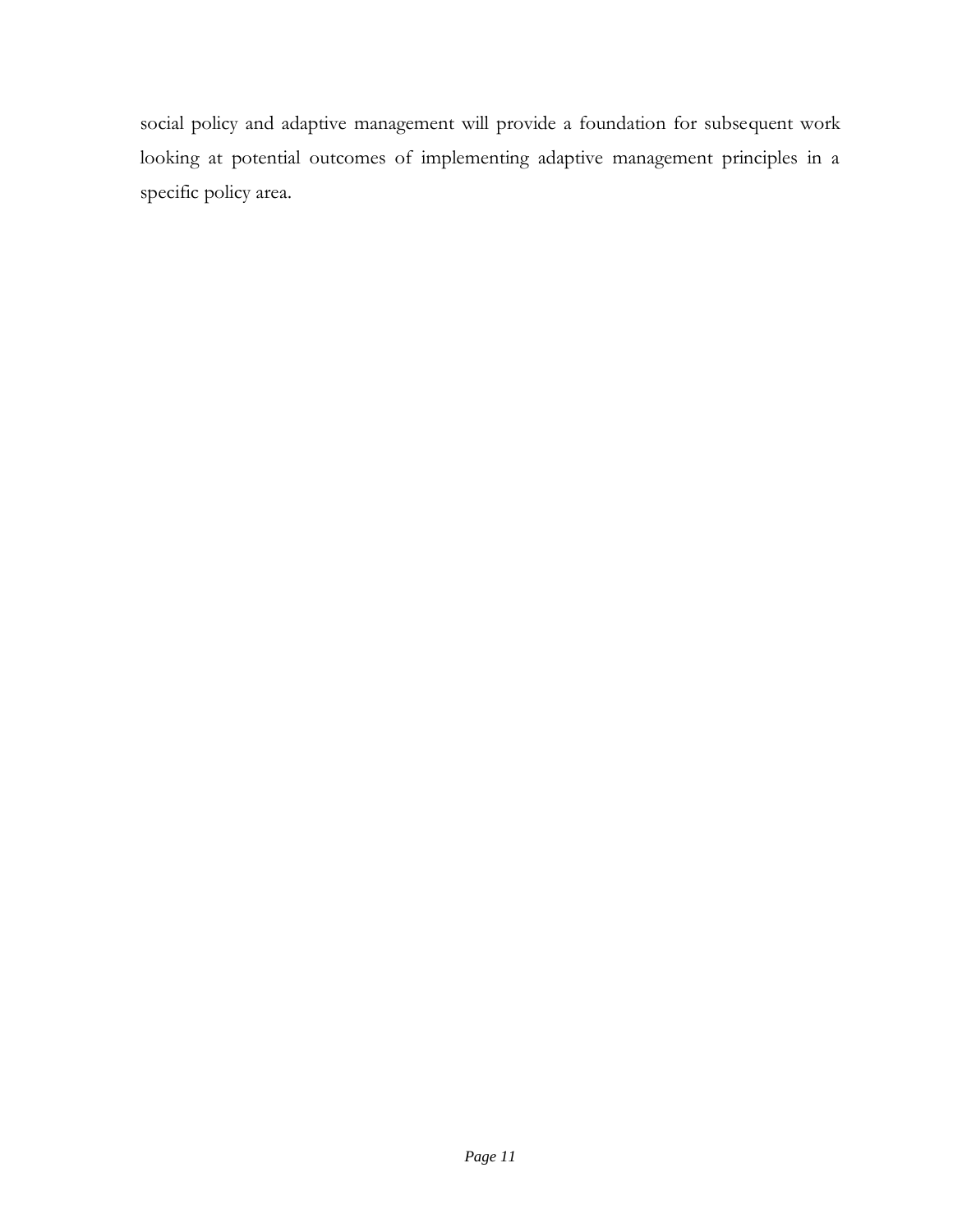#### <span id="page-15-0"></span>**3.0 Management Tools for Urban Planners**

#### <span id="page-15-1"></span>**3.1 Framework Defined for Urban Management Context**

Adaptability, flexibility, resilience, social learning, and knowledge sharing are all terms that repeatedly come up in discussions about effective management – whether the discussion is about corporate, environmental, or municipal management issues. In practice, the corporate and environmental management fields have taken these terms to task. The drive toward efficiency in management has been complemented over the past few decades with an emphasis on dialogue and flexibility. This is especially apparent in the literature on 'knowledge management', 'organizational learning' and adaptive management. Universal approaches to problems are not thought to be desirable strategies; instead, managers recognize the value of approaches that respond to the particular stakeholders and issues within a specific context, even when faced with a common problem (Cook et al 1997).

Urban social planning and management is fraught with rapid change and uncertainty. Though the highly rational and technical approaches to planning have been criticized for some time (for example, by Rittel and Webber 1973; Sandercock 1998), the planning profession's history of trying to control the urban context through universal approaches to infrastructure, public health and development still pervades planning practice today.

Historical attempts to manage ecological systems have lead to failure in the form of less resiliency, more dependent societies and more rigid institutions, driving managers to more adaptive approaches that attempt to avoid these failures and encourage more resilient systems (Holling 1995). Urban planning is also complex, and struggles with strengthening a resilient urban fabric, working with independent constituencies, and promoting flexibility within related institutions.

According to Lee, learning how to sense, expect and control the way in which humans impact the natural world is the central task necessary to create a sustainable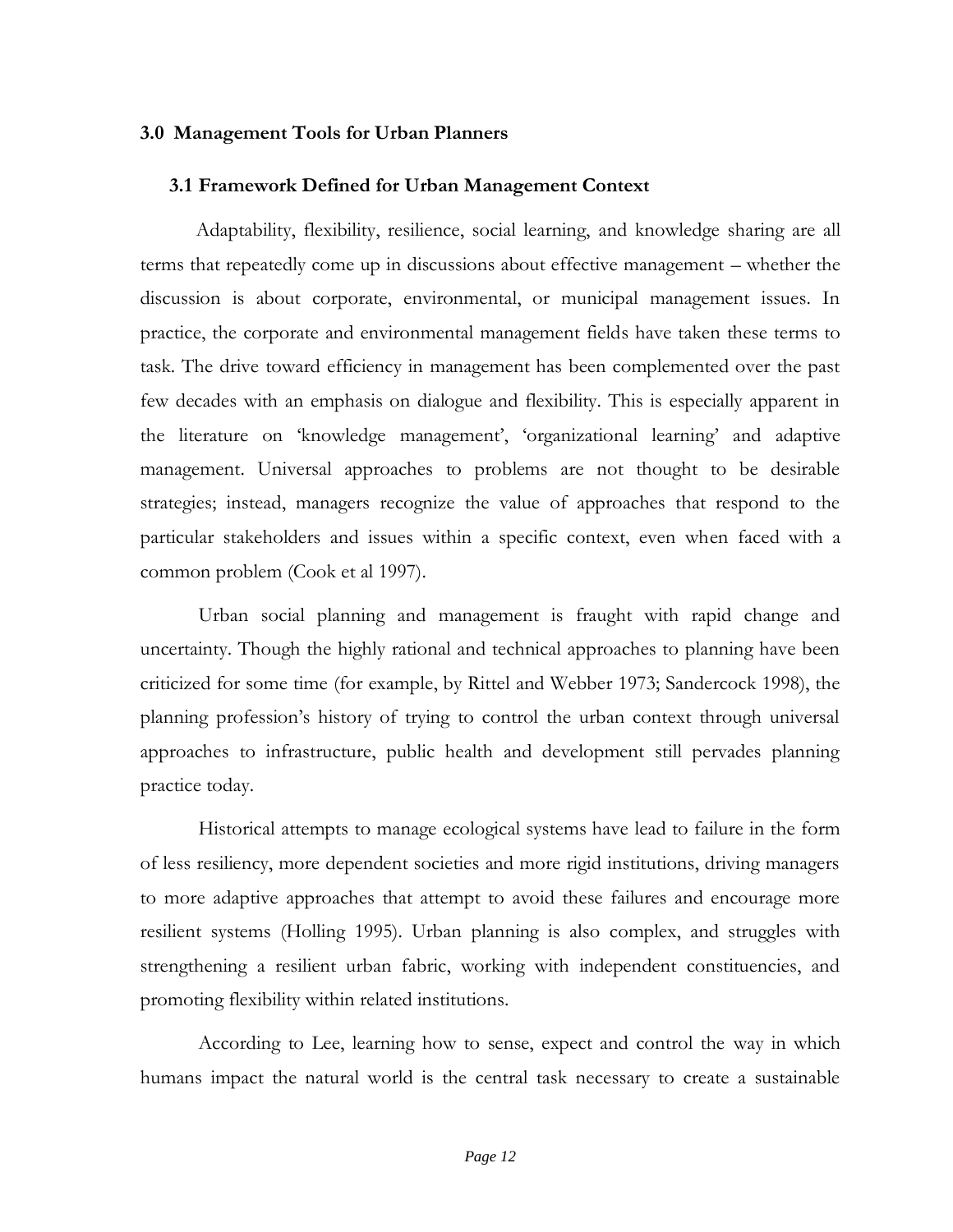economy (1995). This must be done through understanding biological uncertainty and institutional complexity. Lee calls social learning the "combination of adaptive management and political change." By this he means that we learn socially both from the active experimentation with our economic uses of nature (his definition of adaptive management), and the bounded conflict formalized in our political processes (political change) (Lee 1995, 228).

The adaptive management approach came in part out of frustration with positional conflicts related to regional resource issues (fisheries, forests, etc.). Polarization bred public mistrust and did not help the economic and resource issues at stake (Holling 1995). Land and people are the essential resource of urban planning.<sup>3</sup> Millions of public tax dollars are at stake. Decisions have long-term implications with direct effects on the day-to-day lives of urban residents. Conflicts are also longstanding, with positions entrenched.

There is a strong basis on which to build a more adaptive approach to urban planning. In recent years, urban planners have done well with including multiple stakeholder voices. When Sherry Arnstein published her "Ladder of Participation" in 1969, planners were generally only allowing token citizen inclusion in planning processes. Since the failures of large-scale planning in the 1960s and 70s – most typified by US Federal policy in the form of the Model Cities and Urban Renewal programs – planners have looked to communities as partners or even leaders rather than adversaries (Friedmann 1987).

Learning does of course already occur in municipal environments; both within and across organizations. "Many organizations that have been on the leading edge of knowledge management activities have demonstrated the tremendous cost savings that can be achieved through sharing knowledge" (Dixon 2000, 31). There is far more information on what *should* be done, however, than evidence of what *is* being done in this

<sup>&</sup>lt;sup>3</sup> Humans (and their labour) can be viewed as a renewable resource just like the forests and salmon. Like environmental resources, human labour has been driven to greater efficiency and more constant supply.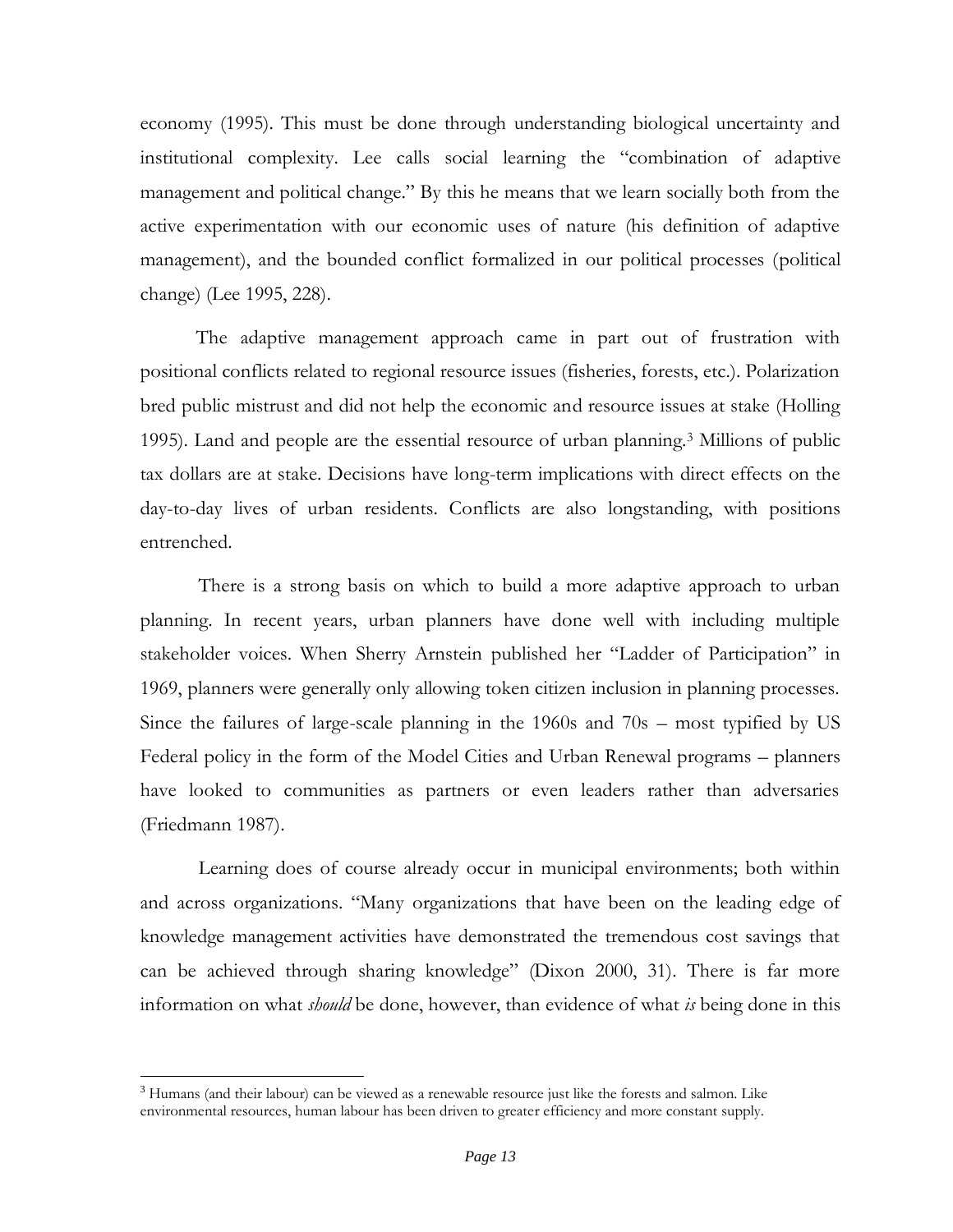realm (For discussion of these issues, see Ackerman et al 2003; Cook et al 1997; and Senge 1994).

#### <span id="page-17-0"></span>**3.2 Urban Planning Challenges**

The politics inherent in every level of municipal management create a complex dynamic. In a political climate it is very difficult to maintain the tolerance for experimentation – and therefore the possibility of mistakes – that is so central to learning (Cook et al 1997). "Rather than seeking the social welfare optimum, the authority that regulates the system is responding to political pressure" (Gunderson et al 2002, 222). Political and economic forces tend to maintain the status quo, rather than encourage adaptation over time (Lee 1993).

One widely-recognized example of a failed, broad-brush planning policy is the 1949 US Housing Act passed by Congress. The Act provided federal direction and funding for urban renewal. The large-scale, public housing projects that resulted from the urban renewal strategies eventually became recognized as failures of public policy. While their fundamental goal was to improve public health and safety, they failed to do this. The drive for efficiency in management and other blinders caused a vast underestimation of the negative social consequences of the projects.

Another example is the practice of stormwater management. Prescriptive curband-gutter street design standards have been part of the policy norm in North America for decades. These stormwater systems provide a convenient way to collect water from the street so it can be treated and released in a controlled manner (Webb 2006).<sup>4</sup> Despite well-known failings of these systems, change to the emerging best management practice of Low-impact Development (LID) has been slow. The LID solution can be less expensive, more aesthetically pleasing, and is significantly more environmentally sound

<sup>&</sup>lt;sup>4</sup> These traditional systems collect all water runoff from a broad surface area, requiring large storage basins. They often do not adequately treat the stormwater to remove pollutants, and (if not specifically designed to avoid it) can easily be overwhelmed during a large storm. The collection process also deprives nearby natural areas of the water they normally depend on through natural infiltration and groundwater recharge (Hinman 2005).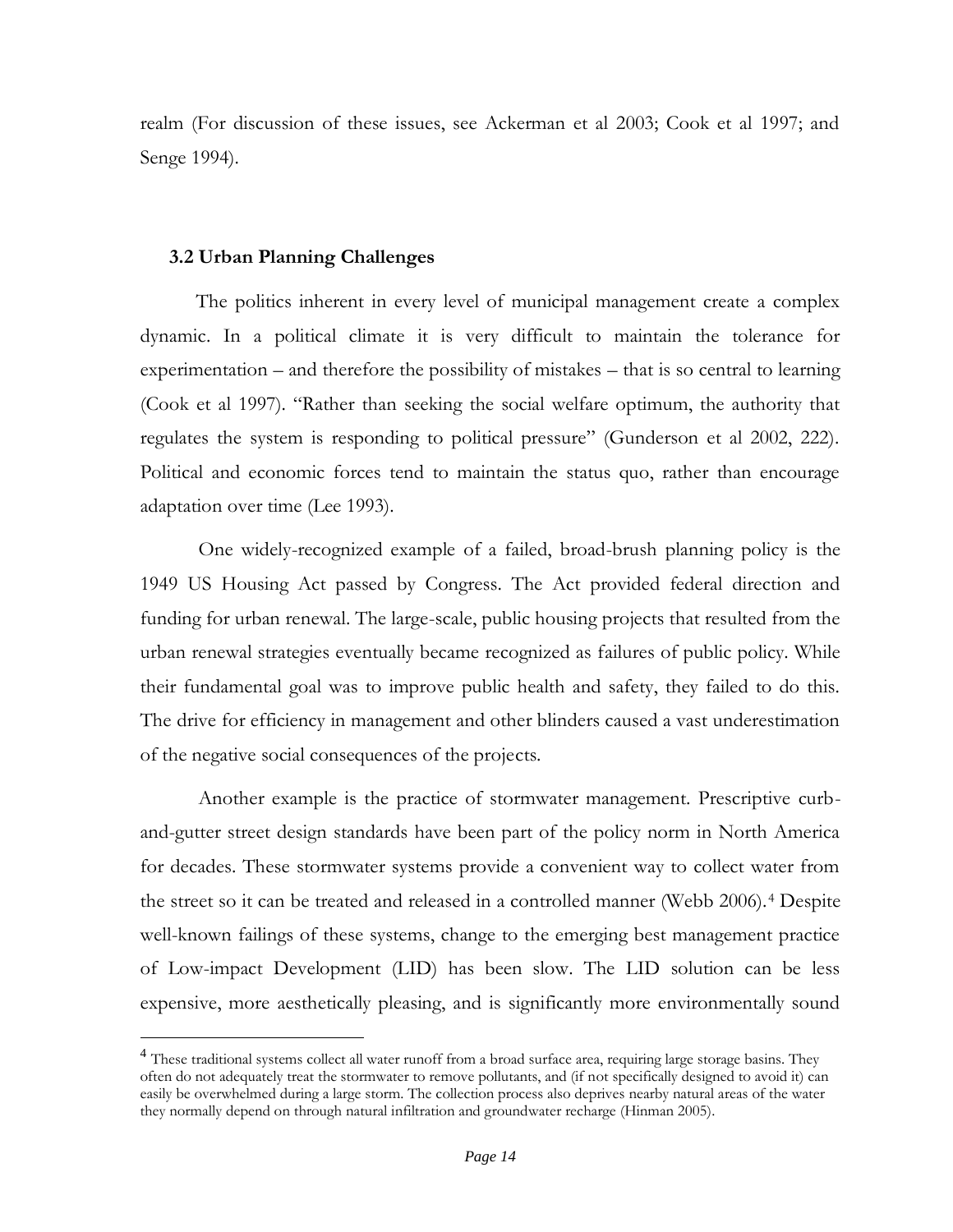(Hinman 2005).<sup>5</sup> Even though a better solution in many circumstances, it is not widely embraced.

As a contrast in scale, we can look at the example of issuing building permits within a municipality. If a would-be building developer follows prescriptive guidelines, s/he will receive a permit in a timely fashion and may then proceed with development. If after a number of months the realization occurs that the regulations are resulting in lessthan-desirable urban form, it is not easy to shift course to achieve a more desirable result. Ironically, developers who respond to this sentiment and propose better development often face tremendous hurdles because their proposals do not fit the prescriptive regulations (McMahon 2001 and APA 1998).

Another example of static policy on a detailed scale is ceiling height regulations of homes. Some fixed target is developed after taking into account public health, safety and economics. After the approval process, this target is written down and broadcast through relevant channels as a new rule. The target necessarily ignores difference in human height as well as human resiliency in terms of being flexible to ceiling height variations and choices. It is meant to provide certainty and ease the burden of enforcement. Yet compelling arguments can be made to relax these requirements with a result that still maintains a balance of health and safety needs, economic costs, and social implications (see Section 4.2 for a detailed example of this).

The same sorts of arguments can be made for electrical and plumbing codes and bylaws, educational facilities, public recreational space, and others. In each area, a fundamental goal of providing services or protecting the public was distilled into policies that reflected certain realities at a fixed point in time, and a balance of values, which in turn were broken down into concrete regulations carried out on the ground. How often do the regulations truly correspond to the original goal over time? Regulations, policies

<sup>&</sup>lt;sup>5</sup> LID promotes the use of stormwater collection and treatment that increases groundwater recharge and provides enhanced stormwater treatment through phytoremediation (treatment with plants). When this LID approach is used, no-curb designs can be implemented that allow water to sheet flow into proximal bioretention areas or bioswales that cleanse the runoff through natural ecological processes, allowing most to infiltrate into the soil and dispersing the remainder into neighbouring natural areas.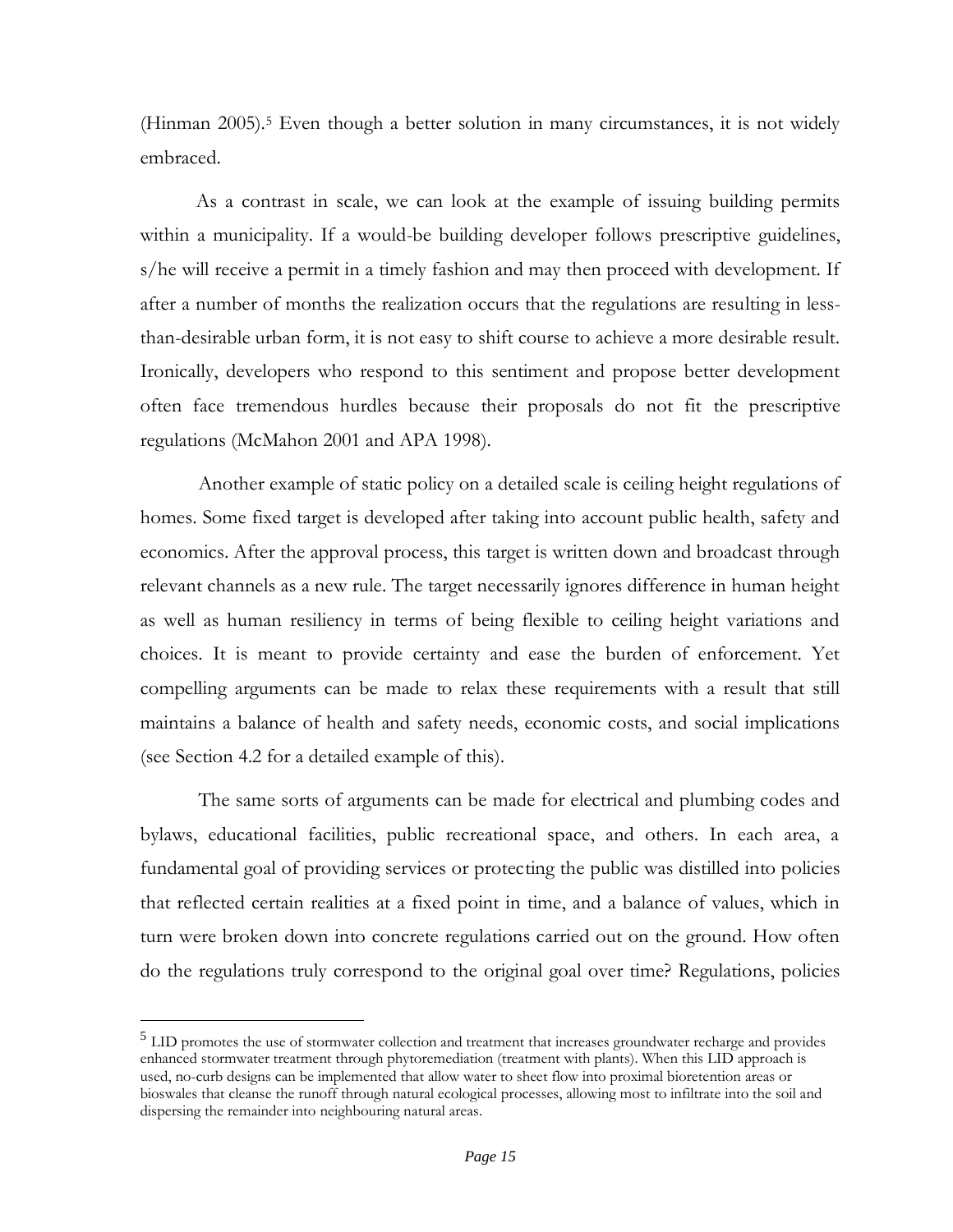and goals are revisited periodically to see if they are in check with current needs and values, but this process is cumbersome and typically linear, not iterative.

We cannot answer "it depends on the circumstances" whenever a query is submitted on building a new home. The desires for certainty and for ease of enforcement are quite valid. A municipality's planning department has limited resources in terms of staff and finances, and faces difficult challenges when it comes to building and maintaining support for their activities from elected bodies.

There are demonstrated ways, however, that increased flexibility can be allowed within parameters, without derailing important bureaucratic activities. The incentive of increased learning, improved operations, and most importantly, better cities should be enough to justify the shift in effort.

Urban planning policy choices have tremendous impacts on society: the affordability of housing and housing choice; space available for public, private and infrastructure use; quality and quantity of essential services such as health and education facilities; the availability and distribution of dollars for needed public amenities.

The goals of democracy and sustainability point toward a more inclusive strategy that works with stakeholders and interests for particular situations (one neighbourhood, for example), instead of the broad-brush approach that is common today. In practice, urban planning has become much more participatory of late. However, that inclusivity does not necessarily filter up to effect public policy decision-making. Nor does inclusivity on its own equate to an adaptive management approach. There are a variety of ingredients that together create the setting for potentially effective urban adaptive management strategies, which are discussed in detail in Section 4.

#### <span id="page-19-0"></span>**3.3 Individuals as Adaptive Managers**

The role of the individual manager is as important as the organizational or institutional environment in which the manager works. While we are primarily looking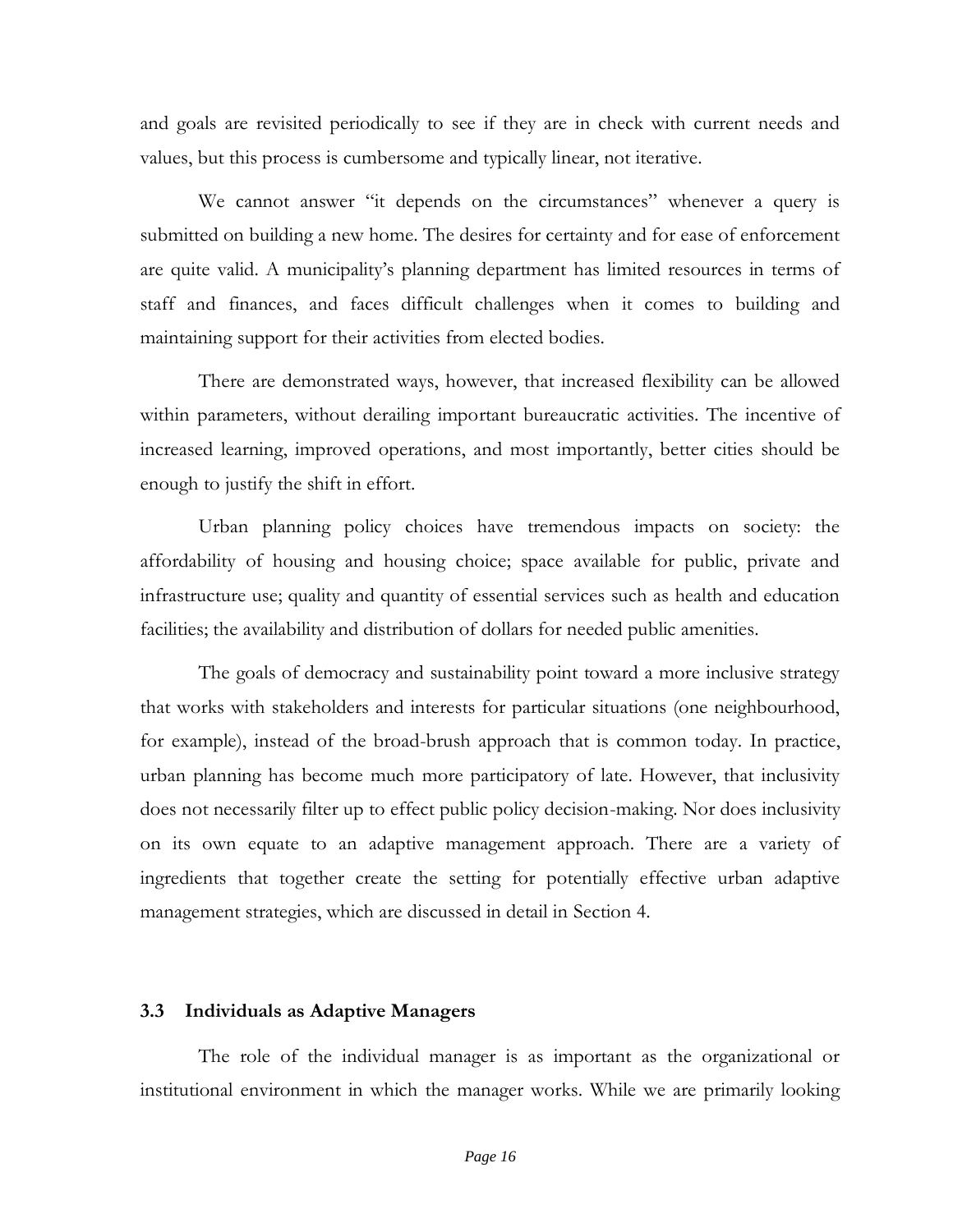here at strategies adopted across institutions to promote an adaptive management environment, it is ultimately up to the individual manager to embrace these strategies and use them effectively to manage their various projects adaptively (March and Heath 1994; Westley 2002).

Francis Westley writes in detail about the decision-making context of an individual manager, and compellingly argues that "…the social system that the adaptive manager seeks to manage does not correspond to a single institution or even to a single organization. Rather, it is the problem domain, the system of actors brought together by their stake in a particular problem, that is the relevant unit of analysis" (2002, 355). To this end, she sees four lessons emerge that inform how an individual can manage adaptively (highlighted in Figure 3.3-1).

## <span id="page-20-0"></span>**Figure 3.3-1.** Adaptive management for the individual manager (Westley 2002)

| 1. To manage adaptively requires strong values as opposed to rational analysis.                                                                    |
|----------------------------------------------------------------------------------------------------------------------------------------------------|
| 2. To manage adaptively and respond to complexity, it is necessary to juggle multiple strategies<br>and goals (Figure 3.3-2).                      |
| 3. To manage adaptively requires strong control of emotions, little fear of conflict, and great<br>humility.                                       |
| 4. In order to manage adaptively, the manager needs to capitalize on the energy & movement of<br>others. The historical moment is hence important. |

The individual manager must be sensitive to the decision environment. In other words, the decision process of the manager must be as adaptive and varied as the rate of change going on in the environment s/he is attempting to manage (March and Heath 1994).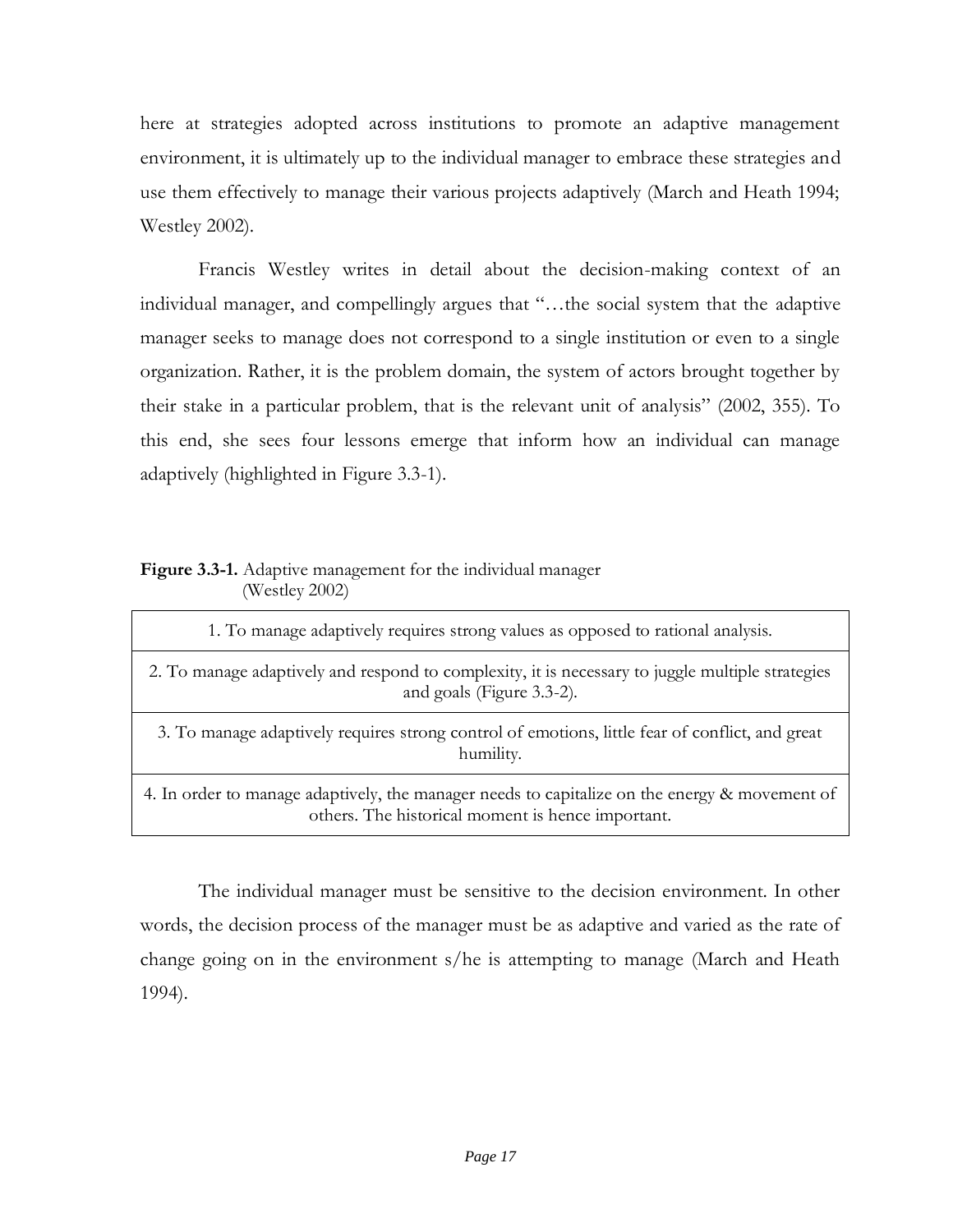#### <span id="page-21-1"></span>**Figure 3.3-2.** Image and description of manager juggling four balls (Westley 2002, 338)

Balls juggled represent:

- **Managing through:** commitment to scientific approach, treating management interventions as experiments to learn from, as opposed to solutions to be implemented.
- **Managing out:** commitment to involve external groups or stakeholders in management processes and decisions.
- **Managing in:** the need to manage position and influence within the department or organization; maintaining internal support for experiments and external stakeholder activities.
- **Managing up:** need to take into account the larger political context in which career and strategies unfold. Unless actions taken at the community, organizational, or scientific level were considered from the point of view of the larger political arena, much excellent effort could be ended with the slash of a pen.



Juggling is an apt metaphor for the challenge of being an effective adaptive manager (see Figure 3.3-2). There are many challenges to confront; not least of them, the issues of stakeholder disempowerment and bureaucratic procedures that can hamper implementation and action in the planning and government-led learning environment (Westley 1995). In addition, learning may be considered a 'luxury' that is politically, economically, or socially unaffordable in certain environments (Lee 1993).

#### <span id="page-21-0"></span>**3.4 Summary**

There is a lack of structured learning over time in urban planning and management, with a corresponding need for better responses to growing pressures and uncertainties in the urban environment. Adaptive management principles can provide a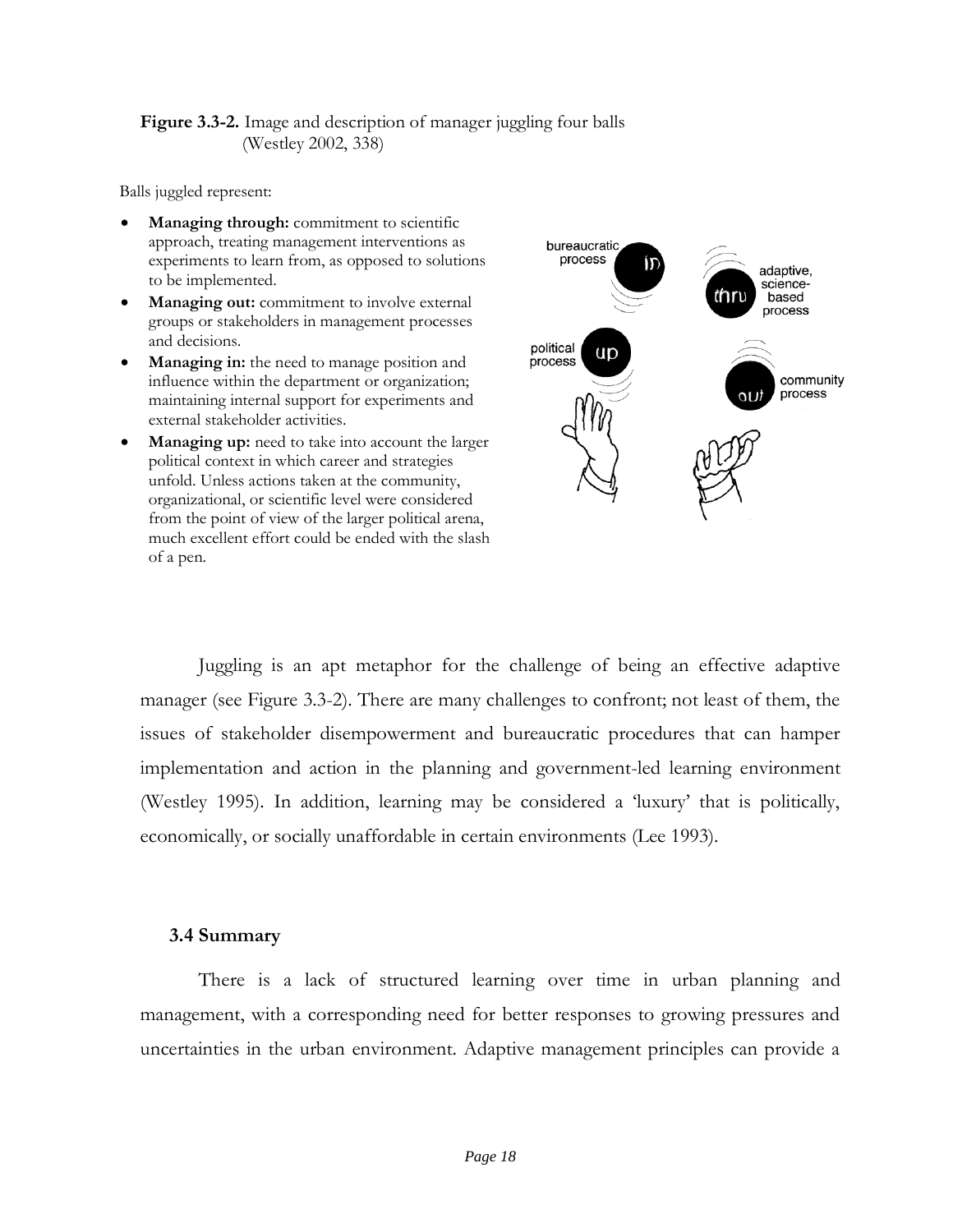tool for urban planners as they strive to create good policy in the face of growing uncertainty.

There are no shortages of policy recommendations for integrating adaptive management principles into *natural resource* management. These recommendations incorporate broad stakeholder involvement in decision-making, governance based on natural (watershed) boundaries, explicit discussion of values in the negotiation efforts of the stakeholders, and the ongoing ability to incorporate new knowledge through experimentation and evaluation of practices over time (Neuman 2001).

There is great tension between attempting to maintain institutional power and efficiency, and incorporating the flexibility inherent in the adaptive management approach. Increasing financial and population pressures are putting strain on managers to keep up with demands amidst very tight budgets. Yet we know there are examples of adaptive management principles being implemented even within the context of these pressures, as well as increasing incentives to look toward an adaptive management approach. Adaptive management has the potential to aid urban planners in implementing projects, ensuring they are monitored effectively, and incorporating the results into ongoing management practices that are flexible and contribute to the building of new knowledge.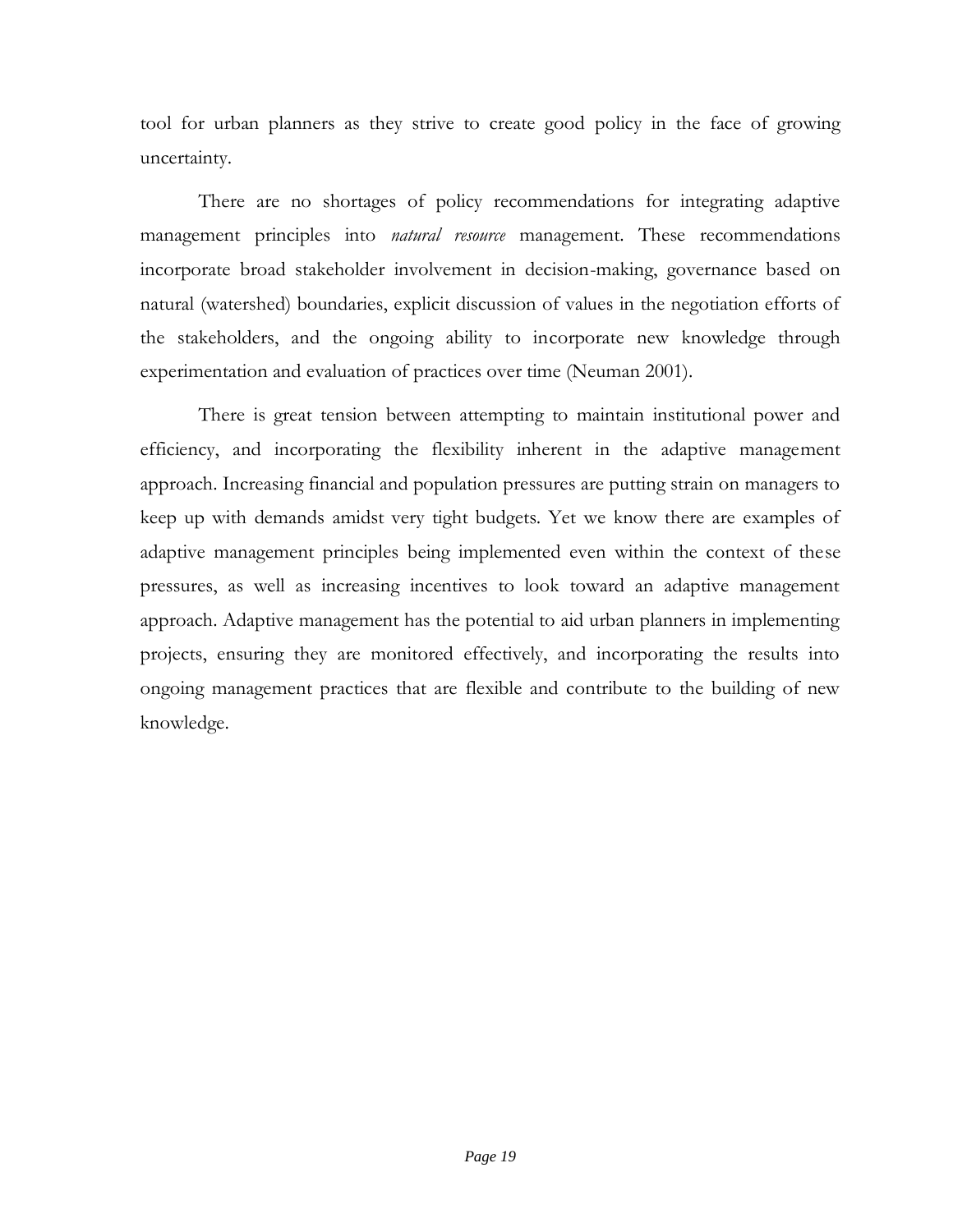## <span id="page-23-0"></span>**4.0 Application: Examples of Urban Adaptive Management in Practice**

### <span id="page-23-1"></span>**4.1 Introduction**

We do not know what results can come from adaptive management of our cities, as it does not happen today on a wide-spread basis. There are, however, some examples of adaptive management in practice (though it may not be referred to explicitly as adaptive management). Through explorations and a close look at some of these adaptive management approaches, we can look at ways in which urban planning, too, can move toward better understanding of the problems and issues, as well as improved economic and social outcomes.

Using the policy indicators outlined below in Figure 4.1-1 of this report, I found a number of planning and management strategies that did indeed reflect elements of an adaptive management approach in the urban municipal planning context. Three strategies are highlighted below. They each incorporate learning and assessment, but not one explicitly sets out as an adaptive management experiment or even articulates learning as an objective of the management strategy at the outset. So, while not quintessential adaptive management experiments, they still serve as useful examples that can be built on in order to create an effective adaptive management approach to urban policy planning.

There are undoubtedly other examples of urban management policies that meet the eight criteria set out in Figure 4.1-1. The goal of this report is not to chronicle every example that reflects some element of adaptive management in the urban environment. It is instead to look at some examples that reflect a variety of strategies in order to understand the breath and depth of situational possibilities in which to consider implementing urban adaptive management.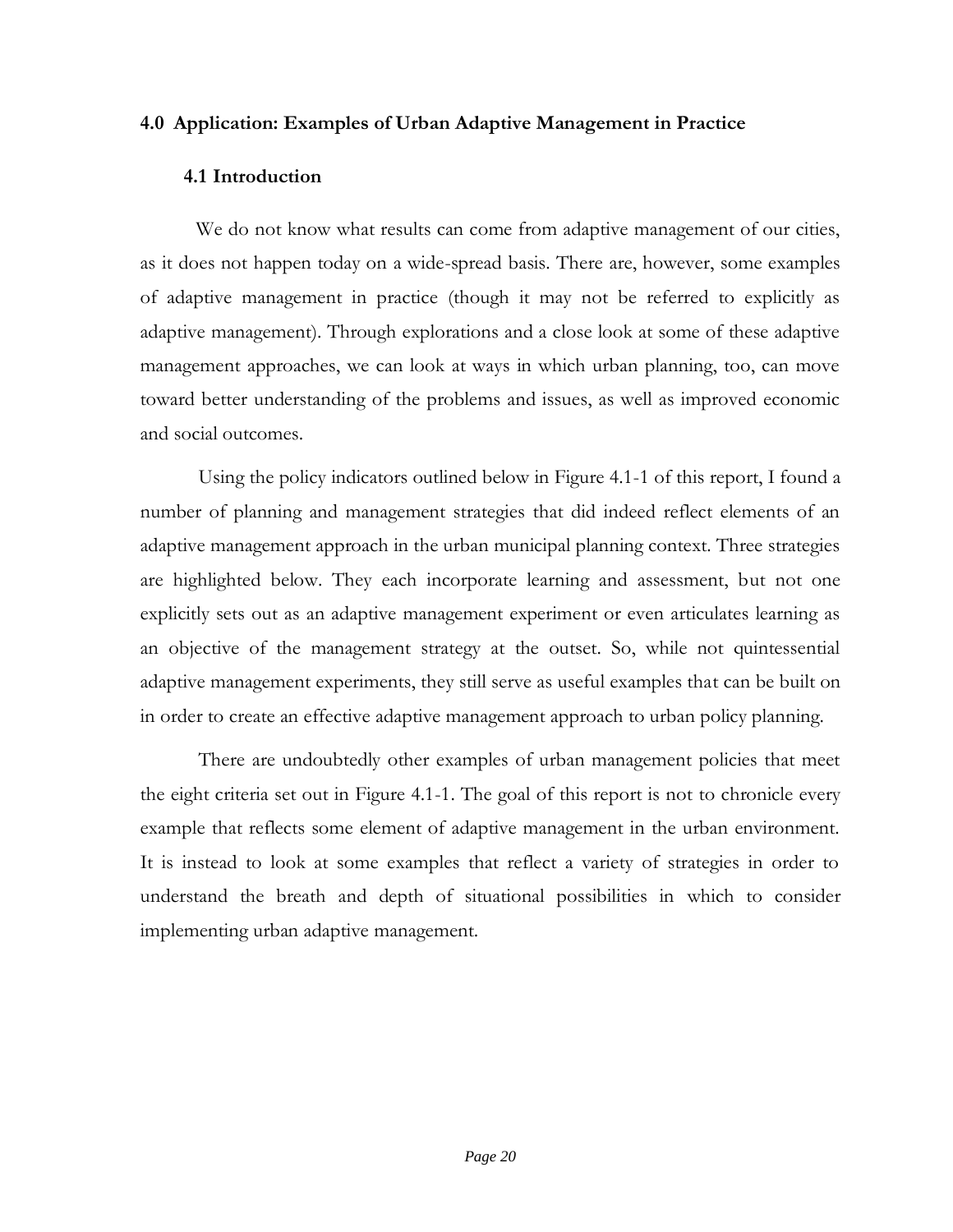<span id="page-24-0"></span>**Figure 4.1-1.** Indicators guiding the review and assessment of adaptive management strategies (to determine their relevance for the urban municipal planning environment<sup>6</sup>)

|  | 1. The management policies are relevant to urban issues, which are here defined as<br>the provision of essential services, public works, & regulation of private activities.                                                                                                                      |
|--|---------------------------------------------------------------------------------------------------------------------------------------------------------------------------------------------------------------------------------------------------------------------------------------------------|
|  | 2. Policies acknowledge the key importance of ongoing learning, make uncertainties<br>explicit, and incorporate flexibility.                                                                                                                                                                      |
|  | 3. Policies are appropriate for the relevant scope of governance. They are neither<br>too broad-reaching for the intended goal, nor too narrow.                                                                                                                                                   |
|  | 4. The process for policy-making is explicitly democratic and participatory in nature,<br>incorporating appropriate voices for the level and scope of governance. Policies<br>reflect goals, objectives, values and risks that have been discussed by<br>representative group(s) of stakeholders. |
|  | 5. Policies are relevant to practical application and management on a day-to-day<br>basis (they are easy to understand and to implement).                                                                                                                                                         |
|  | 6. Policies encourage field observation and experimentation.                                                                                                                                                                                                                                      |
|  | 7. Policies facilitate continued relevance over time, iteratively linking back<br>management to research and visa versa.                                                                                                                                                                          |
|  |                                                                                                                                                                                                                                                                                                   |

8. Policies take a systems approach; they include techniques for coordination across agency scales and scopes (as appropriate), as urban issues are rarely limited to isolated geographic areas or single-agency issues.

<sup>&</sup>lt;sup>6</sup> In contrast the following indicators lead to quite the opposite: "...crisis, conflict, and gridlock emerge whenever the problem and the response have the following characteristics:

<sup>1.</sup> A single target and piecemeal policy.

<sup>2.</sup> A single scale of focus, typically on the short term and the local.

<sup>3.</sup> No realization that all policies are experimental.

<sup>4.</sup> Rigid management with no priority to design interventions as ways to test hypotheses underlying policies" (Holling 1995, 9).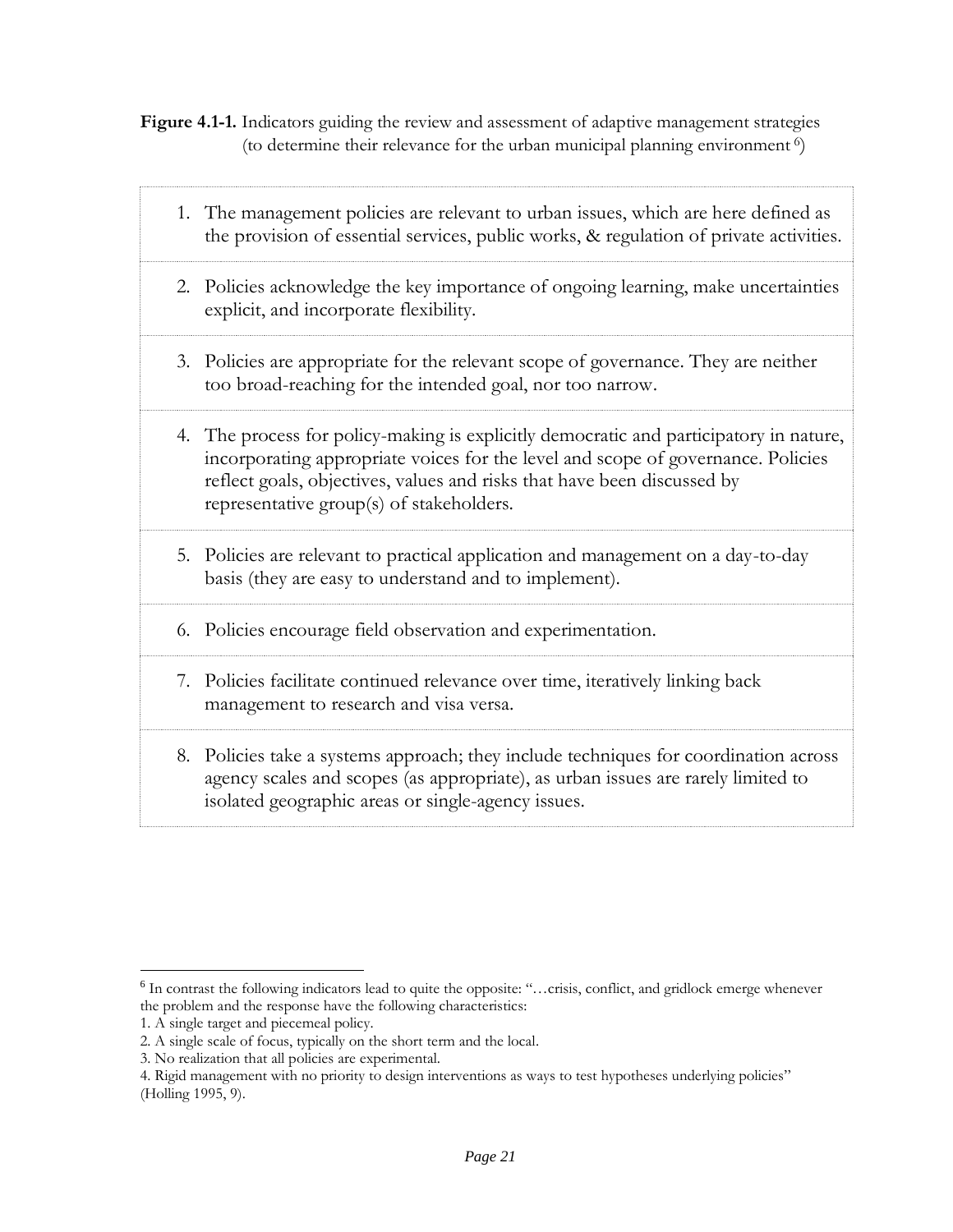#### <span id="page-25-0"></span>**4.2 Housing Policies in Vancouver, BC, Canada**

In Vancouver, BC, the policies surrounding the presence and legality of secondary suites<sup>7</sup> can be viewed as demonstration policies. Demonstration policies reflect important community issues that have uncertainties associated with them. There is no one clear course of action that will lead to resolution; therefore some degree of experimentation is helpful to determine the appropriate course of action.

Vancouver has been operating with some sort of secondary suites policy since the 1920s. The changing policies have reflected the larger cultural and social context of the times. For example, in the 1940s, returning war veterans influenced a change in policy to encourage secondary suites (which were illegal prior to that time).

The policies continued to change, with the pendulum swinging back and forth, attempting to find a balance where housing needs, health and safety issues, and neighbourhood perceptions could find some common ground. The additional housing offered by secondary suites has long been recognized by city staff as one solution to Vancouver's tight rental housing market. However, the issues of health and safety code enforcement, and a lack of public acceptance have been difficult to address. For years, the city had a 'don't ask, don't tell' attitude, passively choosing not to enforce illegal suites unless complaints were made.

City staff and city council have undertaken public processes to involve local citizens in the secondary suites discussion. Surveys, meetings, hearings, ballot votes, and open house events have occurred – primarily since the early 1990s – to engage neighbours in the dialogue and debate. Decision makers have taken the public discourse into consideration, as well as other 'public goods' that have not been as well represented in discussions.<sup>8</sup>

<sup>7</sup> Secondary suites are also referred to as accessory dwelling units in some municipalities. A secondary suite is a residential unit accessory to the main residential unit on the property, and may be attached or detached depending on the governing regulations.

<sup>8</sup> See http://www.tenants.bc.ca/othpubs/impact.html for a discussion by the BC Tenants Rights Action Coalition of the underrepresented voices in the debate on secondary suites.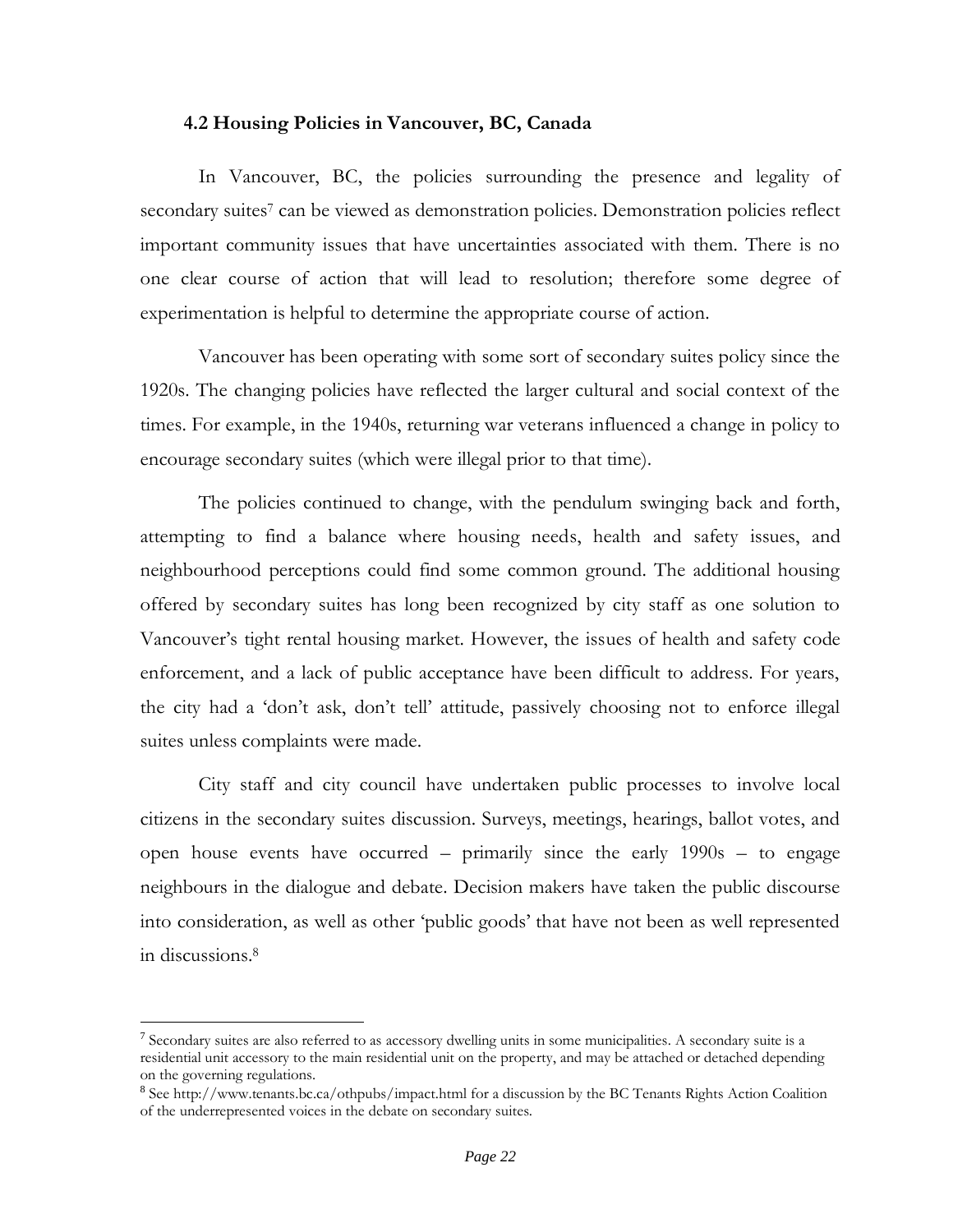Even while secondary suites were illegal, many thousands of them existed throughout the city. These illegal suites often had low ceilings and did not meet other health and safety codes. Some of them were severely substandard in their conditions. And yet residents of the suites could not lobby for healthier housing when any complaint would cause the loss of the housing entirely.

Over time, both city staff and the citizens of Vancouver have undergone significant learning in relation to this issue. Certain negative perceptions about suites and suite residents have been proven to be misconceptions. The importance of suites in the overall rental housing and homeownership contexts are better understood. And decisionmakers are more sophisticated with regard to reviewing zoning, building, and health and safety regulations and making accommodations to remove barriers to suite legalization.

Beginning in 1989, the City of Vancouver responded to neighbourhood-specific initiatives to legalize secondary suites. If an area voted yes, an implementation program followed to rezone the neighbourhood and facilitate legalization of existing suites. Three areas were rezoned as a consequence of this initiative.

This program was not as successful as the city had hoped. The objective of the 1989 policies was to bring more suites into legal compliance by legalizing suites in areas of the city that voted to have them, and closing suites in other areas. Homeowners in legal suite areas with existing non-permitted suites were allowed the option to phase-out their suite over a period of time, or make upgrades to legalize the suite.

The city had hoped that the suites declared as phase-outs would be upgraded to permanent status at the end of the phase-out period to maintain the overall number of secondary suites while increasing compliance. However, of the 363 phase-out suites that came to the end of their cycle, only 21 had upgraded to permanent status while 246 had closed. The remaining phase-out suites were awaiting action (French 1999). These shortcomings caused the city to re-evaluate the program.

In March 2004, the city relaxed the code and allowed for the legalization of suites city-wide in all residentially-zoned areas. Ceiling height requirements were reduced and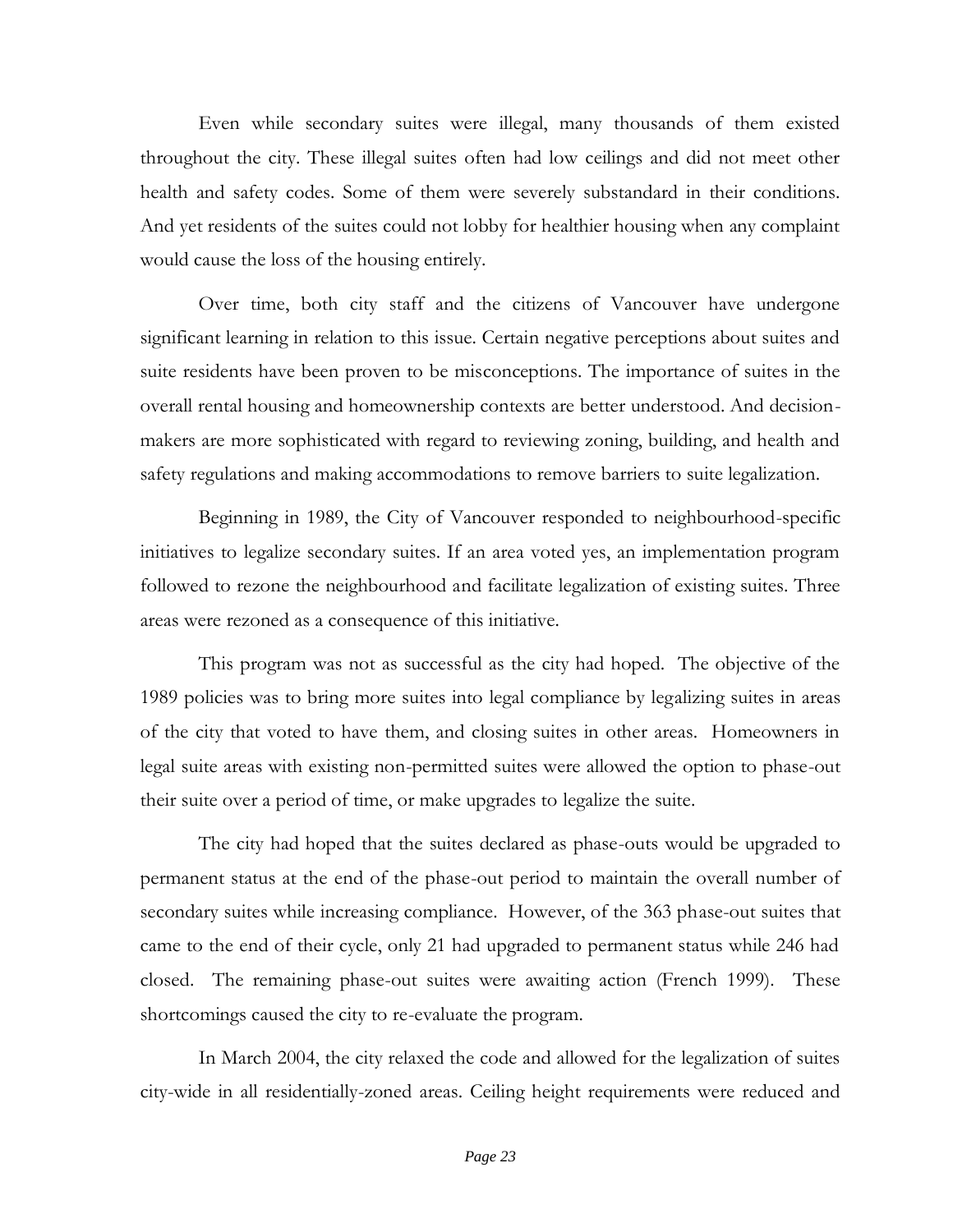sprinkler retrofit requirements were eliminated (Whitlock 2004). As a result of this change, applications and permits related to suite legalization nearly doubled the following year. To further facilitate removing barriers to legalization, in 2005 the city again relaxed building code regulations; this time, eliminating a requirement for internal access between secondary suites and the main dwelling unit and other minor adjustments to by-laws (Whitlock 2005). Continuing their review, in 2006, the city extended legalization of secondary suites into CD-1 (customized) zoning districts which have (or could have) single-family homes in order to make these districts consistent with surrounding residentially-zoned areas (Uyesugi 2006). The city continues to examine ways to reduce the barriers to individual owners wishing to make their existing suites legal. Vancouver is still a long way from the ultimate goal of having all existing suites registered and legalized within the city, but they are working toward that goal.

Vancouver's policies with regard to secondary suites reflect a systematic learning process in which practical considerations, politics and public debate, research, observation and review are coordinated with management strategies to achieve more desirable results; all while remaining focused on the overall goal of maintaining affordable housing and the health and safety of residents.

#### <span id="page-27-0"></span>**4.3 Low Impact Development in Portland, OR, United States**

Beginning in the mid-1990s, the City of Portland, Oregon began an ambitious project aimed at reducing the amount of stormwater runoff entering the stormwater system. They began with a demonstration project involving about 522,000 cubic yards of untreated runoff that was draining into the Willamette River from the parking lot of the Oregon Museum of Science and Industry. Here is the story, in brief:

> *The museum agreed to the construction of a series of 10 vegetated swales that would receive runoff from the surrounding parking lots. The runoff from the lots is conveyed to the vegetated swales through cuts in the parking lot curbs. As constructed, the*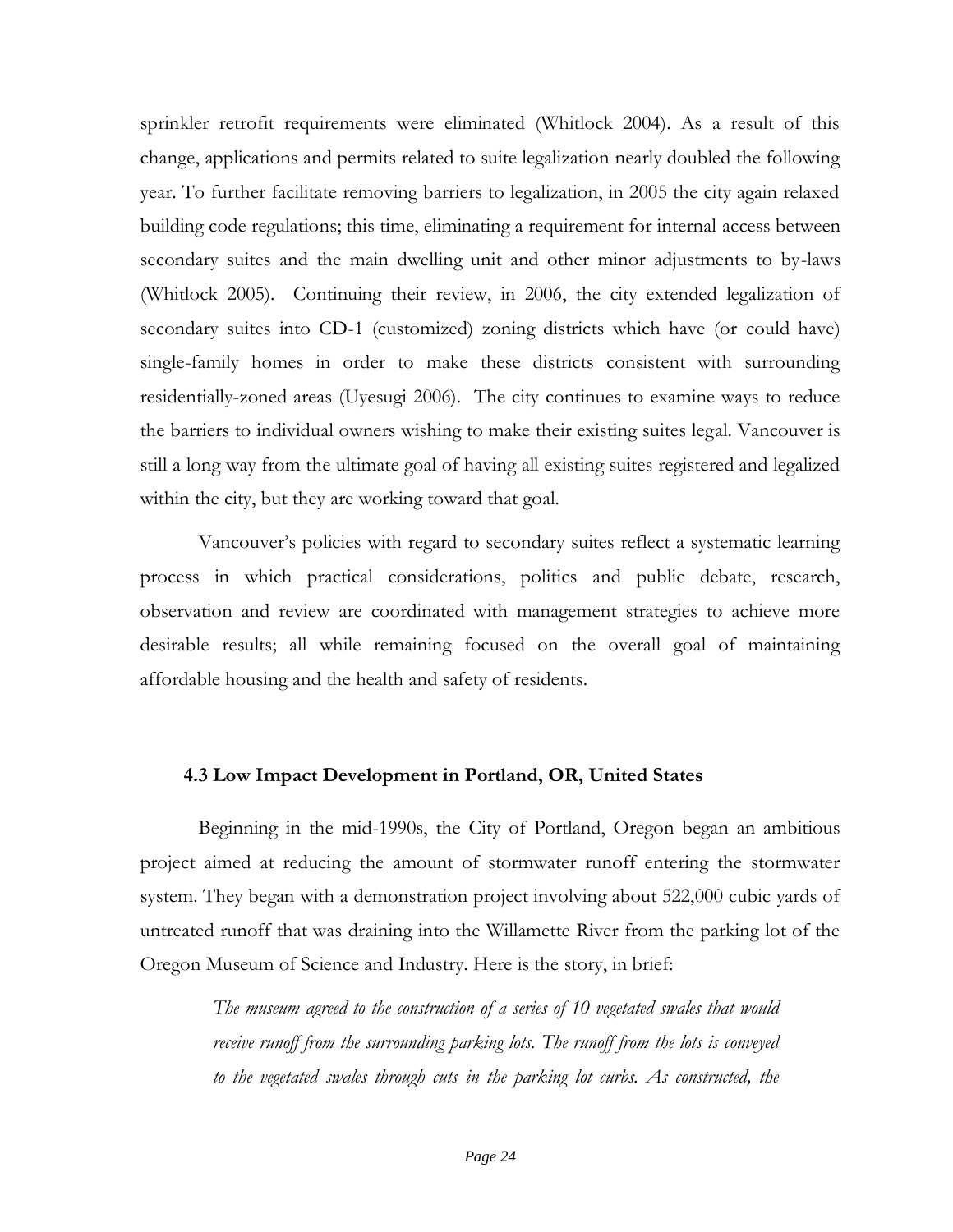*swales had a footprint of 13,980 square feet and a capacity of 14,000 cubic feet. This exceeded the city's capacity requirements for a trench receiving runoff from a catchment area of equal size. The use of the vegetated swales over conventional methods resulted in cost savings of \$78,000. Maintenance and upkeep of the swales has been worked into the regular landscape budget for the museum, and has required slightly more work to keep curb cuts free of debris.*

*From a physical design standpoint, the project has shown that it is possible to obtain significant cost savings and benefits from the construction of sustainable management systems over conventional ones. It has further shown that these systems have the potential to surpass the performance of traditional practices. Where shortfalls in the system have been found, modifications were made to address them. Where it was found that the swales could have performed better, for example, the number of curb cuts was increased. The performance of particular plants was evaluated, and where appropriate, they were replaced by better-performing ones (City of Portland 2006).*

This demonstration project became a model for subsequent projects across the United States. Initially, its success influenced both the planning policy and physical design of a broader 'Green Streets' initiative across the City of Portland that focused on 'water-quality-friendly' streets and parking lots. Learning from this initiative went on to inspire an 'Innovative Wet Weather Program' in Portland that broadened the scope from streets and parking lots to include eco-roofs, downspout disconnections, monitoring and feasibility studies, and educational efforts.

The value of these projects is monitored over time, and the accumulated knowledge is used in an ongoing manner to more effectively determine stormwater management policy. Thus, project performance has had a direct impact on related regulatory codes, such as stormwater management and parking requirements.

The educational efforts responded to public feedback and addressed misconceptions. In response to data showing the vast majority of residents did not understand the concept of combined sewers or combined sewer overflows, and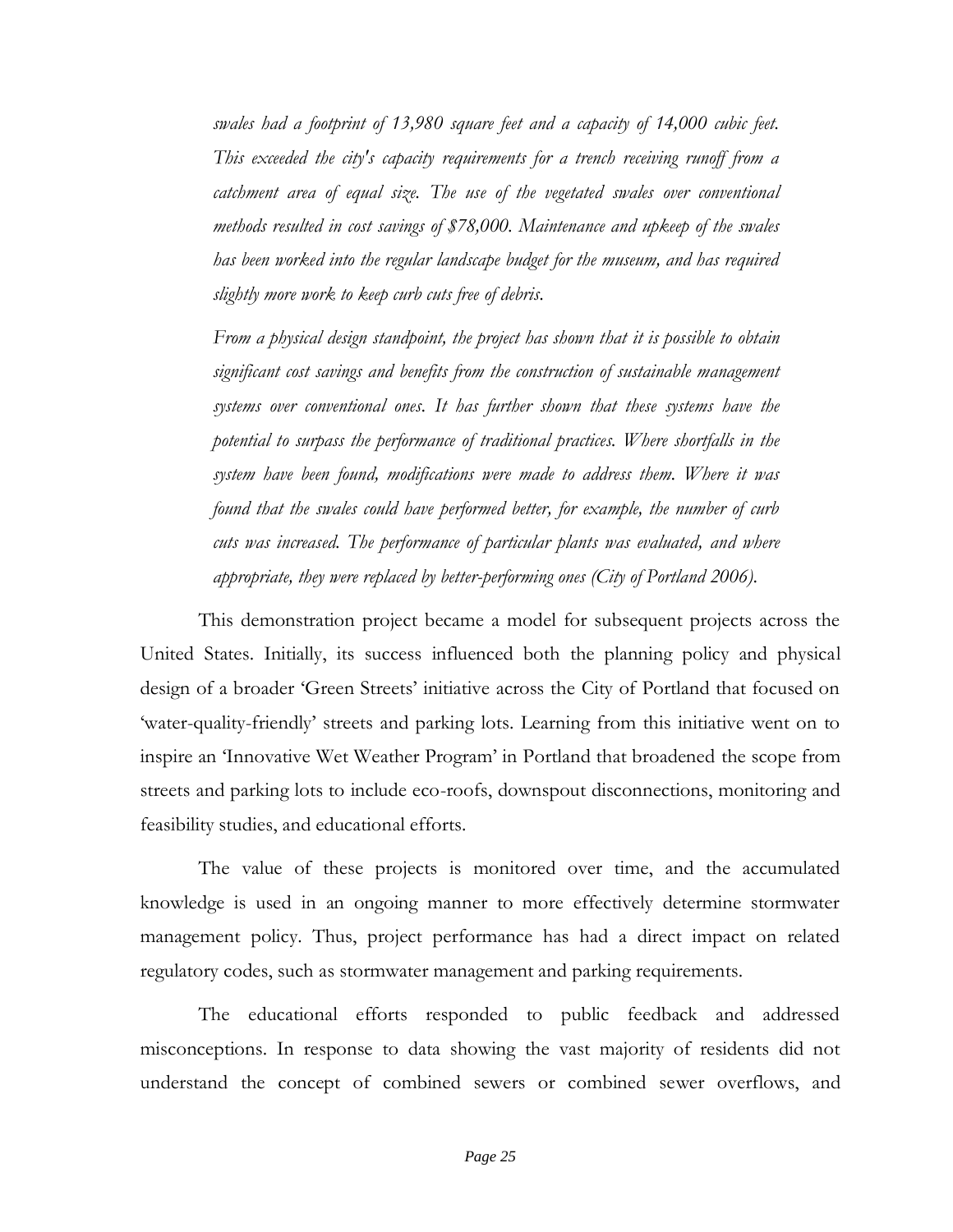underestimated pollution coming from stormwater outflows, an exhibit on the problem of stormwater overflows opened in 2003 at the Museum of Science and Industry.

Here again, learning has occurred over time as a result of an iterative, coordinated process linking on-the-ground practice with experimentation, public dialogue, research, monitoring, and management strategies.

#### <span id="page-29-0"></span>**4.4 Sustainable Neighbourhood Development in Ballerup, Denmark**

David van Vleit undertook a thorough examination of one demonstration project in Ballerup, Denmark. His central question was: "In what ways can demonstration projects increase social learning of effective planning, design and policy alternatives that assist in developing sustainable urban communities?" (2000). He found that the new Egebjerggard neighbourhood in Ballerup increased social learning and he showed that socially and environmentally responsible neighbourhoods can be planned and successfully implemented (van Vliet 2001). He describes the neighbourhood in the following way:

*Egebjerggard is a 782 unit, 38 ha. mixed use, urban extension and neighbourhood intensification project located in the municipality of Ballerup (50,000 population) 15 km northwest of Kobenhavn. A new pattern for 'integrated neighbourhoods' emerged through public debate, design competition, experiment and an innovative system of planning guidelines and regulation. Egebjerggard was the venue of an international building exhibition in 1996. Construction of dwellings started in June 1988 and by the end of 1997, the planning was complete and all the housing schemes in the urban quarter's four stages were nearly finished. Limited selective infill is occurring on a few sites reserved for commercial or institutional use (2001).*

Innovations occurred both in the processes and products of the neighbourhood development. They included: identity and character, variation in form and households, mixed ownership, affordable housing, environmentally sound materials and approaches,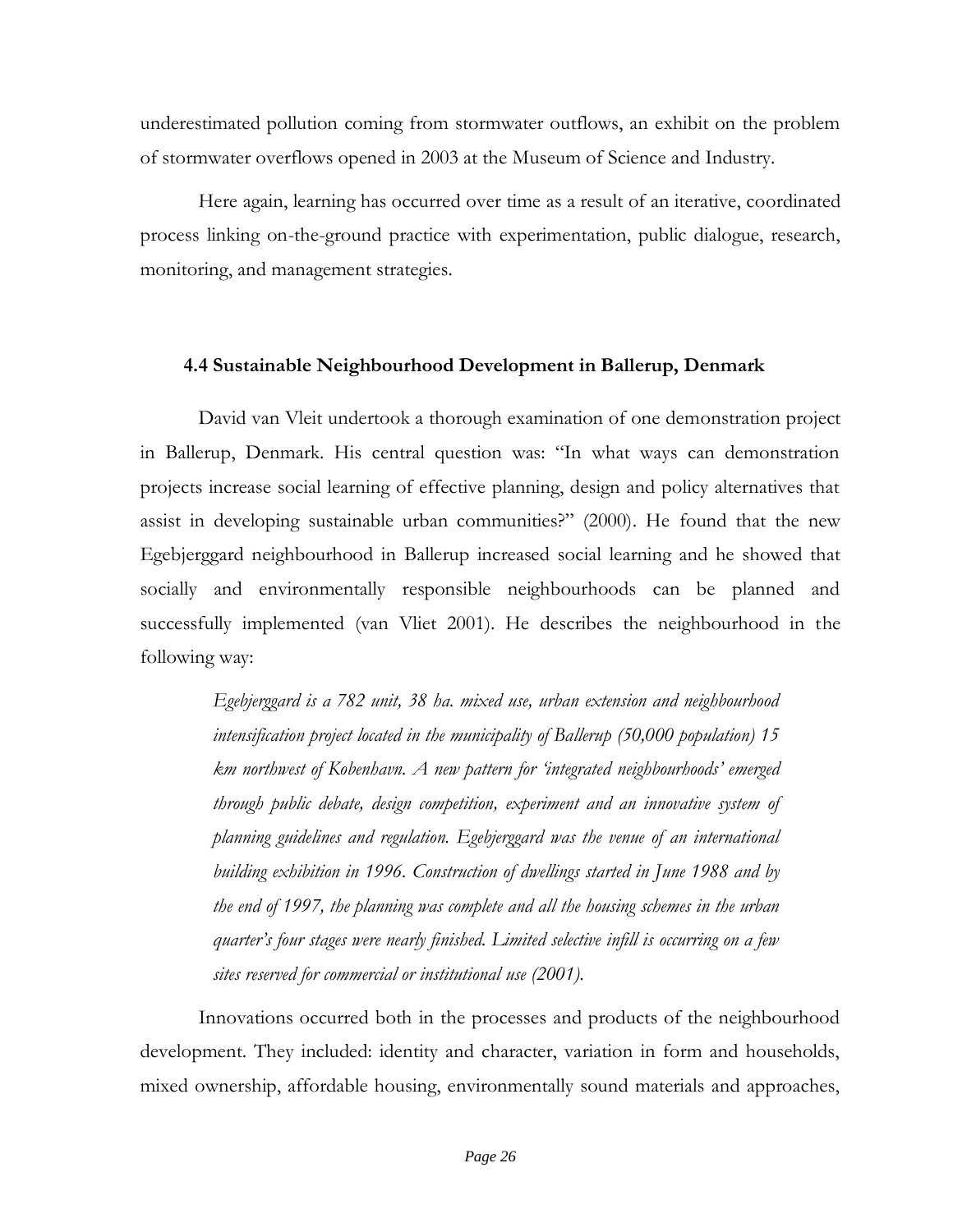mixed land use, integration of works of art, strengthening the social structure, crime prevention, and participation of future inhabitants. Many of these have since been incorporated into the overall municipal plan, and into other projects both within and outside of the municipality of Ballerup.

Strategies used in the Egebjerggard project have had far-reaching influences that stretch beyond the residents and local neighbourhood. These are outlined specifically in Figure 4.4-1. The project took a systems approach, incorporating coordination across agency scales and scopes, and its results have in turn influenced the entire system.

| The Danish Ministry of<br>Housing | Adopted the financing pilot project used in the<br>neighbourhood as a new procedure for all housing receiving<br>public financing.                                                                                       |
|-----------------------------------|--------------------------------------------------------------------------------------------------------------------------------------------------------------------------------------------------------------------------|
| Large developers                  | Adopted action plans and/or policy statements on urban<br>ecology that influence business procedures and management<br>strategies based on the debate that occurred within the<br>Egebjerggard housing societies.        |
| Municipality                      | Adopted better cooperation across departments due to the<br>professional development and increased capacity building that<br>took place as part of the project.                                                          |
|                                   | Adopted multiple criteria in the pre-qualification stage of<br>project development review.                                                                                                                               |
| <b>Broadly</b>                    | Confirmed the importance of integrated citizen participation<br>in the planning and development process in part because of<br>the contributions provided by the citizenry to this project.                               |
|                                   | Adopted procedures that include interdisciplinary and<br>intersectoral cooperation because of the better planning and<br>product realized by the close cooperation and collaboration<br>that took place in Egebjerggard. |

<span id="page-30-0"></span>**Figure 4.4-1.** Influences of Egebjerggard demonstration project on various entities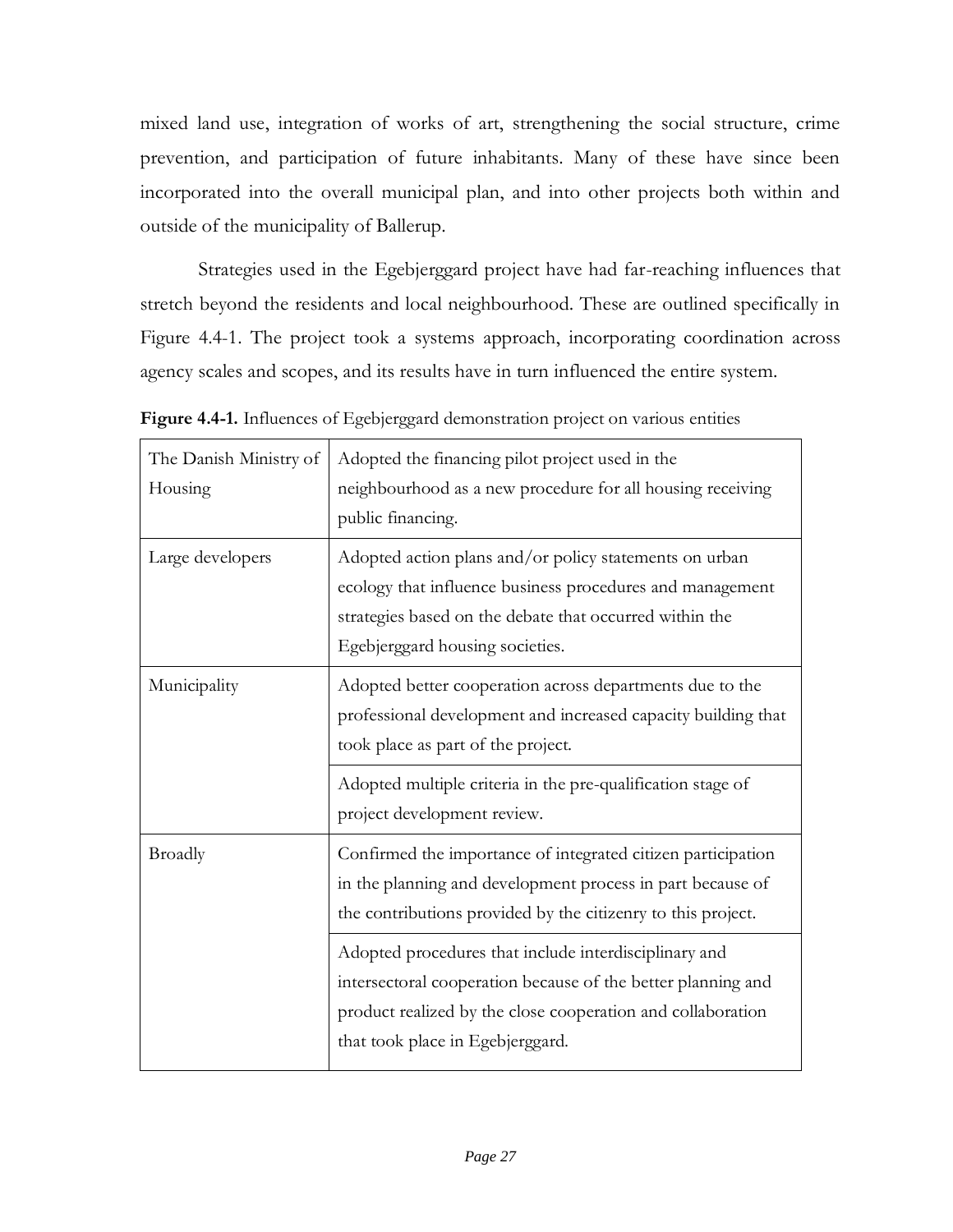#### <span id="page-31-0"></span>**4.5 Analysis of Adaptive Management Applications**

These demonstrations of urban policies-in-action can serve to inform our understanding of adaptive management applications. In each of the above examples, learning is central. While it was not an explicit objective at the outset, at some point in the process, learning did become an important aspect, as witnessed through the attention paid to review and adjustment of policies as results unfolded over time.

Using the policy indicators outlined in Figure 4.1-1, we can gain insight into the ways in which the case studies applied adaptive management strategies. The three examples highlighted as demonstrations all occur within an urban context, though, by design, they address very different aspects of the urban environment: housing policy, stormwater infrastructure, and mixed-use neighbourhood development.

Demonstrations policies and demonstration projects such as these are a strong pathway to bridging disconnection between policy and action. "An effective demonstration can be looked upon as a sort of staging area and half way house between implementation and general policy making. It is a zone for social and developmental learning" (van Vliet 2001, 2).

As an adaptive management approach, demonstrations have much promise as a way to undertake policy experiments in a manner that promotes maximum learning and minimizes negative consequences. Demonstrations allow policies to be implemented on a limited, experimental basis. Outcomes and behaviour can be monitored over time, and changes and refinements can be made as learning takes place. If projects are successful, the refined policies can then be 'mainstreamed' and adopted on a wider basis as appropriate.

In these examples, municipalities use the demonstrations as grounds for learning and refinement that lead to better policy and the mainstreaming of innovation over time.

While explicitly talking about adaptive management applications as 'experiments' is typically not politically feasible as discussed earlier, that is essentially what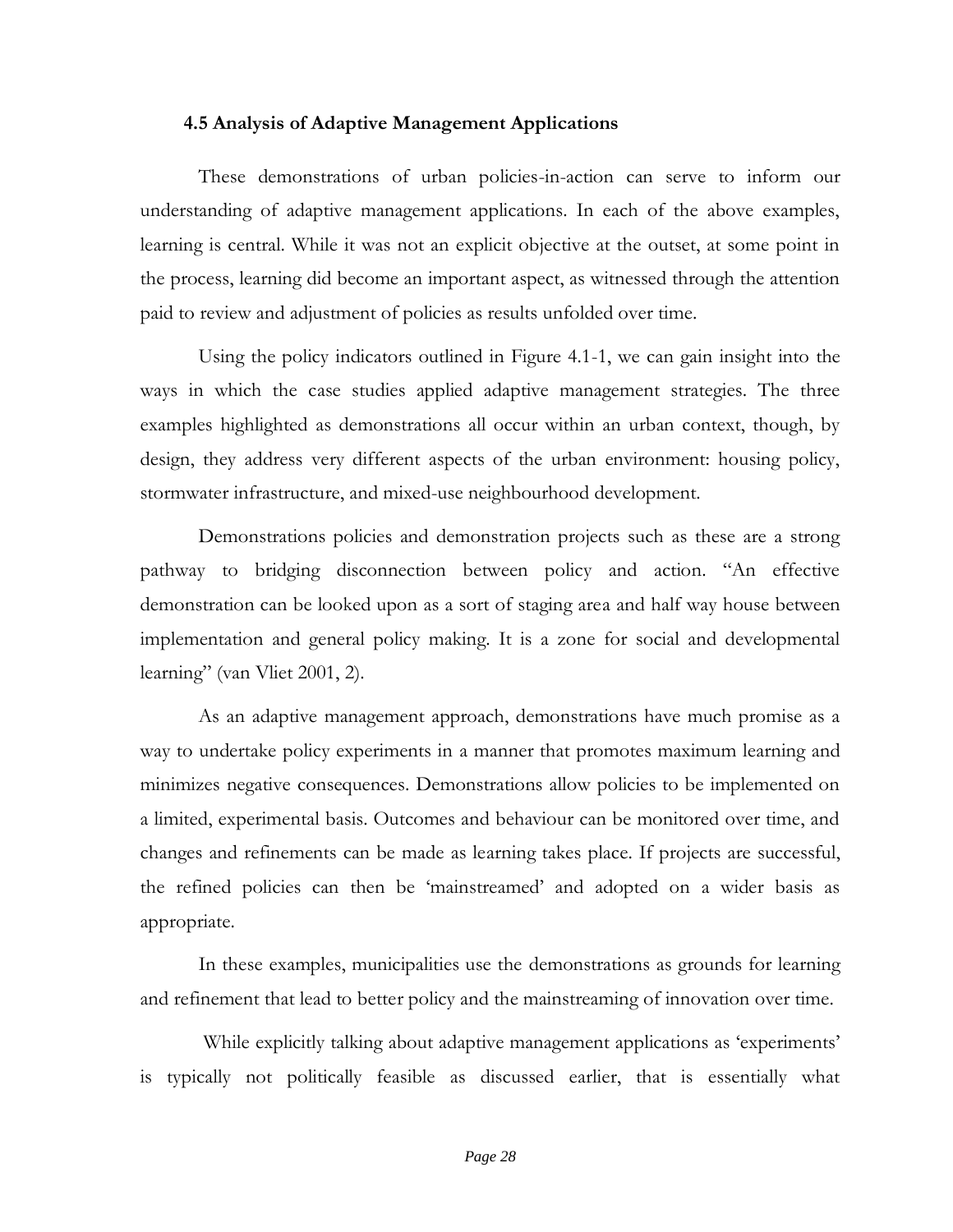demonstrations can be. Each example here begins with the intention to try out a policy or project to see how well it works. "The research suggests the gap between 'what we know' and 'what we need to know' can be addressed through a more experimental framework and through purposeful demonstration-diffusion" (van Vliet 2001, 2). These demonstrations are hypotheses-in-action in the urban context.

The examples in this section all included flexibility, incorporated stakeholder participation, and kept coming back to the original goal. Monitoring was done over time, and the information gathered informed changes, linking management back to practice and visa versa. There was also exceptional coordination across departments or disciplines.

Though these examples show a remarkable use of adaptive management strategies, there can be specific limitations to the use of demonstration policies and projects. It is difficult to isolate cause-and-effect in some cases, particularly when recessions or other large economic changes occur within a close timeframe of project implementation. Time lags occur in the diffusion of knowledge. Diffusion is likely to increase over time; yet as time passes, it is harder to link increased knowledge and the use of successful innovations back to a single policy or project's influence (van Vliet 2001).

When planning or evaluating the application of adaptive management, van Vliet suggests five important considerations (see Figure 4.5-1). The application of adaptive management does not need to follow a prescriptive path. It can be initiated by an individual or agency. It can be in the form of a policy, a project, or other strategy. It simply must involve the elements central to the adaptive management approach (see Figure 4.1-1) including embracing learning, participation, coordination, experimentation and monitoring; and linking practice and management back to one another regularly while keeping sight of the original goals.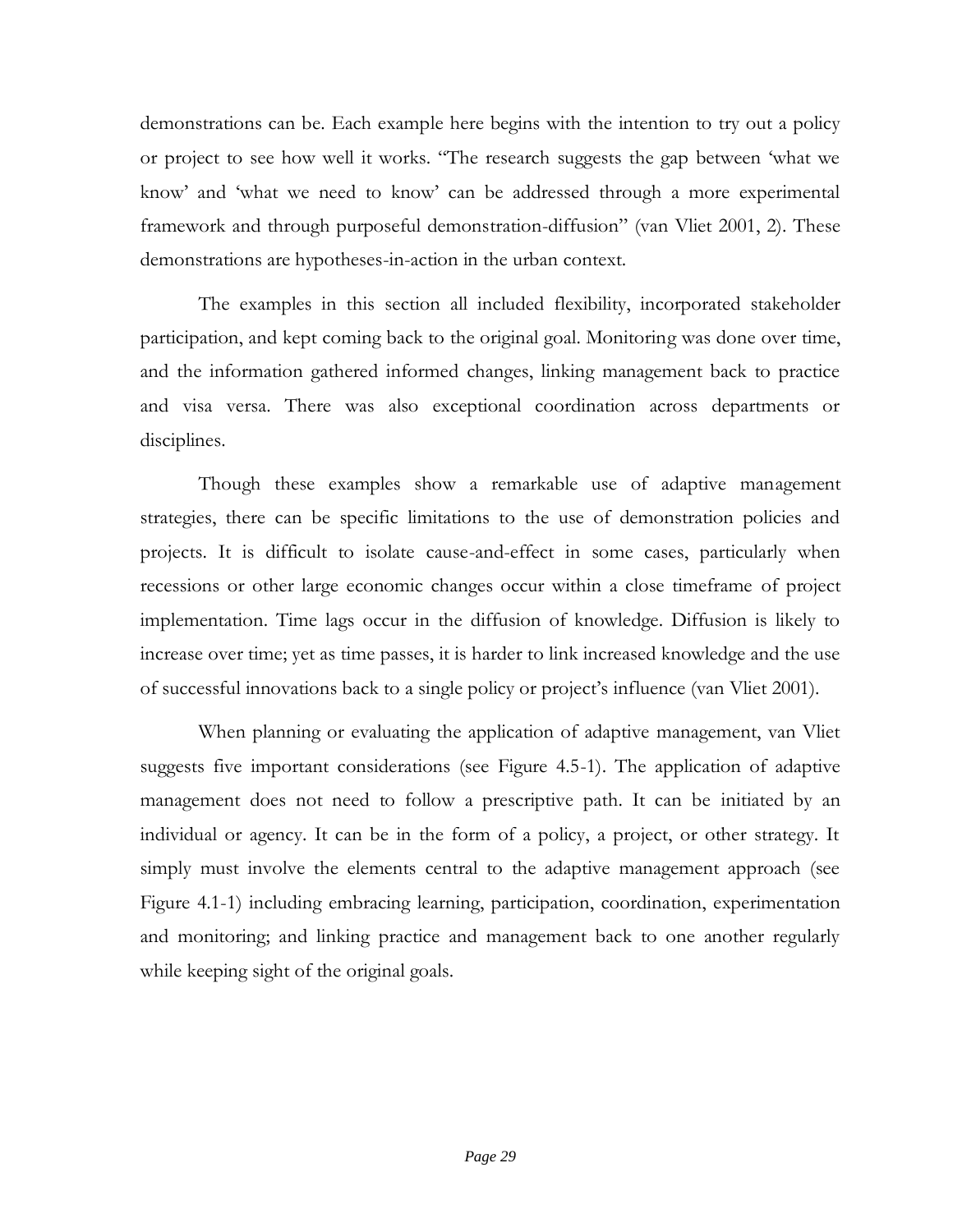<span id="page-33-0"></span>

| <b>Figure 4.5-1.</b> Adaptive management application considerations |  |
|---------------------------------------------------------------------|--|
| $\frac{1}{2}$ (van Vliet 2001)                                      |  |

| Relative advantage | Is the application better than the status quo, or is it perceived as<br>better than the status quo?                                                                                                                                                                                                                                                                                                   |
|--------------------|-------------------------------------------------------------------------------------------------------------------------------------------------------------------------------------------------------------------------------------------------------------------------------------------------------------------------------------------------------------------------------------------------------|
| Compatibility      | Is the application a good fit for the people and environment of<br>this place at this time? How strong might the resistance be? This<br>characteristic is somewhat similar to Francis Westley's lesson<br>four for the individual manager (see Section 3.3), which involves<br>taking advantage of the moment in time when one can most<br>optimally capitalize on the energy and movement of others. |
| Complexity         | Is the application too difficult to understand and apply? The<br>managers must juggle multiple strategies and goals well and in<br>turn communicate them to others. This characteristic is closely<br>related to Westley's lesson two for the individual manager (see<br>Section 3.3).                                                                                                                |
| Trialability       | Can other people try out aspects of the policy or project, or<br>must they commit all at once? Including dialogue, flexibility, and<br>choice is important for ongoing learning and change to occur.                                                                                                                                                                                                  |
| Observability      | How visible and discernable are the results of the policy or<br>project? Communicating these well is key to broadening the<br>acceptance and adoption of the policy or project, and expanding<br>learning beyond its boundaries.                                                                                                                                                                      |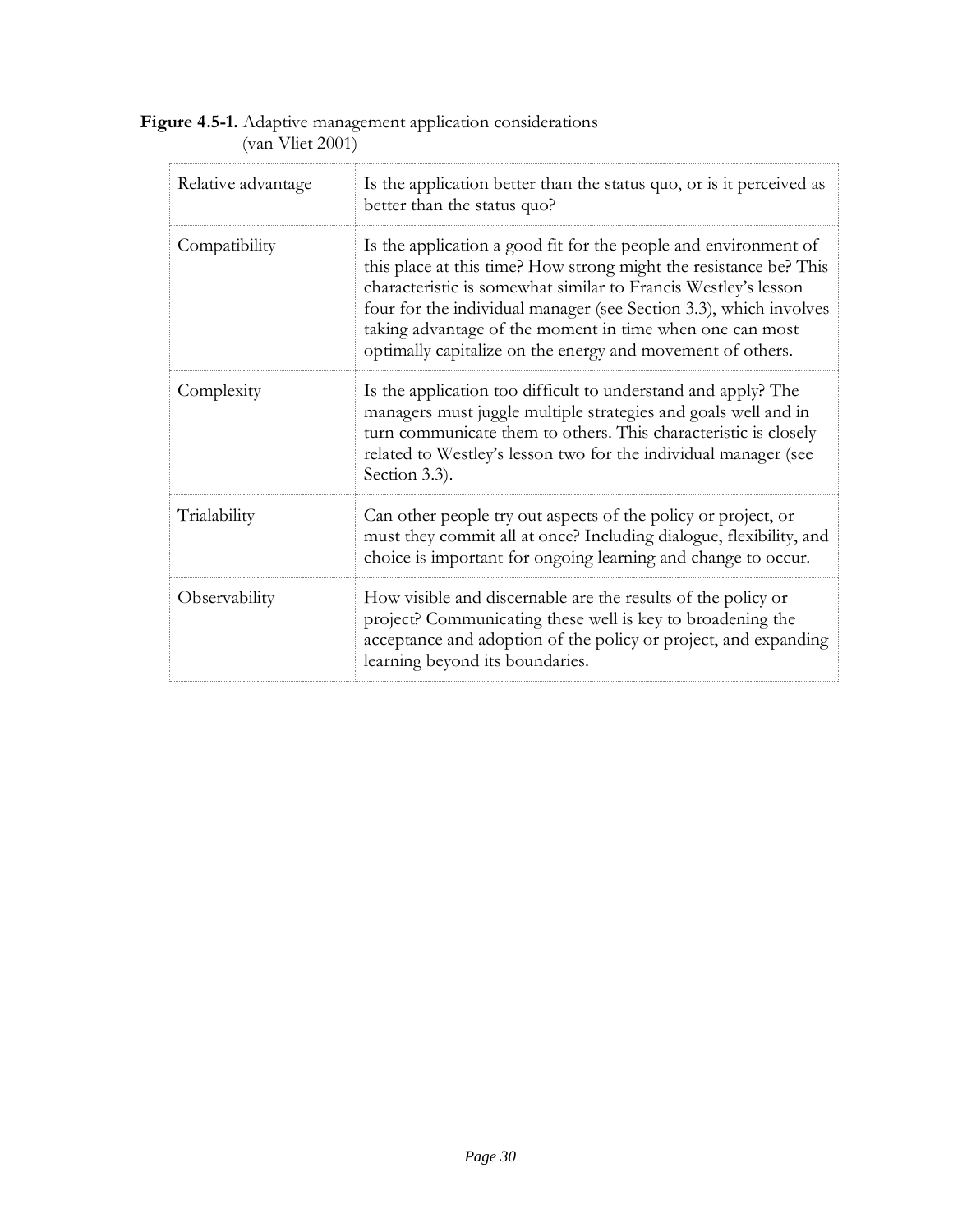#### <span id="page-34-0"></span>**5.0 Conclusions and Recommendations**

## <span id="page-34-1"></span>**5.1 Summary of Potential Contribution of Adaptive Management to Urban Policies**

Adaptive management shows great promise for promoting better urban planning. Adaptive management strategies are at play in the urban environment as discussed in the previous section, though not in a widespread or explicit manner. As is the case in the natural resources arena, there is evidence that practical improvements can be expedited through an approach that explicitly embraces learning through experimentation.

As with any good management regime, adaptive management takes considerable resources for adequate development, monitoring, and adjustment over time. It also requires openness to dialogue and negotiation based on goals and principles.<sup>9</sup>

Continued relevance over time of urban adaptive management policies is swayed not only by management and research, but also by the political climate. Working out an effective adaptive management strategy will look different in different areas because of this. The political arena is one in which planners have worked for decades, however. Effective implementations of adaptive management in this highly political environment may result in strategies that are conversely useful in the natural resources arena, as science is also rarely untouched by politics.

One challenge of adaptive management in natural resource management is that the scale is often quite large. There are rarely mechanisms in place regionally that facilitate discussion and decision-making over large geographic areas and long time horizons (Baskerville 1995). Here is one potential advantage of using adaptive management in an urban context: project and policy scales often easily fit within the boundaries of a municipality or neighbourhood, and the opportunity for dialogue is likely pre-existing in the form of neighbourhood or municipal councils or advisory boards.

<sup>&</sup>lt;sup>9</sup> For an in-depth discussion of effective negotiation techniques, see Fisher and Ury (1991).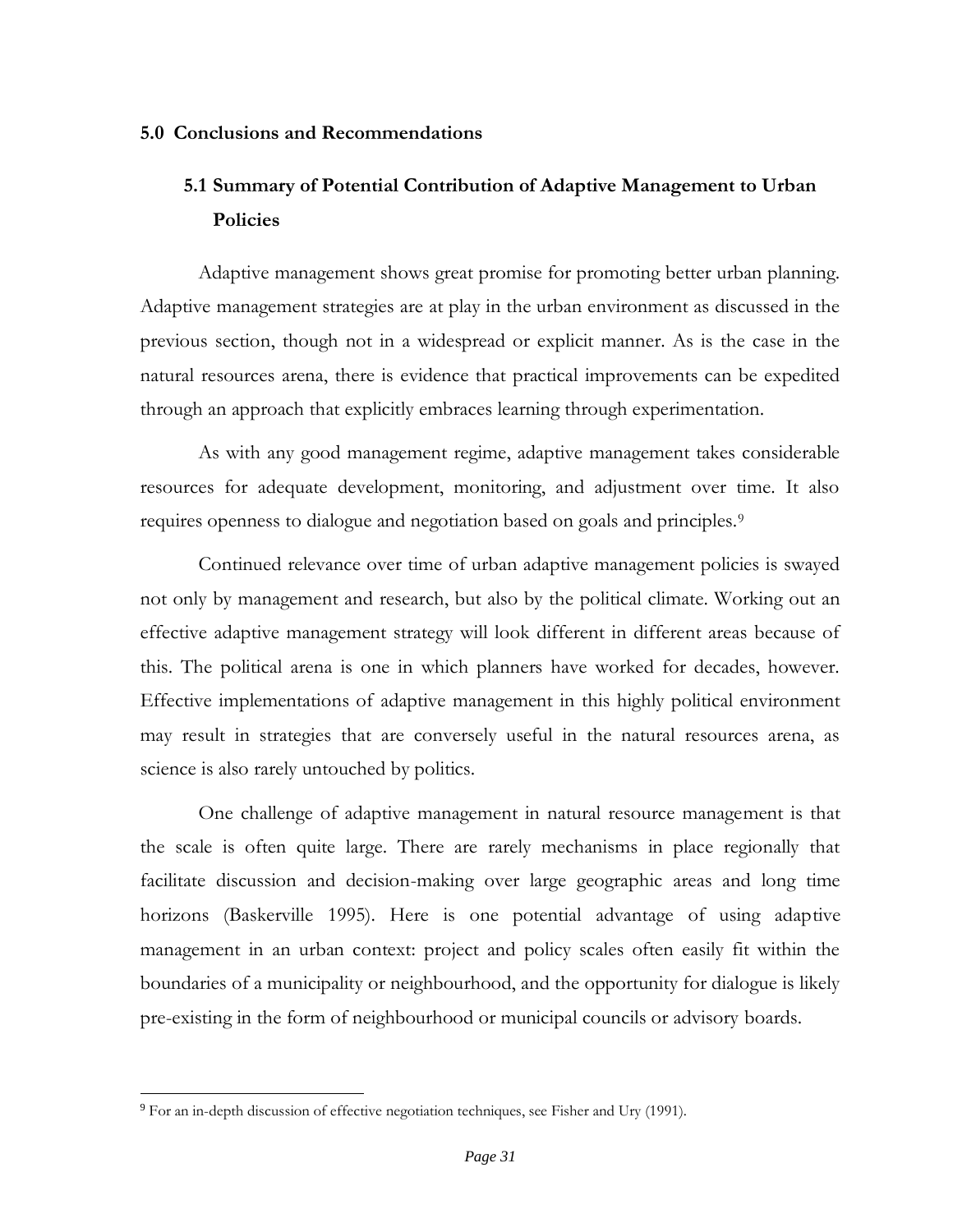The examples given in Section 4 demonstrate how adaptive management is already used within municipalities. Following are two hypothetical situations that further demonstrate how adaptive management strategies can contribute to effective urban planning in a more explicit manner:

Situation A: Public spaces in urban areas are important locations for public engagement, relaxation, and recreation. They are typically small, fixed geographic areas (a park or recreation centre, for example). Adaptive management experiments cover both the policy and programming arenas, with implementation, monitoring, assessment, and changes over time resulting in better, more useful public spaces.

Situation B: Urban infill is mandated by growth management laws in many municipalities. Public resistance may work against increased density. One neighbourhood is willing to accept infill in exchange for some needed public amenities. The municipality focuses on this neighbourhood as a demonstration site using adaptive management, and builds on the experience to inform infill policies in other areas of the municipality.

Within any given municipality or organization, it is important to provide this allowance for learning. Following the main tenets of adaptive management, learning must be more than allowed, it must be encouraged within the work environment of an urban planner, and the overall culture of the organization. Structural problems within institutions<sup>10</sup> are barriers to detecting and correcting errors (Levitt and March 1990). Encouraging learning means to encourage information flow both ways between policy makers and those who implement policies. In contrast, "maintaining a strict dichotomy between policy formulation and implementation across institutions at different levels thwarts feedback and undermines learning" (Light et al 1995, 156).

Incorporating adaptive management – and therefore explicit learning – into municipal planning endeavours carries great promise on many levels. As discussed herein, planning practice does not always respond effectively and in a timely fashion to on-the-ground realities (be they practical, political, environmental or otherwise). Both

<sup>&</sup>lt;sup>10</sup> Examples of structural problems include lack of coordination; legalistic, intransigent, and other similar traits.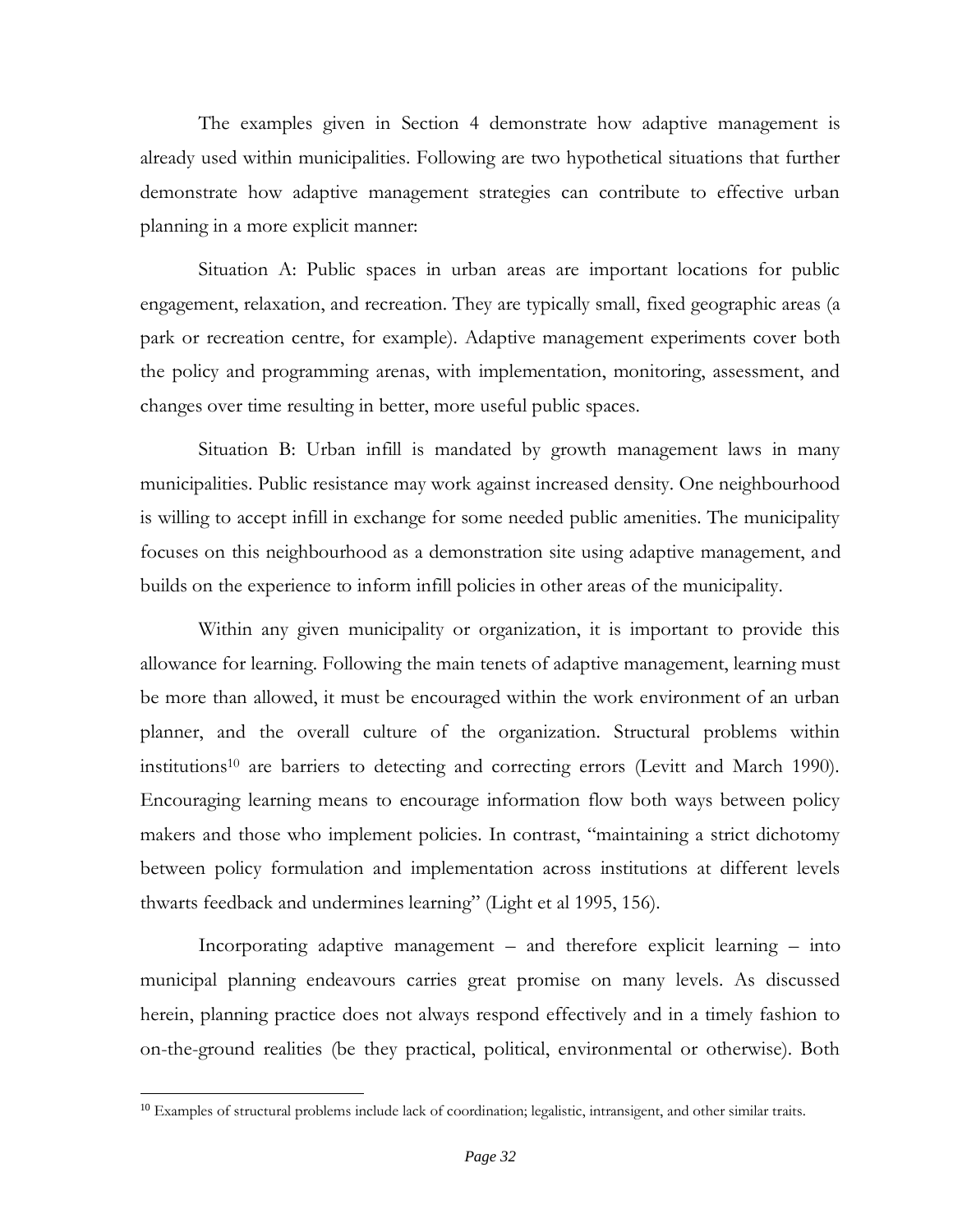planning practitioners and organizations can use adaptive management techniques to improve the degree to which their practice responds to realities. Learning can occur through adaptive management within many contexts: an individual manger, within a municipal organization, within a municipality or other geographic boundary, or across municipalities. Similar concepts apply in each of these situations. Adaptive management is a critically useful tool for navigating the complex and uncertain terrain inherent in municipal planning.

#### <span id="page-36-0"></span>**5.2 Recommendations for Policy Development**

There is a huge opportunity to develop and broaden the application of adaptive management to urban policies and practices. And yet, the foundation must be in place for allowing learning and adaptive management to occur. Policies must support the building of an open political environment through negotiation and consensus-building that sets the stage for adaptive management (Lee 1995). They must also support open dialogue across disciplines by removing barriers to collaboration within organizations (Levitt and March 1990).

Municipal managers must find a way to create internal policies that strengthen and reward learning among individuals and the organization as a whole. "In general, rewards in a bureaucracy are greater for finding better ways to do what we already do than they are for finding different (better) things to do" (Baskerville 1995, 100). Organizations can create environments that encourage questioning and review with peers across disciplines in order to learn from experience, learn from observation, and to generate new ideas regarding better implementation, management, and policy (Arygris and Schon 1978; Light et al 1995; Westley 2002).

A municipal planning organization that supports ongoing learning is in a good position to use the tools of adaptive management to guide their planning practice. In the limited analysis contained herein, we can see that demonstrations are one practical way to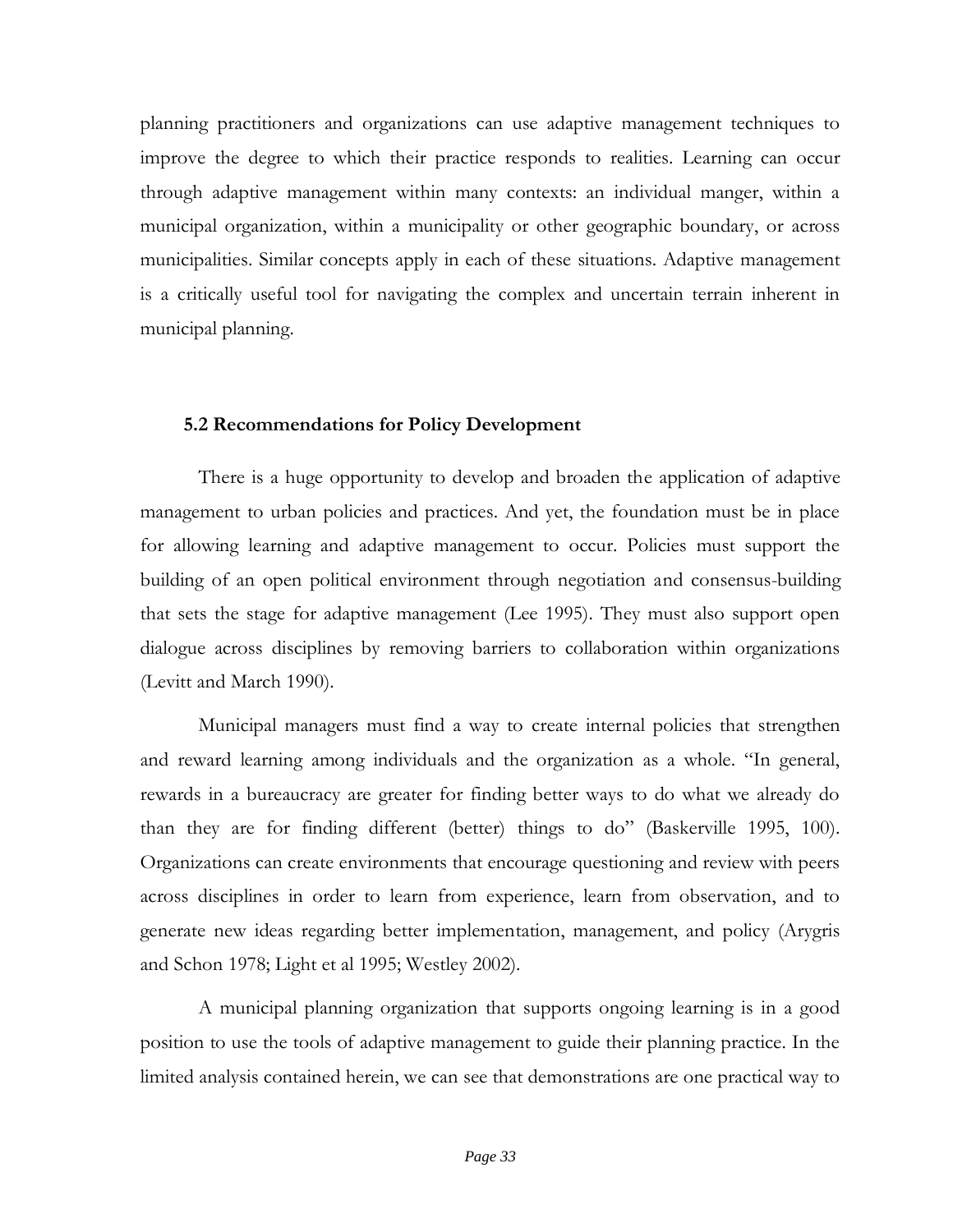begin adaptive management urban applications. Including wider use of demonstration projects which incorporate explicit adaptive management principals is an obvious place to start expanding the use of urban-based adaptive management.

Other opportunities exist as well, such as including adaptive management strategies in the policy analysis and recommendations coming out of regional, national and international urban planning organizations. These organizations also have the opportunity to highlight effective adaptive management practices in an illustrative manner in publications and other media.

Highlighting adaptive management case studies also serves to inform the public of the role adaptive management can play in an urban context. It is important, however, to help citizens understand that problems do not disappear upon the creation of new adaptive management policy solutions. Rather, effects of policies appear over time as the results unfold in reaction to new implementation strategies.

## <span id="page-37-0"></span>**5.3 Recommendations for Further Study**

The analysis contained in this report aims to explore an adaptive management approach to urban policy planning and management in which learning is central. Very little direct research exists on which to base this analysis, though there is a vast quantity of relative adjacent research available.

Attention is only now being paid to the intersection of adaptive management, learning organizations, and public policy analysis; so there is a great deal of opportunity here for more in-depth study, such as:

- The roles and relationship between the individual and the organization. How can the roles of the institution and the individual be mutually supportive in managing adaptively?
- Partnerships between researchers and practitioners to develop practical solutions for municipalities. For example, how can adaptive management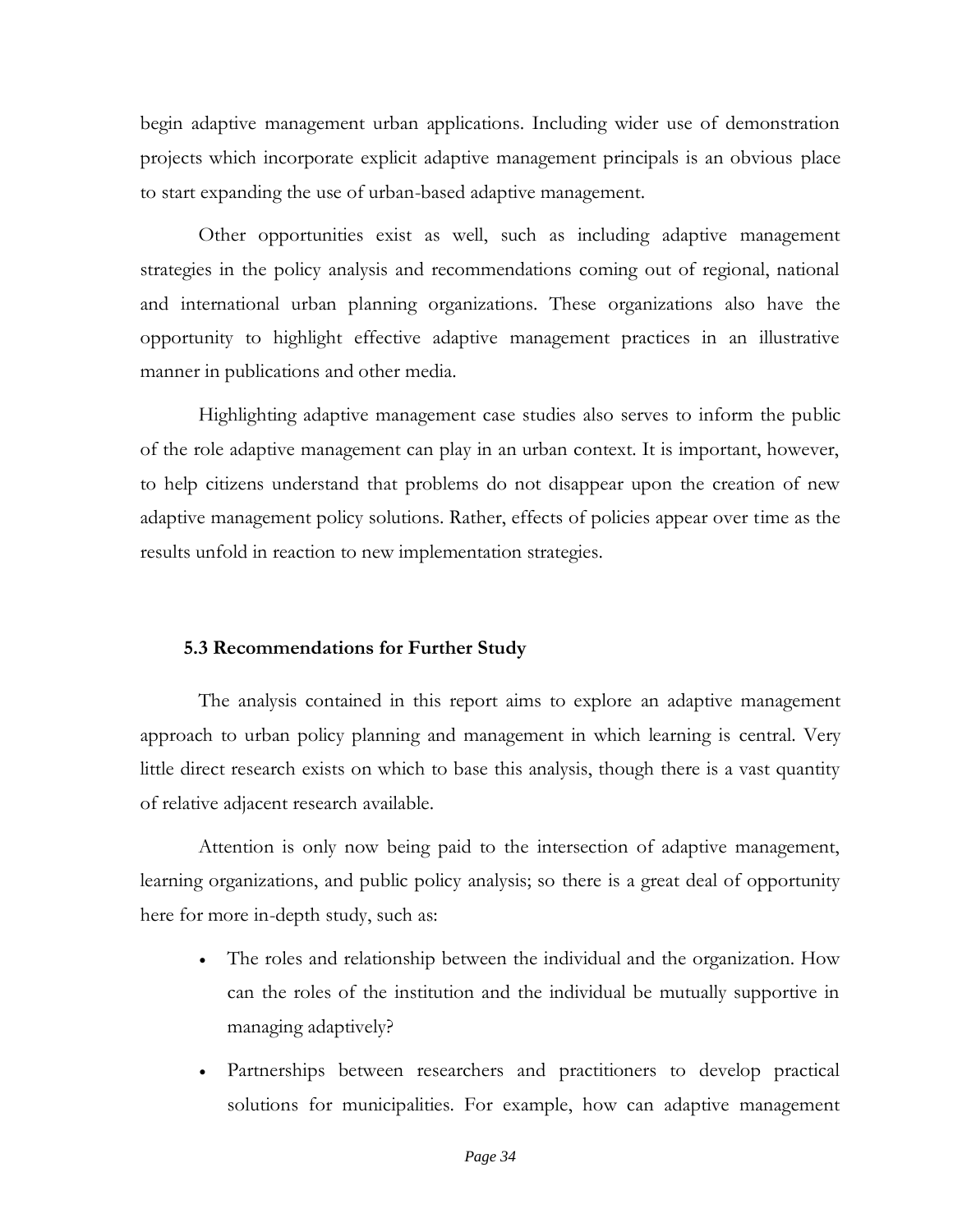strategies help to plan and implement better permit service delivery within a municipal planning organization?

- Study the learning process and develop strategies to aid in knowledge diffusion through adaptive management across municipalities. What failed, what succeeded, and why? How can knowledge sharing be operationalized in a practical manner across municipalities?
- Model urban adaptive management policies. Strategic modeling and analysis can look at urban planning policies related to a single topic area that exists across municipalities (or regions or nations), and pull out features that demonstrate learning and change over time in response to different contexts.

Even with in-depth study of these and other related issues, there are reasons why policy development may not respond to research recommendations. Rapid responses leading to change and adaptation are likely to be present in less hierarchical organizations, where relatively uniform distribution of resources is present (Quinn 1985). Most municipalities have some concentration of power and wealth within certain organizations, leading to strong political resistance to change (Westley 1990).

There is evidence that systems and organizations with a more equalized distribution of resources and decentralized decision-making structures represent a "learning" model which is better able to respond to problems (Scheffer et al 2003). In order to increase the likelihood of success and increase the pace of learning, it is appropriate to advance strong adaptive management policy experiments within systems that to some degree reflect this structure.

Learning can and does take place everywhere, however. And as learning is central to the adaptive management approach, there are numerous opportunities to begin introducing adaptive management to the urban environment. "Politicians, bureaucrats, and organizations (public and private) must all learn, in a representative democracy of citizens, and they must all remember to permit the evolution of sustained policy, which is necessary to sustainable achievement of *any* goal" (Baskerville 1995, 99).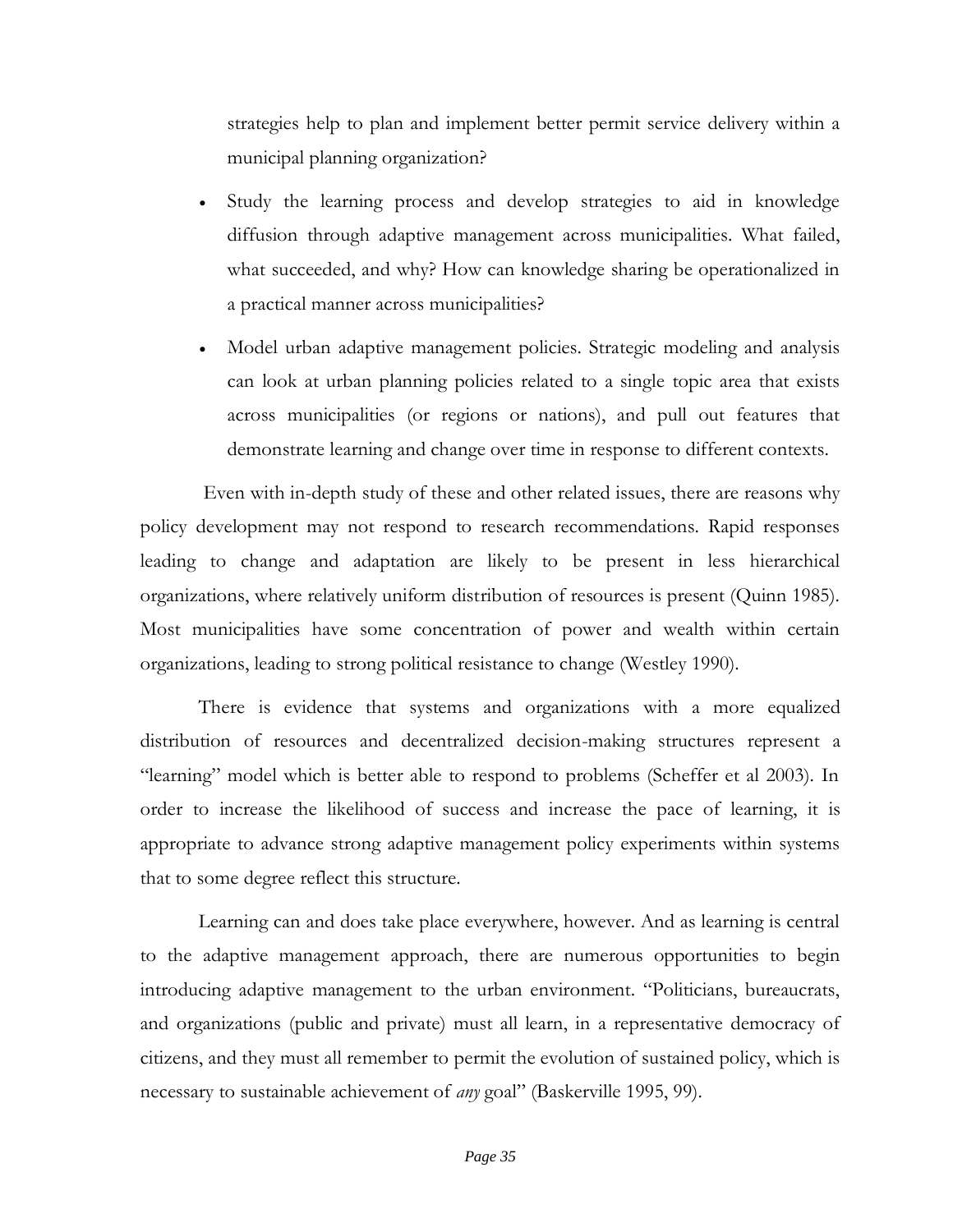## <span id="page-39-0"></span>**References**

Ackerman, M.S, V. Pipek, and V. Wulf (eds). 2003. *Sharing Expertise: Beyond Knowledge Management.* Cambridge, MA: The MIT Press.

American Planning Association. 1998. The Principles of Smart Development. Planning Advisory Service Report 479. Chicago: APA.

Angeles, N. and P. Gurstein (eds). 2007. *Learning Civil Societies: Shifting Contexts for Democratic Planning and Governance; Green College Thematic Lecture Series.* Toronto: University of Toronto Press.

Argyris, C., and D.A. Schon. 1978. *Organizational Learning: A Theory of Action Perspective.* Reading, MA: Addison-Wesley.

Arnstein, S.R. 1969. A Ladder of Citizen Participation. Journal of the American Institute of Planners 35(4): 216-224.

Baskerville, G.L. 1995. The forestry problem: adaptive lurches of renewal. In Gunderson, L.H., C.S. Holling, and S.S. Light (eds), *Barriers and Bridges to the Renewal of Ecosystems and Institutions.* New York: Columbia University Press.

Brundtland, G. 1987. *Our Common Future: World Commission on Environment and Development.* New York: Oxford University Press.

City of Portland, 2006. Oregon Bureau of Environmental Services, Sustainable Stormwater Program. "Oregon Museum of Science and Industry (OMSI) Parking Lot Swales." (online) URL: http://www.portlandonline.com/bes/index.cfm?c=34598.

Cook, J.A., D. Staniforth, and J. Stewart. 1997. *The Learning Organization in the Public Services.* Hampshire, England: Gower Publishing Ltd.

Dale, A. 2001. *At the Edge: Sustainable Development in the 21st Century.* Vancouver: UBC Press.

Dixon, N.M. 2000. *Common Knowledge.* Boston, MA: Harvard Business School Press.

Federal Highway Administration. Federal Lands Highway Project Development and Design Manual - June 1996 Metric Revision. (online) URL: http://ntl.bts.gov/lib/5000/5700/5790/pddm.pdf.

Fields, K. 2007. Conversations and correspondence in January. See (online) URL for more information: http://www.sitkawild.org.

Fisher, R. and W. Ury. 1983. *Getting to Yes: Negotiating Agreement without Giving In.* New York: Penguin.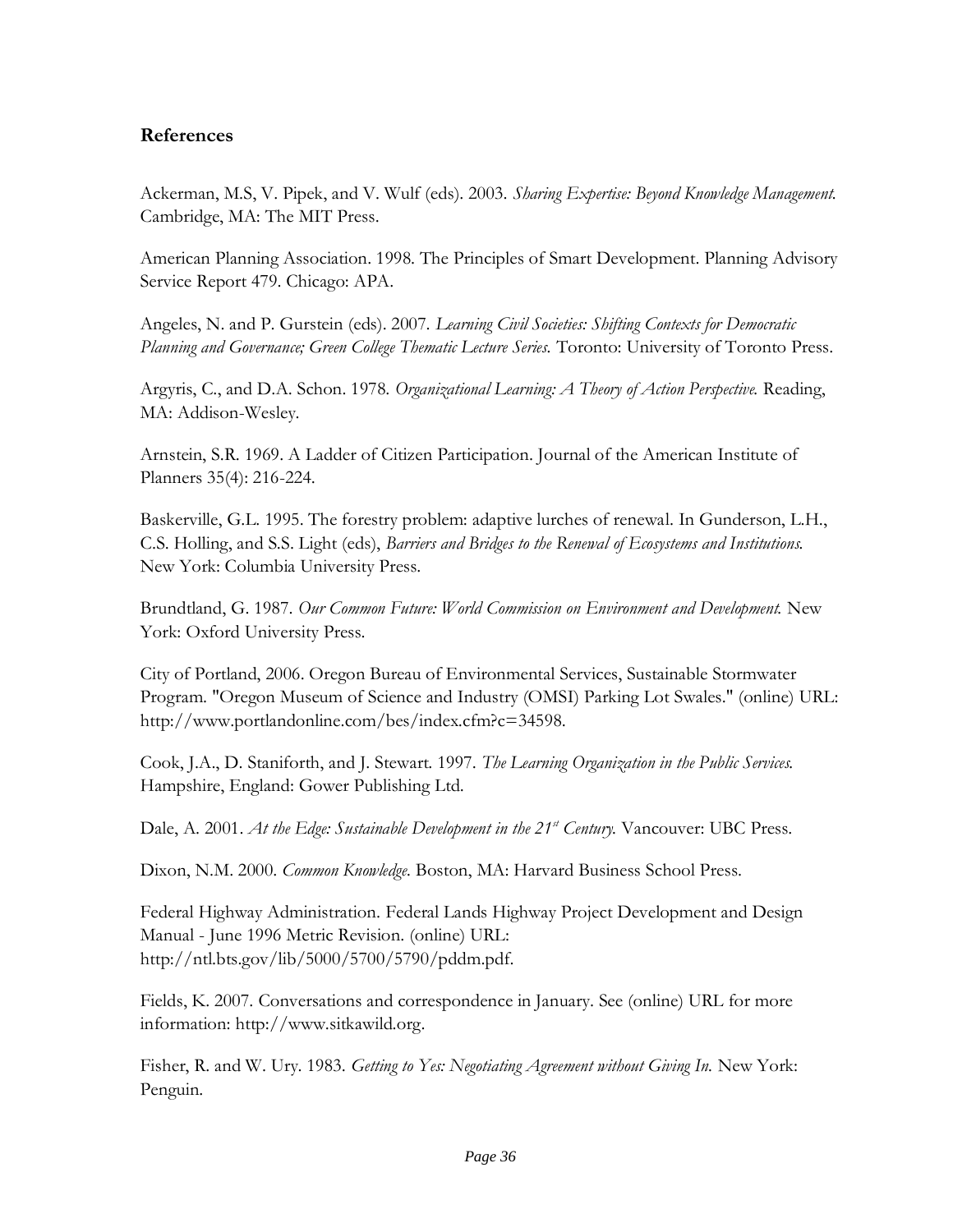French, T. 1999. City of Vancouver. *Secondary Suites: Program Compliance, Phase-out Suites and Enforcement Issues*. 18 June.

Friedmann, J. 1987. *Planning in the Public Domain: From Knowledge to Action.* Princeton, NJ: Princeton University Press.

Gilmour, A., G. Walkerden, and J. Scandol. 1999. Adaptive management of the water cycle on the urban fringe: three Australian case studies. *Conservation Ecology* 3(1): 11. (online) URL: http://www.consecol.org/vol3/iss1/art11.

Gunderson, L.H. and C.S. Holling (eds). 2002. *Panarchy: Understanding Transformations in Human and Natural Systems.* Washington, DC: Island Press.

Gunderson, L.H., C.S. Holling, and S.S. Light (eds). 1995. *Barriers and Bridges to the Renewal of Ecosystems and Institutions.* New York: Columbia University Press.

Guttenberg, A.Z. 1993. *The Language of Planning: Essays on the Origins and Ends of American Planning Thought.* Champaign, Illinois: University of Illinois Press.

Guttenberg, A.Z. 2002. Multidimensional Land Use Classification and How it Evolved: Reflections on a Methodological Innovation in Urban Planning. *Journal of Planning History* 1(4): 311-324.

Hammond, J., R. Keeney, and H. Raiffa. 1999. *Smart Choices: A Practical Guide to Making Better Decisions.* Boston: Harvard Business School Press.

Hinman, C. 2005. *Low Impact Development Technical Guidance Manual for Puget Sound.* Olympia, WA: Puget Sound Action Team *and* Tacoma, WA: WA State University, Pierce County Cooperative Extension.

Holling, C.S. 1995. What Barriers? What Bridges? In Gunderson, L.H., C.S. Holling, and S.S. Light (eds), *Barriers and Bridges to the Renewal of Ecosystems and Institutions.* New York: Columbia University Press.

Holling, C. S. 2001. Understanding the Complexity of Economic, Ecological, and Social Systems. *Ecosystems* 4:390-405.

Holling, C. S. (ed). 1978. *Adaptive Environmental Assessment and Management.* New York: John Wiley.

Jokinen, P., P. Malaska, and J. Kaivo-Oja. 1998. The Environment in an Information Society: A Transition Stage Toward More Sustainable Development. *Futures* 30(4):485-498.

Jones, P. Low Impact Development. *Civil Engineering News.* (online) URL: http://www.cenews.com/article.asp?id=211.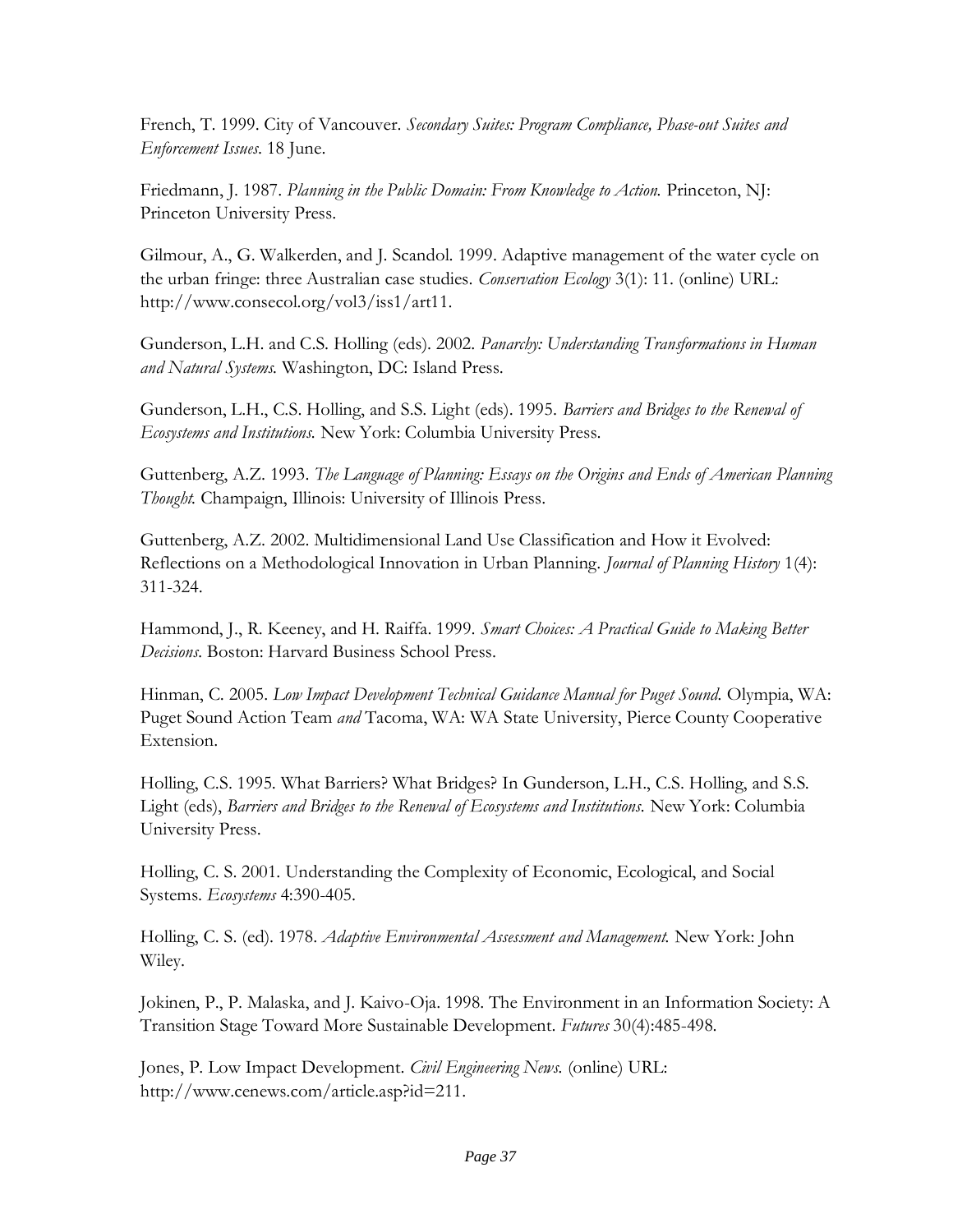Knoflacher, M., and U. Gigler. 2004. A Conceptual Model about the Application of Adaptive Management for Sustainable Development. In Pahl-Wostl, C., Schmidt, S., Rizzoli, A.E. and Jakeman, A.J. (eds), *Complexity and Integrated Resources Management, Transactions of the 2nd Biennial Meeting of the International Environmental Modelling and Software Society*, iEMSs: Manno, Switzerland.

Lee, K.N. 1993. *Compass and Gyroscope: Integrating Science and Politics for the Environment.* Washington, DC: Island Press.

Lee, K.N. 1995. Sustainability in the Columbia River Basin. In L.H. Gunderson, C.S. Holling, and S.S. Light (eds), *Barriers and Bridges to the Renewal of Ecosystems and Institutions.* New York: Columbia University Press.

Levitt, B., and J.G. March. 1990. Chester I. Barnard and the Intelligence of Learning. In Oliver Williamson (ed), *Organization Theory: From Chester Barnard to the Present and Beyond*. New York: Oxford University Press.

Lew, E. 2006. The Power of Place: The Application of Environmental Psychology in Urban Planning. *Urban Action: A Journal of Urban Affairs* 2006: 30-34. San Francisco State University.

Light, S.S., L.H. Gunderson, and C.S. Holling. 1995. The Everglades: Evolution of Management in a Turbulent Environment. In L.H. Gunderson, C.S. Holling, and S.S. Light (eds), *Barriers and Bridges to the Renewal of Ecosystems and Institutions.* New York: Columbia University Press.

March, J.G., and C. Heath. 1994. *A Primer on Decision Making: How Decisions Happen.* New York: Free Press.

McDaniels, T., and R. Gregory. 2004. Learning as an objective within a structured risk management decision process. *Environmental Science and Technology* 38(7): 1921-1926.

McMahon, E. 2001. Barriers to Better Development. *Planning Commissioners Journal*, Issue 42, spring.

Neuman, J.C. 2001. Adaptive Management: How Water Law Needs to Change. Conference proceedings from the American Water Resources Association, International Specialty Conference: *Globalization and Water Management: The Changing Value of Water.* August 6-8, Dundee, Scotland. (online) URL:

http://www.awra.org/proceedings/dundee01/Documents/Neuman.pdf.

Newman, L. 2005. Uncertainty, Innovation, and Dynamic Sustainable Development. *Sustainability: Science, Practice and Policy* 1(2): 25-32.

Oglethorpe, J. (ed). 2002. *Adaptive Management: From Theory to Practice.* IUCN. Chicago: Island Press.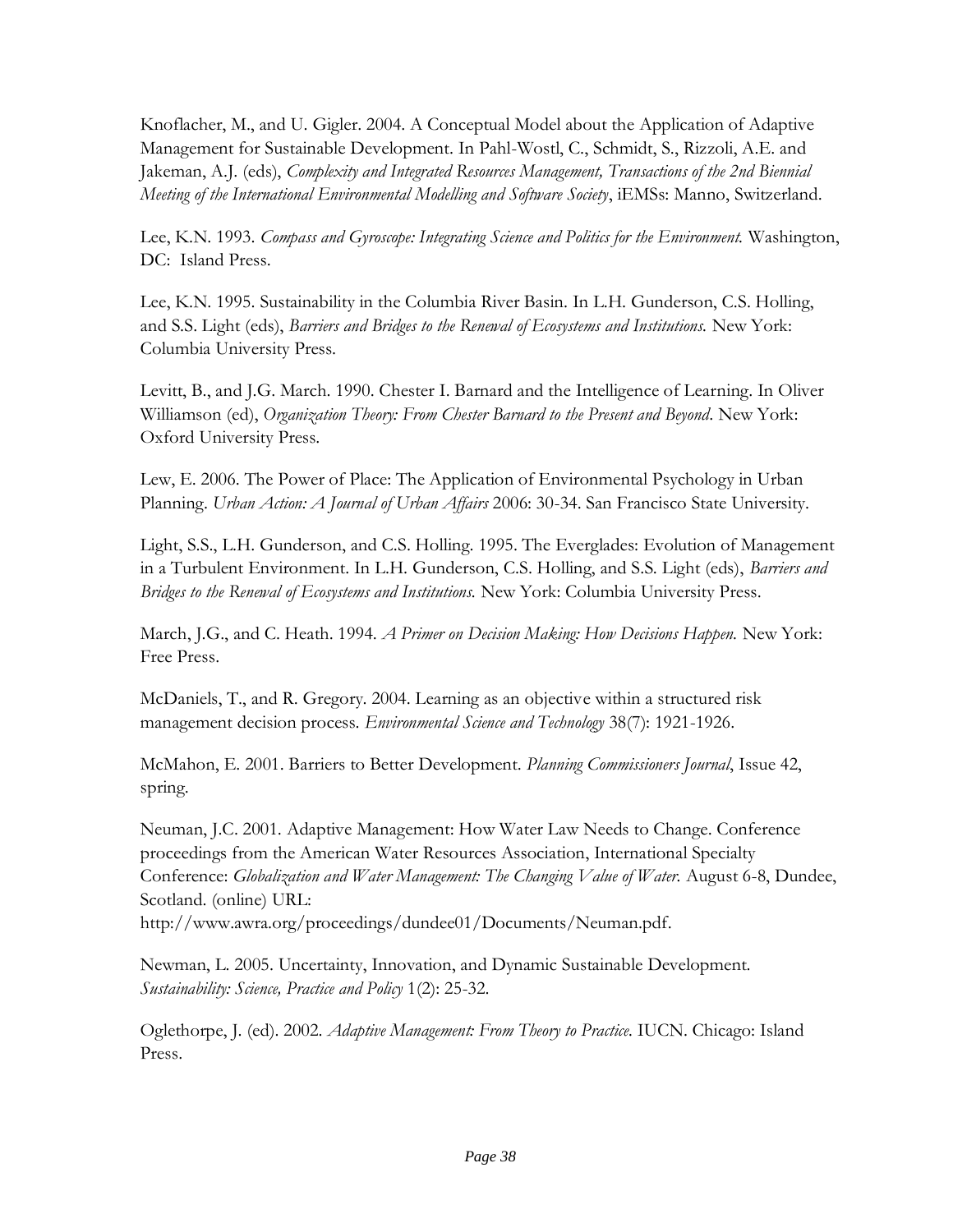Ohlson, D.W. 1999. *Exploring the Application of Adaptive Management and Decision Analysis to Integrated Watershed Management.* Masters Thesis. Vancouver: University of British Columbia.

Quinn, B. 1985. Managing Innovation: controlled chaos. *Harvard Business Review* May-June: 73-84.

Rammel, C., and J. Van Den Berg. 2003. Evolutionary Principles for Sustainable Development. *Ecological Economics* 47: 121-133.

Rittel, H., and M.M. Webber. 1973. Dilemmas in a General Theory of Planning. *Political Sciences*  4(2): 155-69.

Sandercock, L. (ed). 1998. *Making the Invisible Visible.* Berkeley: University of California Press.

Scheffer, M., F. Westley, and W. Brock. 2003. Slow Response of Societies to New Problems: Causes and Costs. *Ecosystems* 6: 493-502.

Scheffer, M., F. Westley, W.A. Brock, and M. Holmgren. 2002. Dynamic Interaction of Societies and Ecosystems – Linking Theories from Ecology, Economy, and Sociology. In L.H. Gunderson and C.S. Holling (eds), *Panarchy: Understanding Transformations in Human and Natural Systems.* Washington, D.C.: Island Press.

Senge, P. 1990. *The Fifth Discipline: The art and practice of the learning organization.* New York: Currency Doubleday.

Slocombe, D.S. 1998. Lessons from Experience with Ecosystem-Based Management. *Landscape and Urban Planning* 40: 31–39

Tenants' Rights Action Coalition. 1999. *The Impact of Secondary Suites on Municipal Infrastructure and Services.* (online) URL: http://www.tenants.bc.ca/othpubs/impact.html.

United Nations University /Institute of Advanced Studies. 2003. *Defining an Ecosystem Approach to Urban Management and Policy Development.* Tokyo: UNU/IAS.

Uyesugi, Joyce. 2006. City of Vancouver Policy Report. *Secondary Suites: Amendments to Various CD-1 Bylaws.* (online) URL: http://vancouver.ca/ctyclerk/cclerk/20061031/documents/p1.pdf.

van Vliet, D. 2000. *Sustainable Community Planning and Design: A Demonstration Project as Pathway*. PhD Dissertation. Vancouver: University of British Columbia.

van Vliet, D. 2001. *Area Based Demonstration/Exhibition: Adaptive Management and Learning in Municipal and Development Organizations.* Paper presented at the European Urban Research Association (EURA) Conference "Area-based Initiatives in Contemporary Urban Policy Innovations in City Governance", co-sponsored by By og Byg (Housing and Urban Research Institute) in København Denmark 17–19 May.